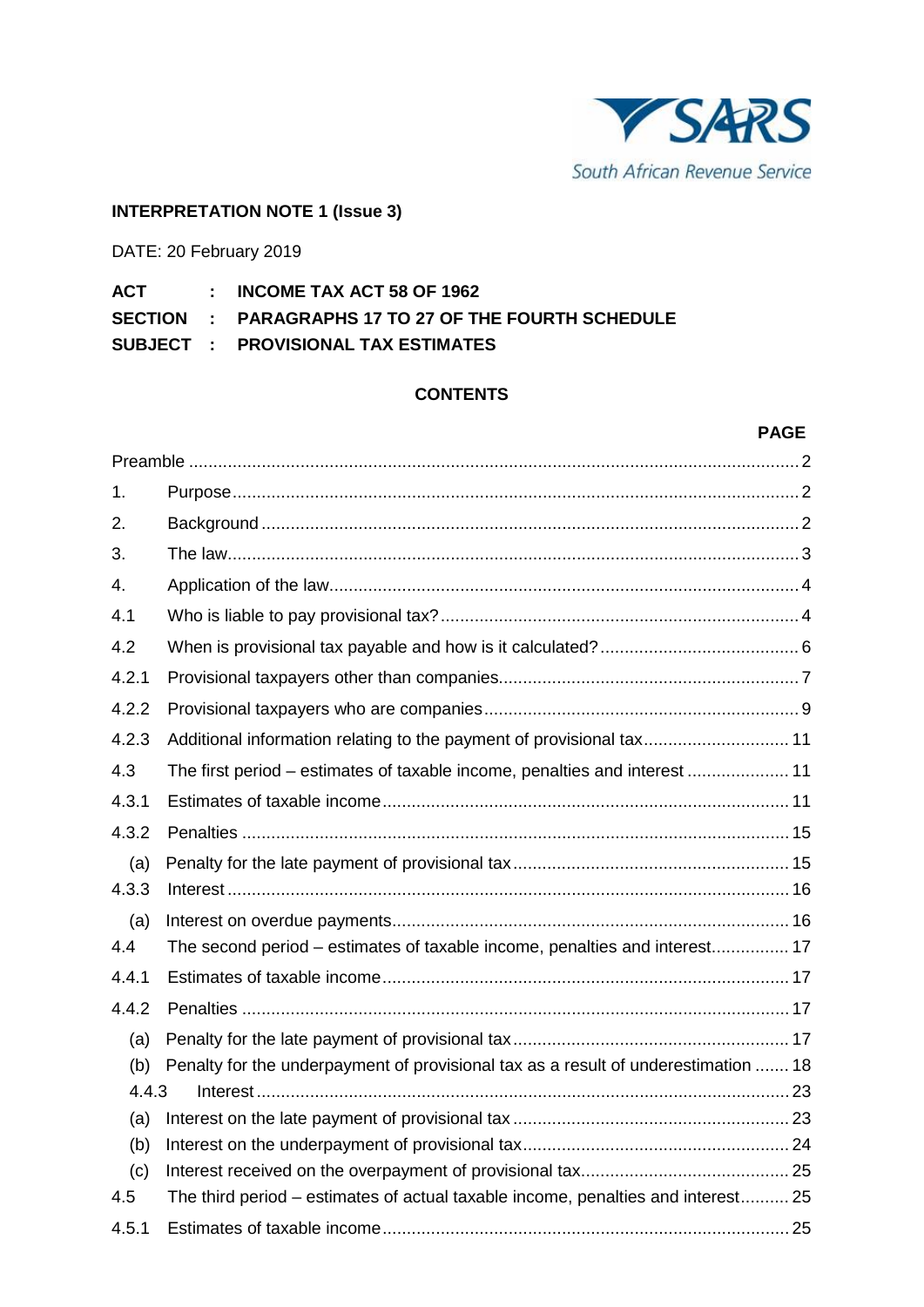# <span id="page-1-0"></span>*Preamble*

In this Note unless the context indicates otherwise –

- **"basic amount"** means the amount described in paragraph **[4.3.1](#page-10-2)**;
- **"paragraph"** means a paragraph of the Fourth Schedule to the Act;
- **"section"** means a section of the Act;
- **"the Act"** means the Income Tax Act 58 of 1962;
- **"TA Act"** means the Tax Administration Act 28 of 2011; and
- any other word or expression bears the meaning ascribed to it in the Act.

All interpretation notes referred to in this Note are available on the SARS website at **[www.sars.gov.za](http://www.sars.gov.za/)**. Unless indicated otherwise, the latest issue of these documents should be consulted.

#### <span id="page-1-1"></span>**1. Purpose**

This Note provides guidance on the interpretation of the law relating to provisional tax and considers –

- who is a provisional taxpayer:
- the calculation of provisional tax including how estimates of taxable income must be made;
- the consequences of an incorrect or late submission of estimates;<sup>[1](#page-1-3)</sup>
- the consequences of a late payment of provisional tax; and
- the consequences of failure to submit an estimate on time.

## <span id="page-1-2"></span>**2. Background**

Employees who earn remuneration generally pay tax in the form of employees' tax (PAYE) on a monthly basis. This results in the collection of an employee's normal tax liability being spread throughout the year with a potential additional payment or a refund at the end of the year of assessment. However, for people who do not earn "remuneration" as defined in the Fourth Schedule, for example, a self-employed person earning business income, in the absence of a provisional tax system the full amount of tax would be payable only on assessment at the end of the year of

<span id="page-1-3"></span>Paragraph 20A, repealed with effect from years of assessment commencing on or after 1 March 2015, has not been dealt with in this Note. However, for the penalty for underpayment as a result of underestimation, which consolidates the underestimation and late submission penalty see **[4.4.2\(b\)](#page-17-1)**.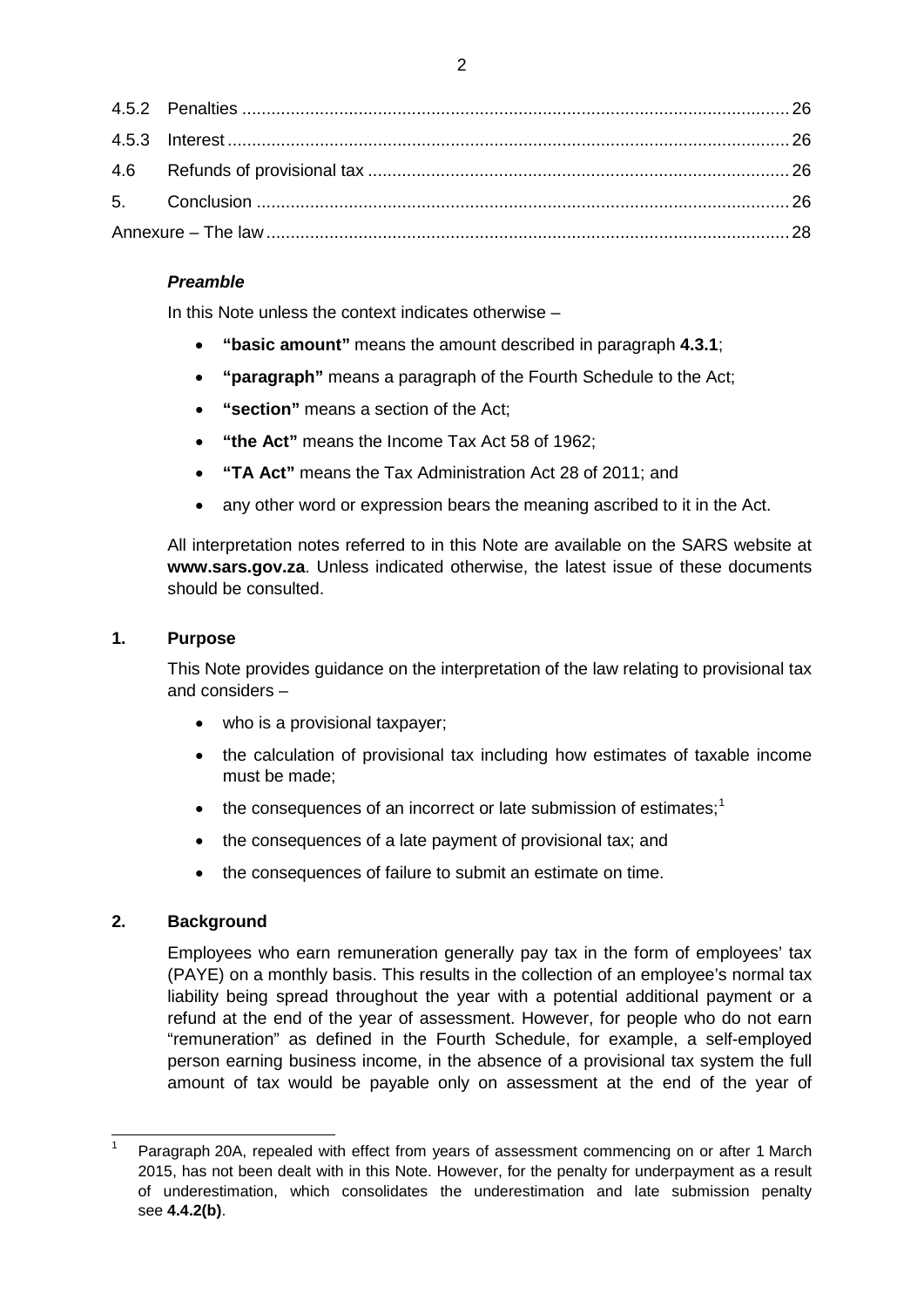assessment, without the option or obligation of making interim payments like those paying PAYE monthly.

Provisional tax is not a separate tax payable by certain persons. It is merely a method used to collect normal tax, $^2$  $^2$  that will ultimately be payable for the year of assessment concerned, during the year. Otherwise stated, provisional tax is an advance payment of a taxpayer's normal tax liability. A provisional taxpayer is generally required to make two provisional tax payments, one six months into the year of assessment and one at the end of the year of assessment, but has the option to make an additional payment, generally known as the third or top-up payment, after the end of the year of assessment.

Provisional tax payments are calculated on estimated taxable income (which includes taxable capital gains) for the particular year of assessment.<sup>[3](#page-2-2)</sup> These estimates of taxable income are submitted to SARS on an IRP6 return. The returns, which can be obtained through e-filing, the SARS contact centre or a SARS branch office, must be submitted even if the amount of the provisional tax payment is nil. The normal tax payable on the estimated taxable income is calculated at the relevant rate of tax that is in force on the date of payment of provisional tax. This would generally be the rate of tax as prescribed in the tax tables which are fixed annually by Parliament.<sup>[4](#page-2-3)</sup> The Commissioner may, from time to time, prescribe alternative tax tables for optional use by provisional taxpayers falling within a certain category.[5](#page-2-4)

Provisional tax payments may not be refunded<sup>[6](#page-2-5)</sup> or reallocated to different periods or different taxpayers. However, at the end of the year of assessment the provisional tax payments, together with any PAYE withheld during the year, are set off against the taxpayer's liability for normal tax. Any excess of provisional tax and PAYE over the liability for normal tax is refunded to the taxpayer<sup>[7](#page-2-6)</sup> and any shortfall is payable by the taxpayer to SARS. Interest is generally payable from the effective date, $8$  by SARS in the case of a refund and by the taxpayer in the case of a shortfall.

There are certain rules that must be adhered to when making estimates of taxable income for provisional tax purposes. Certain penalties and interest will be imposed if the estimates are inaccurate or if the submission of the estimates or the payment of provisional tax is late. This Note discusses these rules and the interest and penalties which may be imposed.

#### <span id="page-2-0"></span>**3. The law**

The relevant legislation is quoted in the **[Annexure](#page-27-0)**.

<span id="page-2-1"></span><sup>&</sup>lt;sup>2</sup> That is, income tax on "taxable income" as defined in section 1(1) and read with section 5(1).

<span id="page-2-2"></span> $\frac{3}{4}$  Paragraph 17(3).

<span id="page-2-3"></span>Paragraph 17(4), read with section 5(2) and the Rates and Monetary Amounts and Amendment of Revenue Laws Act applicable to the relevant year of assessment.

<span id="page-2-4"></span> $5$  Paragraph 17(5).

<span id="page-2-6"></span><span id="page-2-5"></span><sup>&</sup>lt;sup>6</sup> Paragraph 29.<br><sup>7</sup> Paragraph 28, read with section 190 of the TA Act.

<span id="page-2-7"></span>See **[4.4.3\(b\)](#page-23-0)** for the definition of "effective date".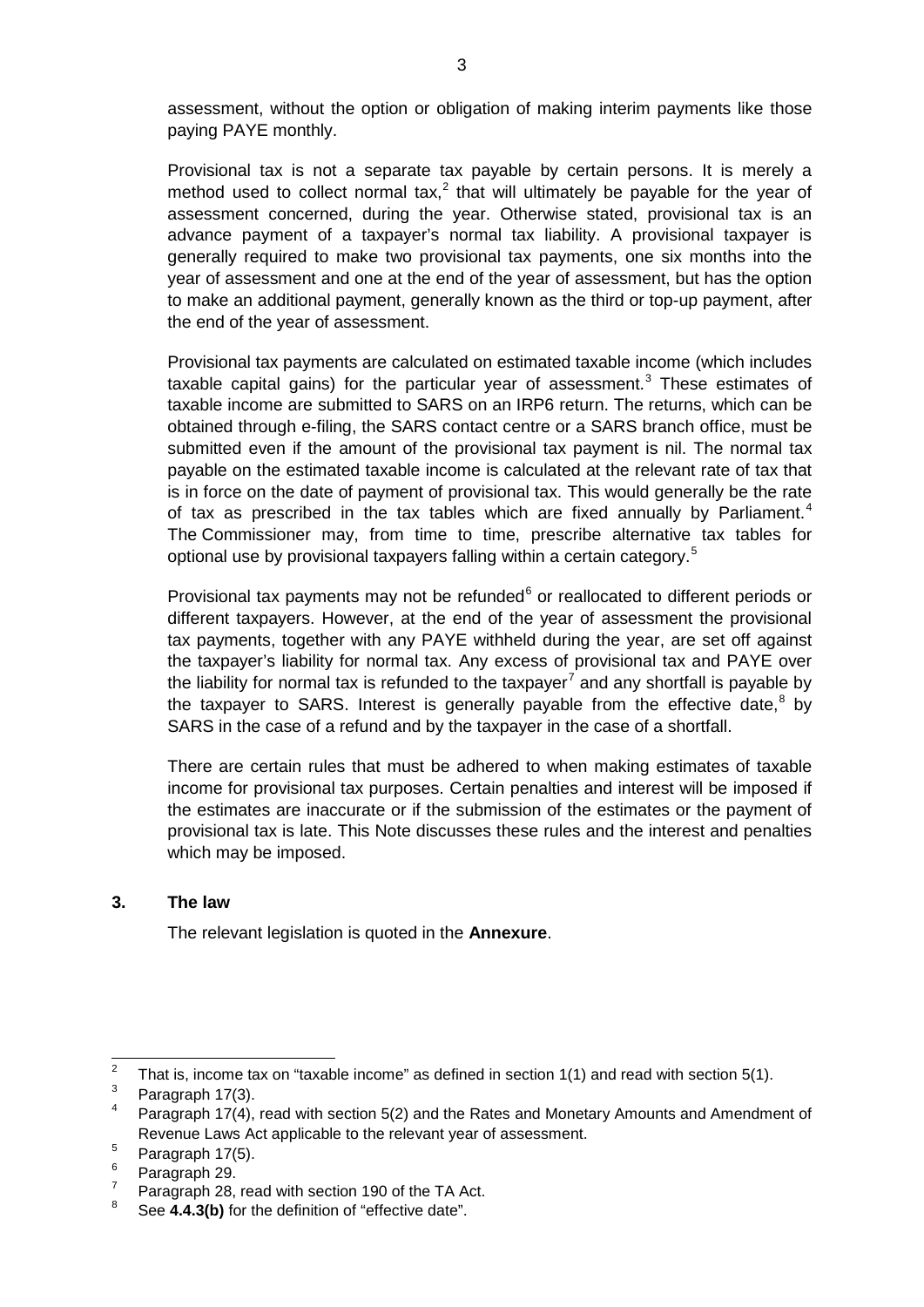## <span id="page-3-0"></span>**4. Application of the law**

# <span id="page-3-1"></span>**4.1 Who is liable to pay provisional tax?**

A "provisional taxpayer"<sup>[9](#page-3-2)</sup> is -

- (a) any person (other than a company) who derives income by way of
	- (i) any remuneration from an employer that is not registered for employees' tax purposes under paragraph 15; or
	- (ii) any amount which does not constitute remuneration<sup>[10](#page-3-3)</sup> or an allowance or advance<sup>[11](#page-3-4)</sup> (such as a travelling allowance, subsistence allowance and public office allowance);
- (b) any company; and
- (c) any person notified by the Commissioner that he or she is a provisional taxpayer,

but excluding the following persons:<sup>[12](#page-3-5)</sup>

- (i) Any approved public benefit organisation;  $13$
- (ii) Any approved recreational club:  $14$
- (iii) Any body corporate, share block company or association of persons contemplated in section 10(1)(*e*);
- (iv) A small business funding entity;
- (v) A deceased estate:  $15$
- (vi) Non-resident owners or charterers of ships or aircraft within the ambit of section 33; and
- (vii) Any natural person who does not derive income from the carrying on of any business.<sup>[16](#page-3-9)</sup> if that person's taxable income for that year of assessment  $-$ <sup>[17](#page-3-10)</sup>
	- (aa) will not exceed the annual tax threshold;<sup>[18](#page-3-11)</sup> or
	- (bb) which is derived from interest, dividends, foreign dividends, rental from the letting of fixed property and any remuneration from an

<span id="page-3-2"></span> $\frac{9}{10}$  Paragraph 1.

<span id="page-3-3"></span> $^{10}$  As defined in paragraph 1.

<span id="page-3-4"></span><sup>&</sup>lt;sup>11</sup> As contemplated in section 8(1).

<span id="page-3-6"></span><span id="page-3-5"></span><sup>&</sup>lt;sup>12</sup> Definition of "provisional taxpayer" in paragraph 1.

<sup>13</sup> As contemplated in paragraph (*a*) of the definition of "public benefit organisation" in section 30(1) and approved by the Commissioner under section 30(3).

<span id="page-3-7"></span><sup>&</sup>lt;sup>14</sup> As contemplated in the definition of "recreational club" in section 30A(1) and approved by the Commissioner under section 30A(2).

<span id="page-3-8"></span><sup>&</sup>lt;sup>15</sup> Effective 1 March 2016.

<span id="page-3-9"></span><sup>16</sup> The meaning of a "business" is discussed in the SARS *Guide on the Ring-Fencing of Assessed Losses Arising from Certain Trades Conducted by Individuals*, issued 8 October 2010.

<span id="page-3-10"></span><sup>&</sup>lt;sup>17</sup> This requirement was different for natural persons below 65 years of age or 65 years or older for years of assessment commencing before 1 March 2015.

<span id="page-3-11"></span> $18\degree$  The term "tax threshold" is defined in paragraph 1 and means the maximum amount of taxable income of a person during a year of assessment that would result in no tax being payable by that person taking into account the applicable normal rates of tax and the rebates available in section 6. The tax thresholds change annually and differ for persons under the age of 65, persons 65 years of age and older and persons 75 years of age and older.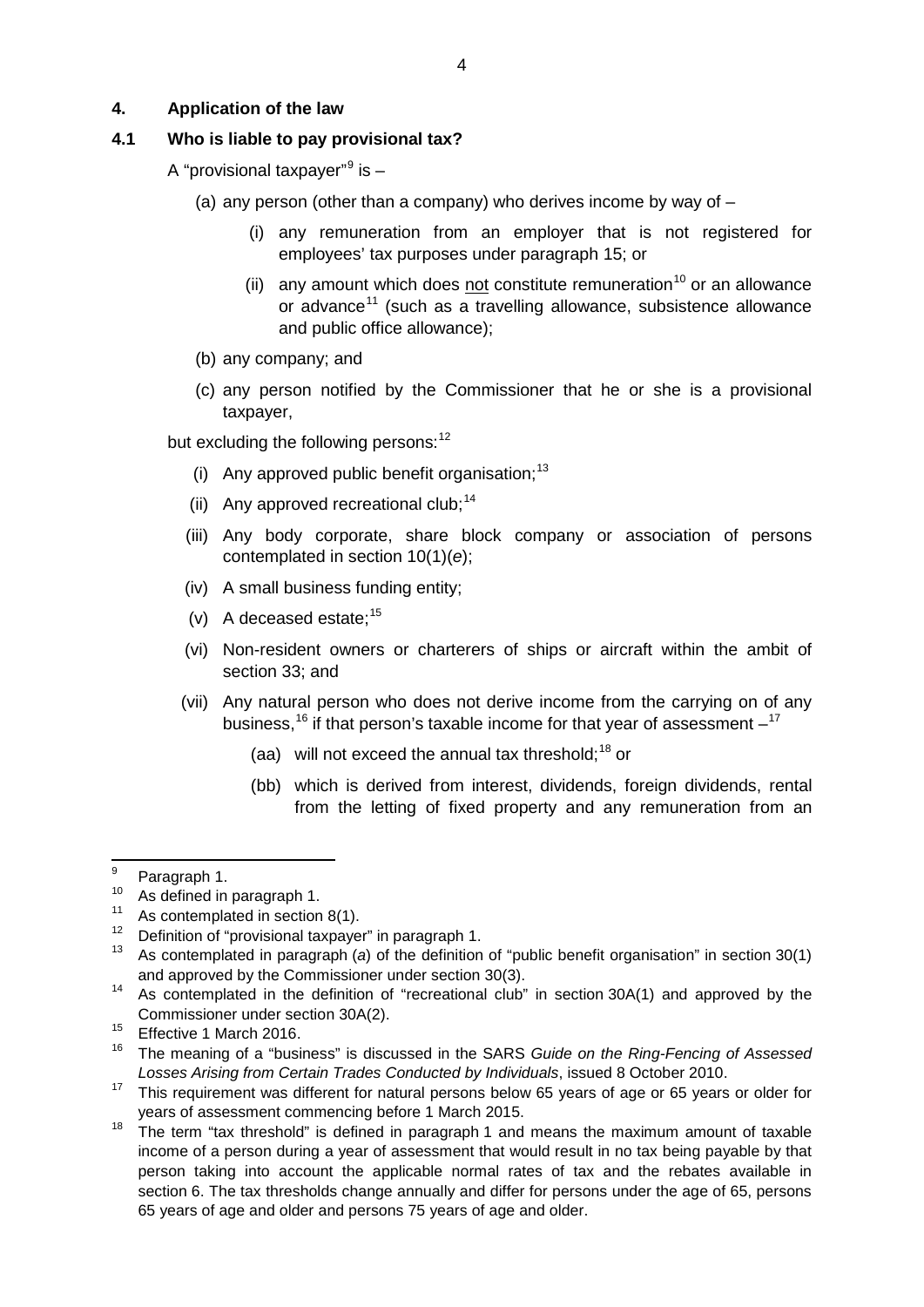employer that is not registered for employees' tax purposes under paragraph 15, will be R30 000 or less.

A person earning only remuneration (such as salary, wages, bonuses and pension) would generally pay tax on a monthly basis in the form of PAYE. Accordingly, that person would not be a provisional taxpayer, which is reasonable given that the appropriate normal tax should be collected through the PAYE system and not through provisional tax.

There is no requirement to register as a provisional taxpayer.<sup>[19](#page-4-0)</sup> A taxpayer who is a provisional taxpayer as defined must request an IRP6 provisional tax return on e-Filing, from the SARS contact centre or from a SARS branch office, complete it and submit it, along with any payment required, within the required periods.

#### Remuneration from an employer that is not registered for employees' tax purposes

Certain employers do not register under paragraph 15 for employees' tax purposes. Multinational employers often to not have a legal entity in South Africa that is able to register, whilst embassies and other diplomatic missions are generally not subject to South African legislation.<sup>[20](#page-4-1)</sup> Even though these employers are not registered, the amounts paid to employees<sup>[21](#page-4-2)</sup> constitute "remuneration" as defined in paragraph 1.

Prior to 1 March 2017, the fact that these employees were receiving remuneration had the effect that they were neither automatically provisional taxpayers, nor employees under the employees' tax system. SARS was obliged to identify each relevant employee, and notify them individually that they were provisional taxpayers in order to get them on register, an administratively onerous task.

From 1 March 2017, the legislation was amended to provide that any employee who is paid remuneration by an employer that is not registered with SARS for purposes of employees' tax, is a provisional taxpayer. The amendment ensures that employees who bypass the employees' tax collection system are automatically included in the provisional tax net.

The amendment could impact South African residents employed directly by non resident multinational employers, expatriate employees who have been temporarily seconded to render services in South Africa, and local recruits of embassies and diplomatic missions, amongst others.

<span id="page-4-0"></span><sup>&</sup>lt;sup>19</sup> Definition of "provisional taxpayer" in paragraph 1 read with paragraph 19 and section 22 of the TA Act.

<span id="page-4-1"></span><sup>&</sup>lt;sup>20</sup> Under customary international law; and also under the Diplomatic Immunities and Privileges Act 37 of 2001.

<span id="page-4-2"></span><sup>&</sup>lt;sup>21</sup> Certain non-resident employees of embassies and other diplomatic missions are not liable to tax on their remuneration in South Africa, and they are excluded from these provisions.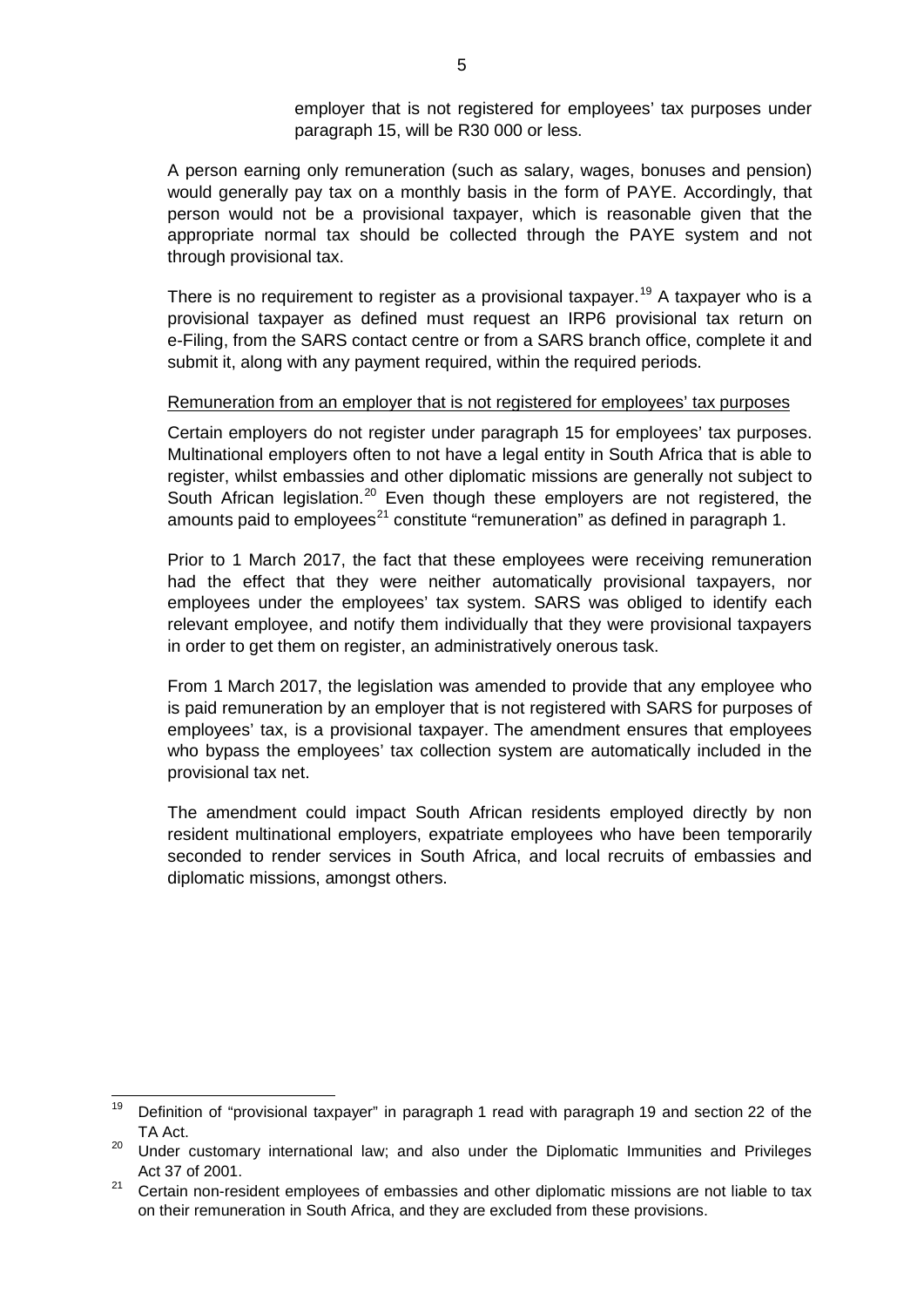# **Example 1 – Remuneration paid to an expatriate by an employer that is not registered under paragraph 15**

*Facts:*

XXV Ltd, an Australian company, seconded seven expatriate chemical engineers, who are not resident in South Africa, to render employment services in South Africa for a period of three years. The secondment agreement provides that the services must be performed in South Africa, and the duration is for the period 1 March 2018 to 28 February 2021. XXV Ltd operates its payroll in Australia and is not registered in South Africa as an employer under paragraph 15.

# *Result:*

Paragraph (*a*)(i) of the definition of a "provisional taxpayer" in paragraph 1 includes any person who derives income by way of remuneration from an employer that is not registered under paragraph 15. The expatriates are thus provisional taxpayers and will be required to file provisional tax returns.

Certain foreign employers operating in South Africa, for example, as a branch operation, run a "shadow payroll" in South Africa. A shadow payroll is a voluntary mechanism to assist with the reporting and tax withholding obligations in a host country for an employee who remains on the payroll system in his or her home country during the host country assignment. Notwithstanding that the shadow payroll (often operated by an accounting or legal firm representing the foreign employer in South Africa) is registered for employees' tax, the foreign employer itself is not registered under paragraph 15. Employees of these foreign employers are therefore provisional taxpayers under paragraph (*a*)(i) of the definition of a "provisional taxpayer" in paragraph 1, despite all taxes on remuneration being paid to SARS under the employees' tax system via the shadow payroll.

In these circumstances, SARS may direct<sup> $22$ </sup> that the expatriate provisional taxpayers are not required to submit returns of estimates of taxable income. SARS will only consider such an application if –

- employees' tax has been correctly deducted or withheld via the shadow payroll on the full remuneration that is subject to tax in South Africa;
- there is no risk of loss to the fiscus; and
- the expatriate has no taxable income other than remuneration in South Africa.

Applications for directives of this nature must be in writing and directed to the local SARS office.

# <span id="page-5-0"></span>**4.2 When is provisional tax payable and how is it calculated?**

In the context of provisional tax it is particularly important to note that if  $-$ 

- a day notified by SARS or specified in the Act for payment, submission or other action; or
- the last day of a period within which payment, submission or other action under the Act must be made,

<span id="page-5-1"></span> <sup>22</sup> Under paragraph 19(1)(*a*).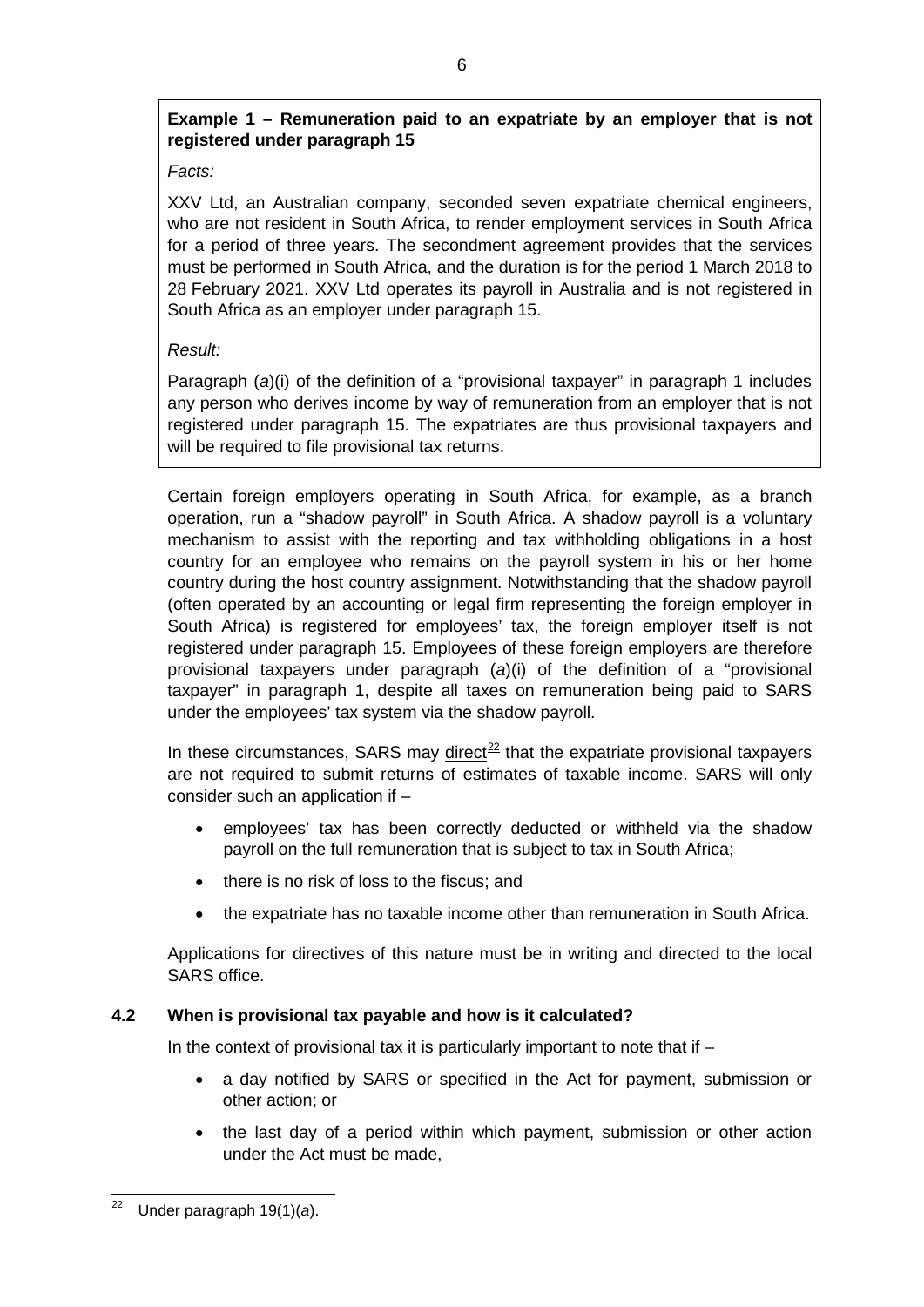# <span id="page-6-0"></span>**4.2.1 Provisional taxpayers other than companies**

Provisional tax is payable three times in respect of a year of assessment: $^{24}$  $^{24}$  $^{24}$ 

(i) The **first period** for which the payment of provisional tax becomes due, is the period ending six months from the start of the taxpayer's year of assessment. This means that for a year of assessment that starts on 1 March and ends on 28 February or 29 February, the first period for which provisional tax becomes due will be the period ending on 31 August. The first provisional tax payment must be made on or before the last business day of that period. The taxpayer will be required to estimate taxable income for that year of assessment and pay half of the estimated liability for normal tax less certain payments already made. The first provisional tax payment is calculated as follows: $^{25}$  $^{25}$  $^{25}$ 

|                                                                                                              | R           |
|--------------------------------------------------------------------------------------------------------------|-------------|
| Estimated taxable income for the year of assessment                                                          | xxxx        |
| Normal tax on estimated taxable income                                                                       | <b>XXXX</b> |
| Less: Primary, secondary and tertiary rebates under section 6                                                | (XXXX)      |
| Less: Tax credit for medical scheme fees under section 6A                                                    | (XXXX)      |
| Less: Additional medical expenses tax credit under section 6B                                                | (XXXX)      |
| Less: Foreign tax credit under section 6quin <sup>26</sup>                                                   | (XXXX)      |
| Total tax payable (A)                                                                                        | XXXX        |
| Half of the normal tax payable on estimated taxable income $(A / 2)$                                         | XX          |
| Less: Employees' tax deducted from the provisional taxpayer's<br>remuneration <i>during</i> the first period | (X)         |
| Less: Foreign tax credits under section 6quat proved to be payable<br>by the end of the first period         | (X)         |
| First provisional tax payment                                                                                |             |

(ii) The **second period** for which the payment of provisional tax becomes due, is the period ending on the last day of the year of assessment. This means that for a year of assessment which starts on 1 March and ends on 28 February or 29 February, the second period for which provisional tax becomes due will be the period ending on 28 February or 29 February, as appropriate. The second provisional tax payment must be made on or before the last business day of the year of assessment in question. The taxpayer will be required to estimate taxable income for that year of assessment and pay the total estimated

<span id="page-6-1"></span><sup>&</sup>lt;sup>23</sup> Section 244(1) of the TA Act.

<span id="page-6-2"></span><sup>&</sup>lt;sup>24</sup> Paragraph 21, read with paragraph 23A.

<span id="page-6-3"></span><sup>25</sup> Effective calculation applying paragraph 21(1)(*a*) and paragraph 17. "Total estimated liability" under paragraph 21 is determined after deducting applicable rebates (excluding the rebate under section 6*quat*) because rebates impact on the amount of normal tax a taxpayer is liable to pay.

<span id="page-6-4"></span><sup>&</sup>lt;sup>26</sup> The rebate available under section 6*quin* was deleted for years of assessment commencing on or after 1 January 2016.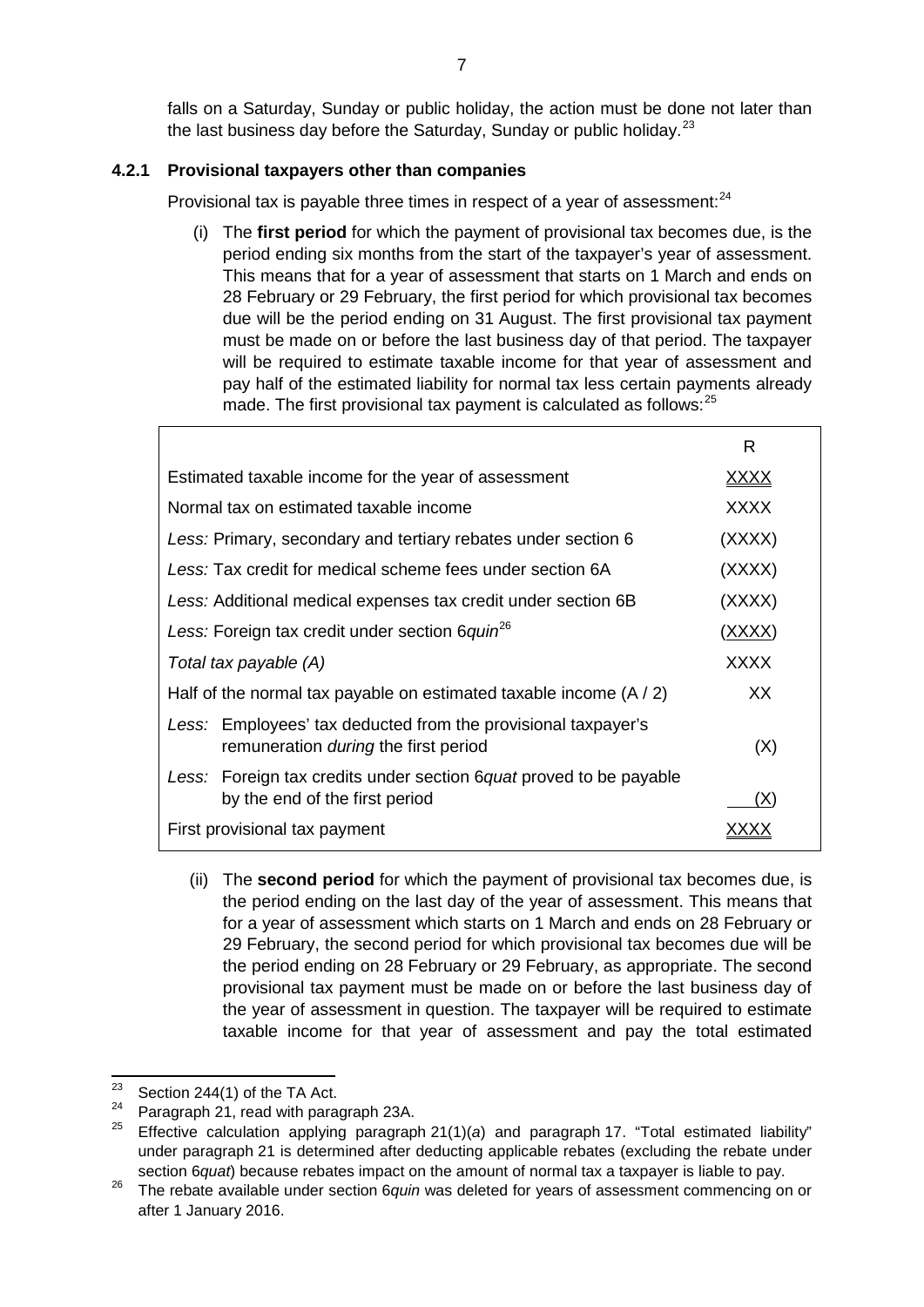liability for normal tax less certain payments already made. The second provisional tax payment is calculated as follows:<sup>[27](#page-7-0)</sup>

|                                                                                                                                                 | R           |
|-------------------------------------------------------------------------------------------------------------------------------------------------|-------------|
| Estimated taxable income for the year of assessment                                                                                             |             |
| Normal tax on estimated taxable income                                                                                                          | <b>XXXX</b> |
| Less: Primary, secondary and tertiary rebates under section 6                                                                                   | (XXXX)      |
| Less: Tax credit for medical scheme fees under section 6A                                                                                       | (XXXX)      |
| Less: Additional medical expenses tax credit under section 6B                                                                                   | (XXXX       |
| Total tax payable                                                                                                                               | <b>XXXX</b> |
| Less: Employees' tax deducted from the provisional taxpayer's<br>remuneration <i>during</i> the year                                            | (X)         |
| Less: First provisional tax payment (if actually paid)                                                                                          | (X)         |
| Less: Foreign tax credits (that is, foreign taxes that qualify for a<br>foreign tax credit under section 6quat and section 6quin) <sup>28</sup> |             |
| for the year                                                                                                                                    | X.          |
| Second provisional tax payment                                                                                                                  |             |

(iii) The **third period** for which the payment of provisional tax can be made<sup>[29](#page-7-2)</sup> is for the period ending on the last day of the year of assessment but payment must be made not later than seven months after the end of that year of assessment in order to reduce possible interest.<sup>[30](#page-7-3)</sup> This means that for a year of assessment which starts on 1 March and ends on 28 February or 29 February, the third provisional tax payment must be made by 30 September in order to reduce the provisional taxpayer's exposure to interest payable. The payment is commonly referred to as a "top-up payment" and is voluntary. Paragraph 23A refers to the payment as an "additional payment of provisional tax". Unlike with the first and second period, the payment is generally not determined through an estimation of taxable income but is based on actual taxable income for the year as this figure is often known to the provisional taxpayer when making the top-up payment. The topup payment is a mechanism which assists the taxpayer to avoid or reduce the imposition of interest on underpayments of provisional tax, but is not taken into account in the calculation of the penalty for underpayment of provisional tax as a result of underestimation which takes into account only provisional tax payments made by the end of the year [see **[4.4.2 \(b\)](#page-17-1)**]. The top-up payment is calculated as follows:

<span id="page-7-0"></span><sup>&</sup>lt;sup>27</sup> Effective calculation applying paragraph 21(1)(*b*) and paragraph 17.<br><sup>28</sup>  $\pm$ <sup>1</sup>

<span id="page-7-1"></span><sup>28</sup> The rebate available under section 6*quin* was deleted for years of assessment commencing on or after 1 January 2016.

<span id="page-7-2"></span><sup>&</sup>lt;sup>29</sup> At the option of the provisional taxpayer for the purpose of avoiding or reducing interest which may become payable under section 89*quat*(1).

<span id="page-7-3"></span><sup>30</sup> Paragraph 23A read with section 89*quat.*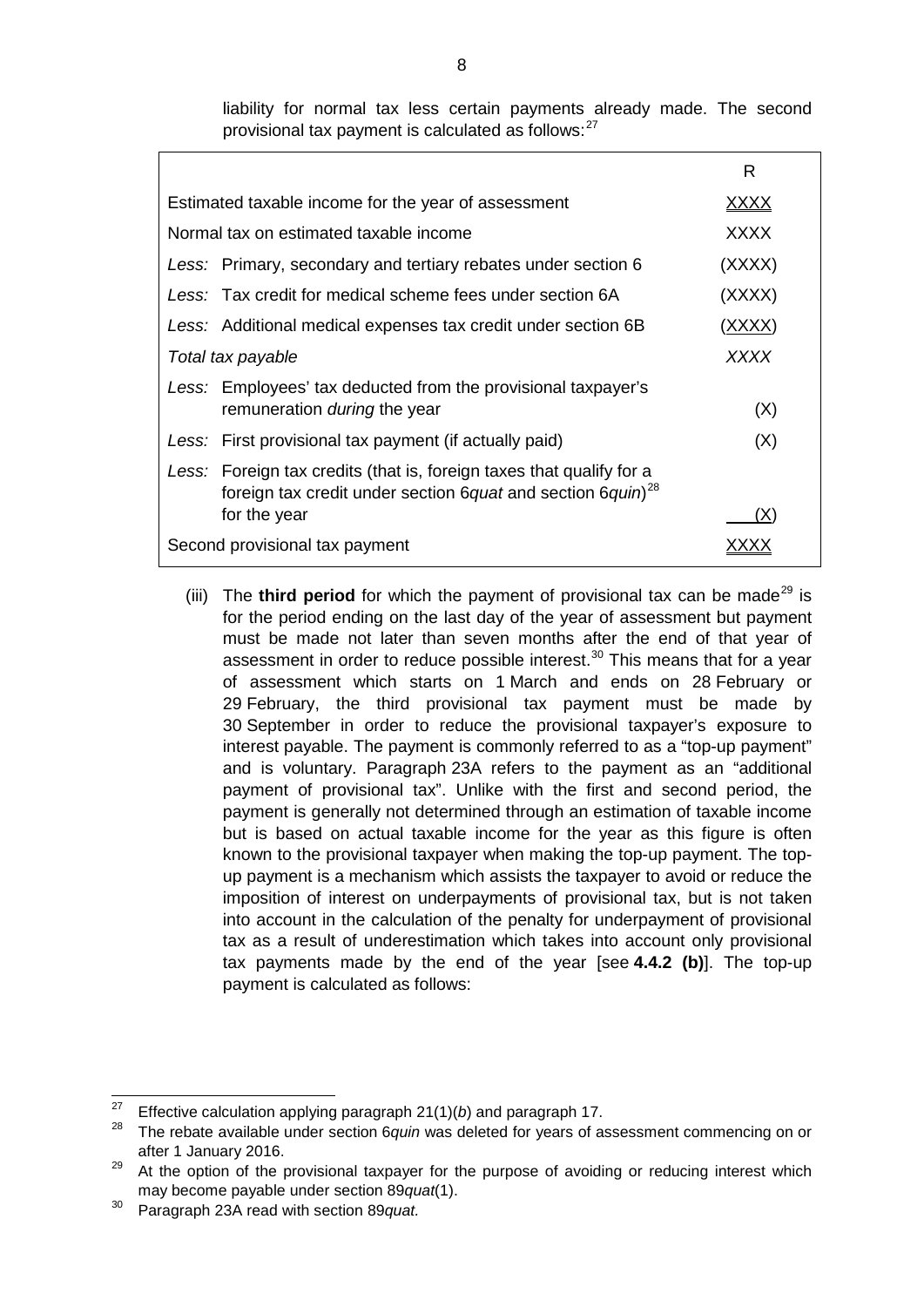|                                                                                                                                                      | R           |
|------------------------------------------------------------------------------------------------------------------------------------------------------|-------------|
| Estimated/actual taxable income for the year of assessment                                                                                           | <u>XXXX</u> |
| Normal tax on estimated/actual taxable income                                                                                                        | <b>XXXX</b> |
| Less: Primary, secondary and tertiary rebates under section 6                                                                                        | (XXXX)      |
| Less: Tax credit for medical scheme fees under section 6A                                                                                            | (XXXX)      |
| Less: Additional medical expenses tax credit under section 6B                                                                                        | (XXXX)      |
| Total tax payable                                                                                                                                    | <b>XXXX</b> |
| Less: Employees' tax deducted from the provisional taxpayer's<br>remuneration <i>during</i> the year                                                 | (X)         |
| Less: First provisional tax payment (if actually paid)                                                                                               | (X)         |
| Less: Second provisional tax payment (if actually paid)                                                                                              | (X)         |
| Less: Other provisional tax top-up payments (if any, if actually paid)                                                                               | (X)         |
| Less: Foreign tax credits (that is, foreign taxes that qualify for a<br>rebate under section 6quat(1) and section 6quin <sup>31</sup> ) for the year | (X)         |
| Top-up payment                                                                                                                                       |             |

A person other than a company may apply to SARS for permission to draw accounts to a date falling after the end of the year of assessment.<sup>[32](#page-8-2)</sup> An approved application will have the following effect on provisional tax:

- The dates for the first and second periods will be as prescribed by the Commissioner and may accordingly differ to the dates discussed above.<sup>[33](#page-8-3)</sup>
- Top-up payment payments must be paid by not later than 6 months after the end of the year of assessment (as opposed to the 7-month period referred to above). $34$

# <span id="page-8-0"></span>**4.2.2 Provisional taxpayers who are companies**

Provisional tax is payable three times during the year of assessment:

(i) The **first period**[35](#page-8-5) for which the payment of provisional tax becomes due, is the period ending six months from the start of the company's year of assessment. Payment must be made on or before the end of this period. In other words, if the company's financial year begins on 1 June, the first period will be the period ending on 30 November of that year and payment must be made on or before 30 November. The company is required to estimate taxable income for that year of assessment and pay half of the total

<span id="page-8-1"></span> <sup>31</sup> The rebate available under section <sup>6</sup>*quin* was deleted for years of assessment commencing on or after 1 January 2016.

<span id="page-8-2"></span> $32$  Section 66(13A).

<span id="page-8-3"></span><sup>33</sup> Paragraph 21(2). Subject to objection and appeal under section 3(4)(*e*), read with section 104 of the TA Act.

<span id="page-8-4"></span><sup>34</sup> Paragraph 23A, read with section 89*quat.*

<span id="page-8-5"></span>Paragraph 23.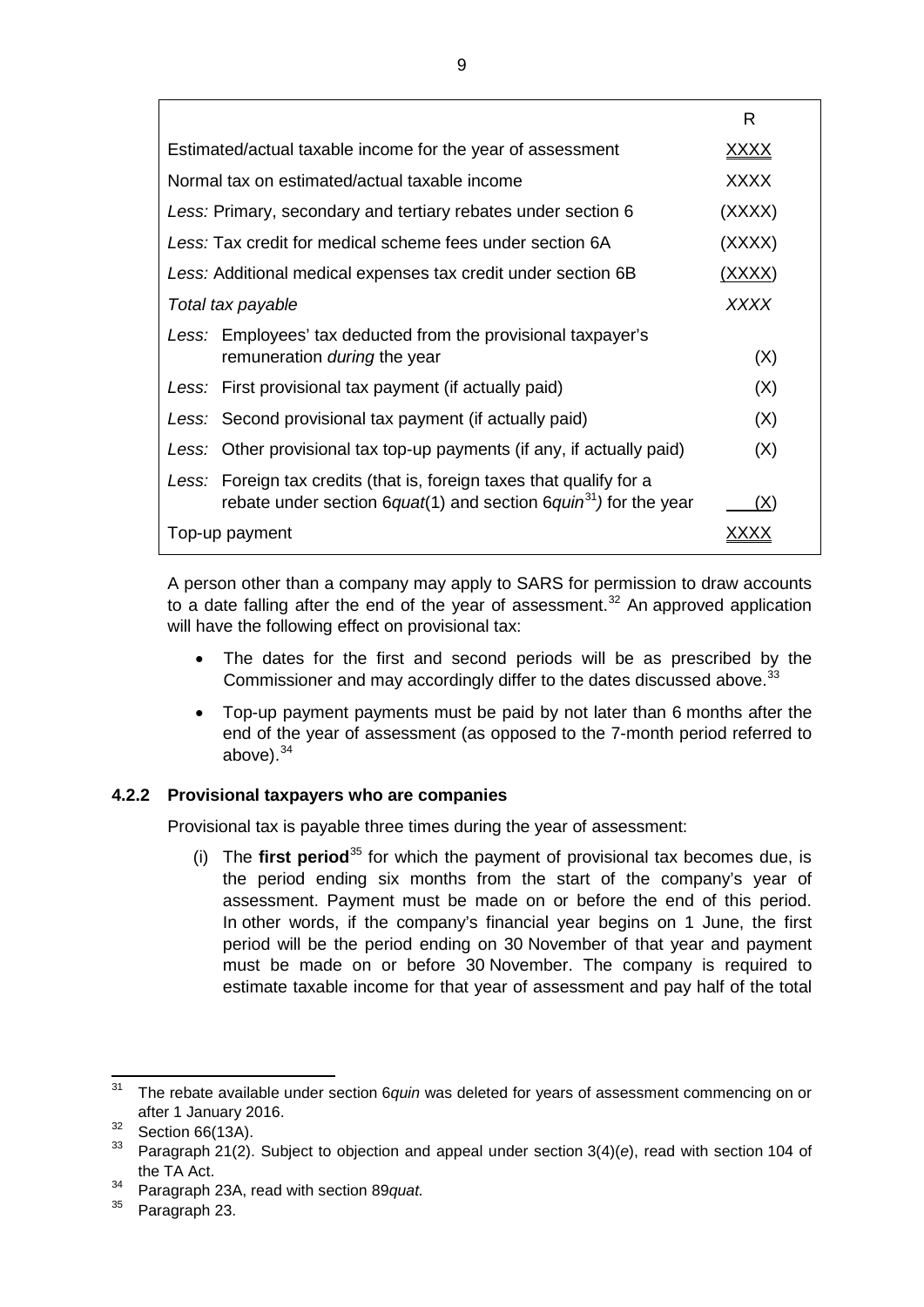estimated liability for normal tax less certain payments already made. The first provisional tax payment is calculated as follows: [36](#page-9-0)

|                                                                                                                            | R           |
|----------------------------------------------------------------------------------------------------------------------------|-------------|
| Estimated taxable income for the year of assessment                                                                        |             |
| Less: Foreign tax credit under section 6quin <sup>37</sup>                                                                 |             |
| Normal tax on estimated taxable income (A)                                                                                 | <b>XXXX</b> |
| Half of the normal tax payable on estimated taxable income $(A / 2)$                                                       | XX          |
| Less: Employees' tax deducted from the provisional taxpayer's<br>remuneration <i>during</i> the first period <sup>38</sup> | (X)         |
| Less: Foreign tax credits under section 6quat proved to be payable<br>by the end of the first period                       |             |
| First provisional tax payment                                                                                              |             |

(ii) The **second period** for which the payment of provisional tax becomes due, is the period ending on the last day of the year of assessment. Payment must be made on or before the last day of the year of assessment. Accordingly, if the company has a financial year-end of 31 May, the second period for purposes of provisional tax will be the period ending on 31 May and payment must be made on or before this date. The taxpayer will be required to estimate taxable income for that year of assessment and pay the total estimated liability for normal tax less certain payments already made. The second provisional tax payment is calculated as follows: [39](#page-9-3)

|                                                                                                                                                         | R           |
|---------------------------------------------------------------------------------------------------------------------------------------------------------|-------------|
| Estimated taxable income for the year of assessment                                                                                                     |             |
| Normal tax on estimated taxable income                                                                                                                  | <b>XXXX</b> |
| Less: Employees' tax deducted from the provisional taxpayer's<br>remuneration <i>during</i> the year                                                    | (X)         |
| Less: First provisional tax payment (if actually paid)                                                                                                  | (X)         |
| Less: Foreign tax credits (that is, foreign taxes that qualify under for<br>a rebate under section 6quat and section 6quin <sup>40</sup> ) for the year |             |
| Second provisional tax payment                                                                                                                          |             |

<span id="page-9-0"></span><sup>&</sup>lt;sup>36</sup> Effective calculation applying paragraph 23 and paragraph 17.

<span id="page-9-1"></span><sup>37</sup> The rebate available under section 6*quin* was deleted for years of assessment commencing on or after 1 January 2016.

<span id="page-9-2"></span> $38$  This calculation is calculating the company's first provisional tax payment and therefore this item refers to employees tax that might have been deducted from payments made to the company and not to employees tax which the company may have withheld from, for example, salary payments to its employees.

 $39$  Effective calculation applying the paragraph 23 and paragraph 17.

<span id="page-9-4"></span><span id="page-9-3"></span><sup>40</sup> The rebate available under section 6*quin* was deleted for years of assessment commencing on or after 1 January 2016.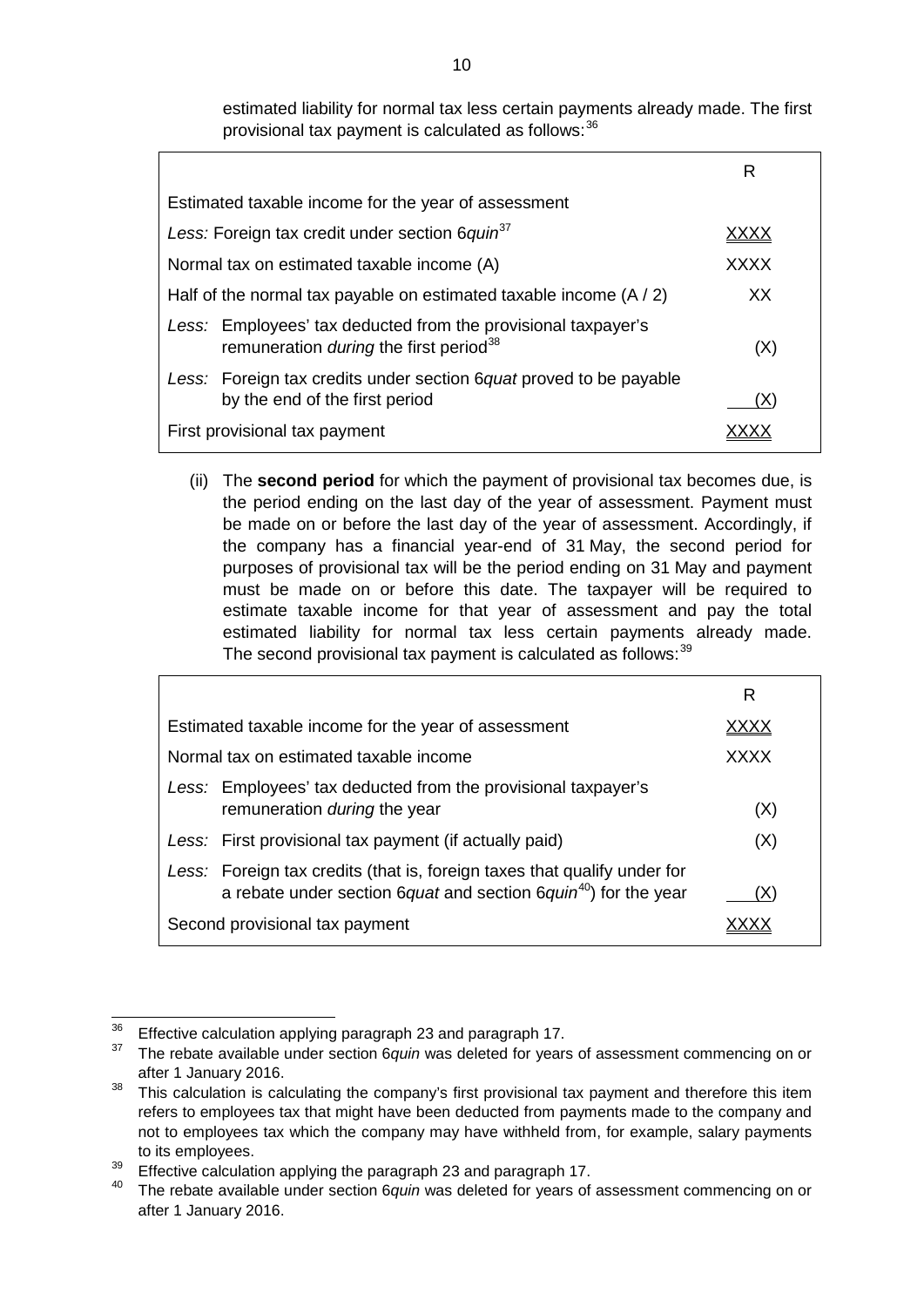(iii) The **third period** for which payment can be made is for the period ending on the last day of the year of assessment. However, payment must be made not later than seven months after the end of the year of assessment if the company's year of assessment ends on the last day of February, otherwise the payment must be made not later than six months after the end of the year of assessment, in order to reduce possible interest. For companies, the end of the year of assessment is the financial year-end. For example, if the financial year-end of the company is 31 May, the top-up payment would need to be made by 30 November to reduce possible interest.

|                                                                                                                                                            | R           |
|------------------------------------------------------------------------------------------------------------------------------------------------------------|-------------|
| Estimated/actual taxable income for the year of assessment                                                                                                 |             |
| Normal tax on estimated/actual taxable income                                                                                                              | <b>XXXX</b> |
| Less: Employees' tax deducted from the provisional taxpayer's<br>remuneration <i>during</i> the year                                                       | (X)         |
| Less: First provisional tax payment (if actually paid)                                                                                                     | (X)         |
| Less: Second provisional tax payment (if actually paid)                                                                                                    | (X)         |
| Less: Other provisional tax top-up payment (if any, if actually paid)                                                                                      | (X)         |
| Less: Foreign tax credits (that is, foreign taxes that qualify for<br>a rebate under section $6$ quat(1) and section $6$ quin <sup>41</sup> ) for the year | (X)         |
| Top-up payment                                                                                                                                             |             |

# <span id="page-10-0"></span>**4.2.3 Additional information relating to the payment of provisional tax**

The Commissioner may release a provisional taxpayer from making a first provisional tax payment if the Commissioner is satisfied that the provisional taxpayer's taxable income for the year of assessment concerned cannot be estimated based on the available facts at the time the payment should be made.<sup>[42](#page-10-4)</sup> The Commissioner's decision is subject to objection and appeal.<sup>[43](#page-10-5)</sup>

## <span id="page-10-1"></span>**4.3 The first period – estimates of taxable income, penalties and interest**

#### <span id="page-10-2"></span>**4.3.1 Estimates of taxable income**

For the first period, a provisional taxpayer is required to submit a return to the Commissioner which includes an estimate of the total taxable income (estimate) that will be derived by the taxpayer in the relevant year of assessment.<sup>[44](#page-10-6)</sup> The amount of the first provisional tax payment is based on this estimate (see **[4.2.1](#page-6-0)** and **[4.2.2\)](#page-8-0)**. The return must be submitted even if the amount of the provisional tax payment is nil.

Taxable income is equal to gross income *less* exempt income *less* all amounts allowed to be deducted or set off<sup>[45](#page-10-7)</sup> *plus* all amounts included or deemed to be

<span id="page-10-3"></span> <sup>41</sup> The rebate available under section <sup>6</sup>*quin* was deleted for years of assessment commencing on or after 1 January 2016.

<span id="page-10-4"></span> $^{42}$  Paragraph 24.

<span id="page-10-5"></span><sup>&</sup>lt;sup>43</sup> Section 3(4)(*e*), read with section 104 of the TA Act.

<span id="page-10-7"></span><span id="page-10-6"></span> $^{44}$  Paragraph 19(1).

Under Part 1 of Chapter II of the Act.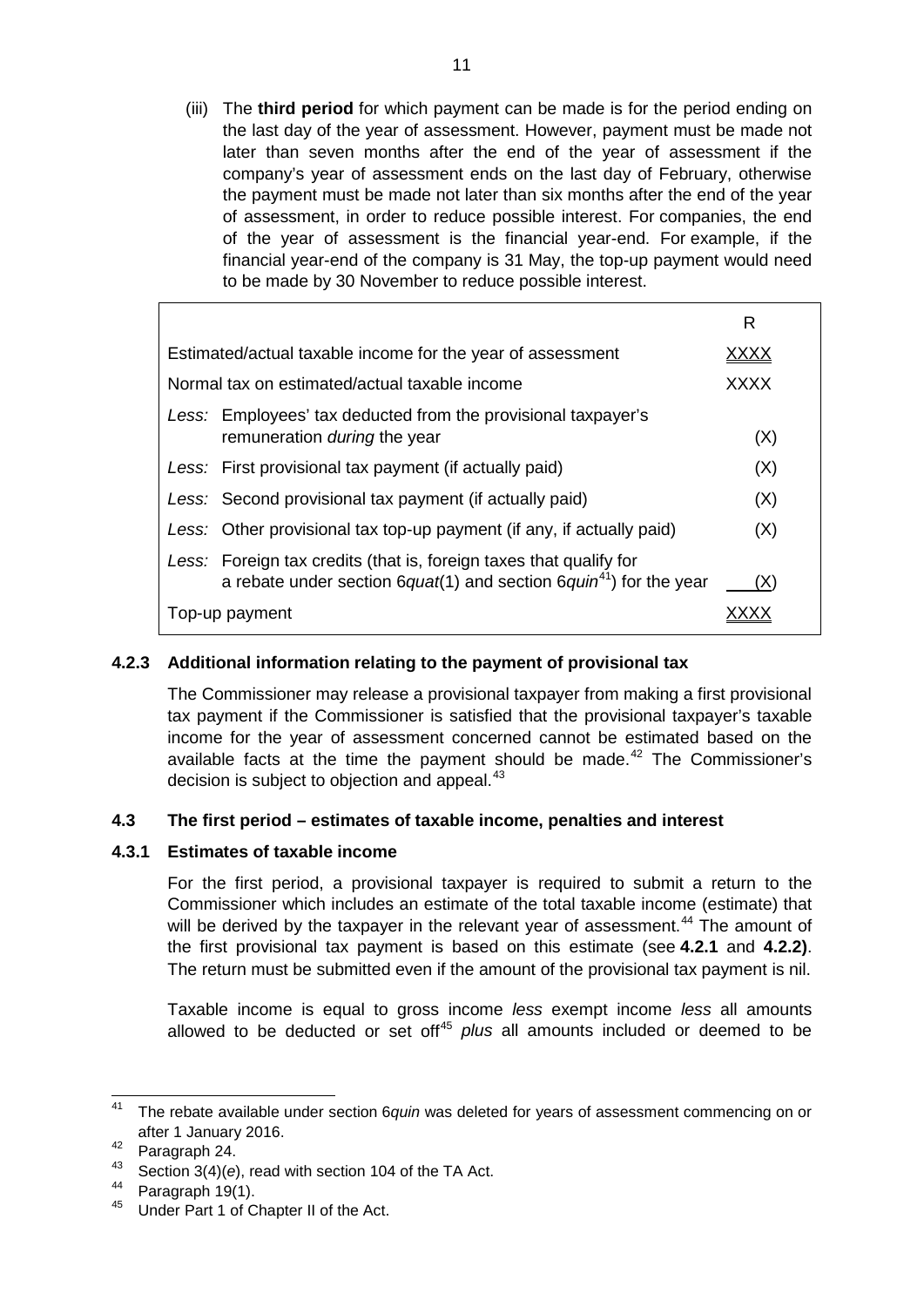included in taxable income under the Act, for example, the amount of taxable capital gains.

An estimate must include taxable capital gains made or that are anticipated to be made during the year of assessment. This includes situations where, in the first period, there is a reasonable expectation that a taxable capital gain will be made during the second period.

For persons other than companies, the estimate must exclude the taxable portion of lump sum benefits<sup>[46](#page-11-0)</sup> and severance benefits<sup>[47](#page-11-1)</sup> received by or accrued to (or to be received by or accrue to) the taxpayer during the year of assessment.

The amount of the estimate cannot be less than the "basic amount" unless the circumstances of the case justify the submission of an estimate of a lower amount.<sup>[48](#page-11-2)</sup> The "basic amount" is the taxable income assessed for the *latest preceding year of assessment*, less any taxable capital gain included therein and, for persons other than a company, any taxable portion of a lump sum benefit or severance benefit, other than any amount included under paragraph (*eA*) of the definition of "gross income". [49](#page-11-3) Also excluded are any amounts (other than severance benefits) contemplated in paragraph (*d*) of the definition of "gross income".

The obligation under paragraph 19 is to submit an estimate of the total taxable income for the year of assessment. The use of the basic amount may or may not fulfill this requirement depending on the facts of the particular case. For example, if a provisional taxpayer realised a capital gain during the current year the use of the basic amount is likely to be inappropriate if the capital gain is significant. Similarly the use of the basic amount, with or without the escalation referred to in the proviso to paragraph 19(1)(*d*), may not be appropriate if the provisional taxpayer has introduced a new line of business. The use of the basic amount may have an impact on possible penalties for the underpayment of provisional tax – see **[4.4.2\(b\)](#page-17-1)**.

The "latest preceding year of assessment"<sup>[50](#page-11-4)</sup> means the latest of the years of assessment $-51$  $-51$ 

- preceding the year of assessment for which the estimate is made, and
- for which a notice of assessment<sup>[52](#page-11-6)</sup> was issued by the Commissioner 14 calendar days<sup>[53](#page-11-7)</sup> or more before the date on which the estimate was submitted to the Commissioner.

<span id="page-11-0"></span> $46$  As defined in section 1(1), namely, retirement fund lump sum benefits and retirement fund lump sum withdrawal benefits.

<span id="page-11-1"></span><sup>47</sup> As defined in section 1(1).

<span id="page-11-2"></span><sup>48</sup> Paragraph 19(1)(*c*).

<span id="page-11-3"></span><sup>&</sup>lt;sup>49</sup> Paragraph 19(1)(*d*)(*i*) and (*ii*).

<span id="page-11-4"></span> $^{50}$  Paragraph 19(1)(*e*).

<span id="page-11-5"></span> $^{51}$  As provided in paragraph 19(1)(*e*).<br> $^{52}$  Depending on the circumstances

<span id="page-11-6"></span>Depending on the circumstances this could be a notice applicable to an original, reduced or additional assessment. The latest notice of assessment issued for a particular year of assessment must be considered.

<span id="page-11-7"></span> $53$  See section 4 of the Interpretation Act, No. 33 of 1957 for the "Reckoning of the number of days" – if the last day is a Sunday or public and public holiday it is excluded from the count.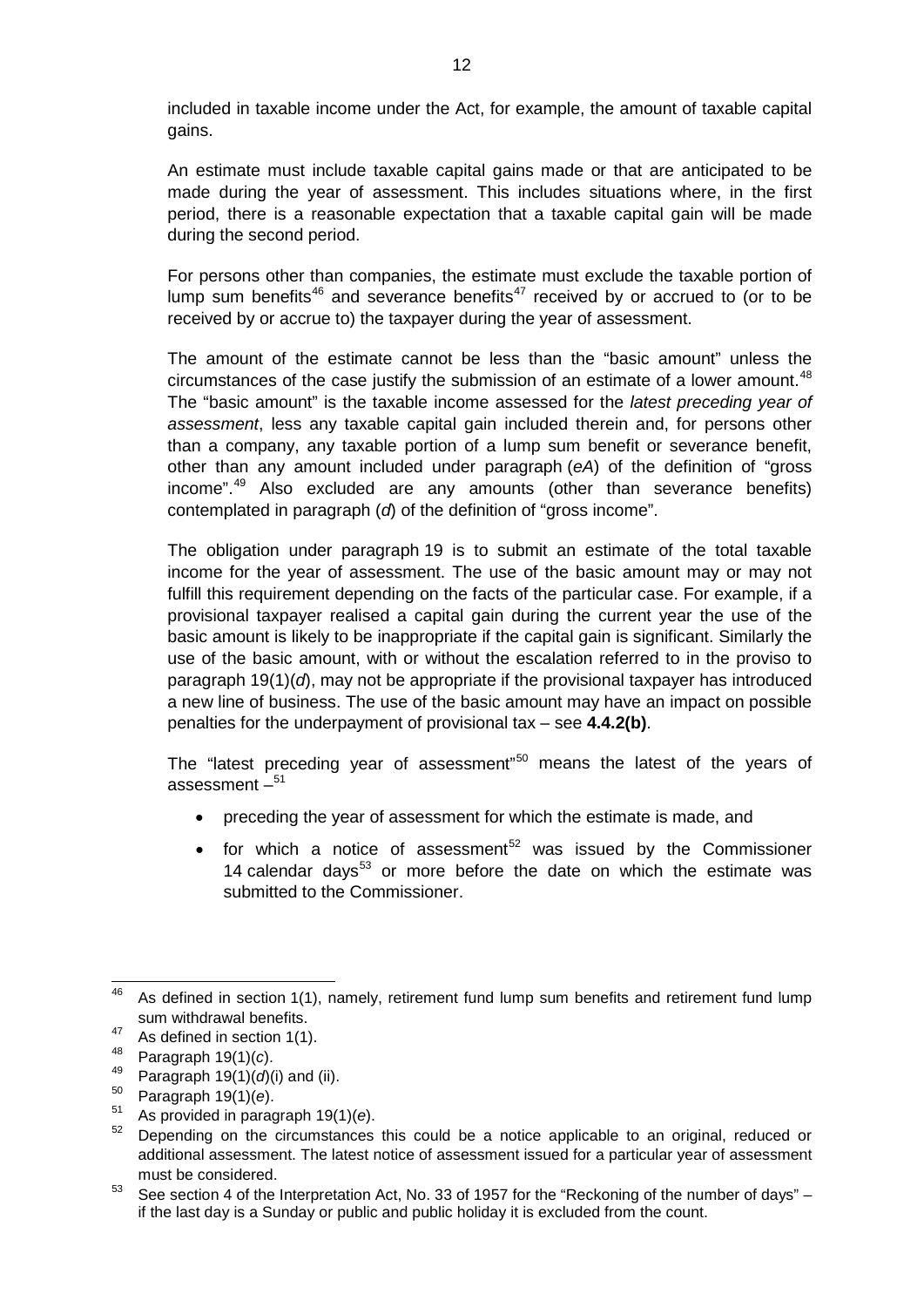The basic amount must be increased by 8% of the basic amount per year if an estimate is made *more than* 18 months after the end of the latest preceding year of assessment.[54](#page-12-0)

The 8% escalation is added for each year from the end of the latest preceding year of assessment to the end of the year of assessment for which the estimate is made. The escalation is calculated on a simple basis, not on a compound basis.

The addition of the 18-month rule, effective from 1 October 2012, will have the effect that taxpayers who are reasonably up to date with the submission of tax returns will not be subject to the 8% per year escalation on the basic amounts used for the first provisional tax payment.

# **Example 2 – Determining whether to increase the basic amount**

*Facts:*

X's year of assessment ends on 28 February each year. X submitted a first period provisional tax estimate for the 2018 year of assessment on 31 August 2017. A notice of assessment was issued to X for the 2017 year of assessment on 18 August 2017. X's taxable income for the 2017 year of assessment was R210 000. A notice of assessment for the 2016 year of assessment was issued on 29 July 2016. X's taxable income as assessed in 2016 was R150 000. X did not have any taxable capital gains or retirement or severance related lump sums in 2016.

# *Result:*

X's latest preceding year of assessment is 2016 because it is the latest year of assessment for which X was issued a notice of assessment 14 days or more from the date on which the first provisional tax estimate of taxable income was submitted. X's 2017 assessment is not the latest year of assessment and cannot be used to calculate the basic amount as the notice of assessment was issued less than 14 days before the date on which the first provisional tax estimate of taxable income was submitted.

Accordingly, X must use the 2016 assessment to determine the basic amount. The estimate is made on 31 August 2017 which is not more than 18 months after the end of the latest preceding year of assessment (29 February 2016). The 8% escalation is not applied and X's basic amount will be the amount of taxable income as assessed in 2016, that is, R150 000.

# **Example 3 – Determining whether to increase the basic amount**

*Facts:*

X's year of assessment ends on 28 February each year. X was required to submit a first period provisional tax estimate for the 2018 year of assessment on 31 August 2017. For the 2015 year of assessment, a notice of assessment was issued on 30 June 2015. X's taxable income as assessed in 2015 was R170 000. The 2016 and 2017 returns have not yet been submitted. Taxable income as assessed in 2015 included a taxable capital gain of R10 000 and a severance benefit of R20 000.

<span id="page-12-0"></span> <sup>54</sup> Paragraph 19(1)(*d*).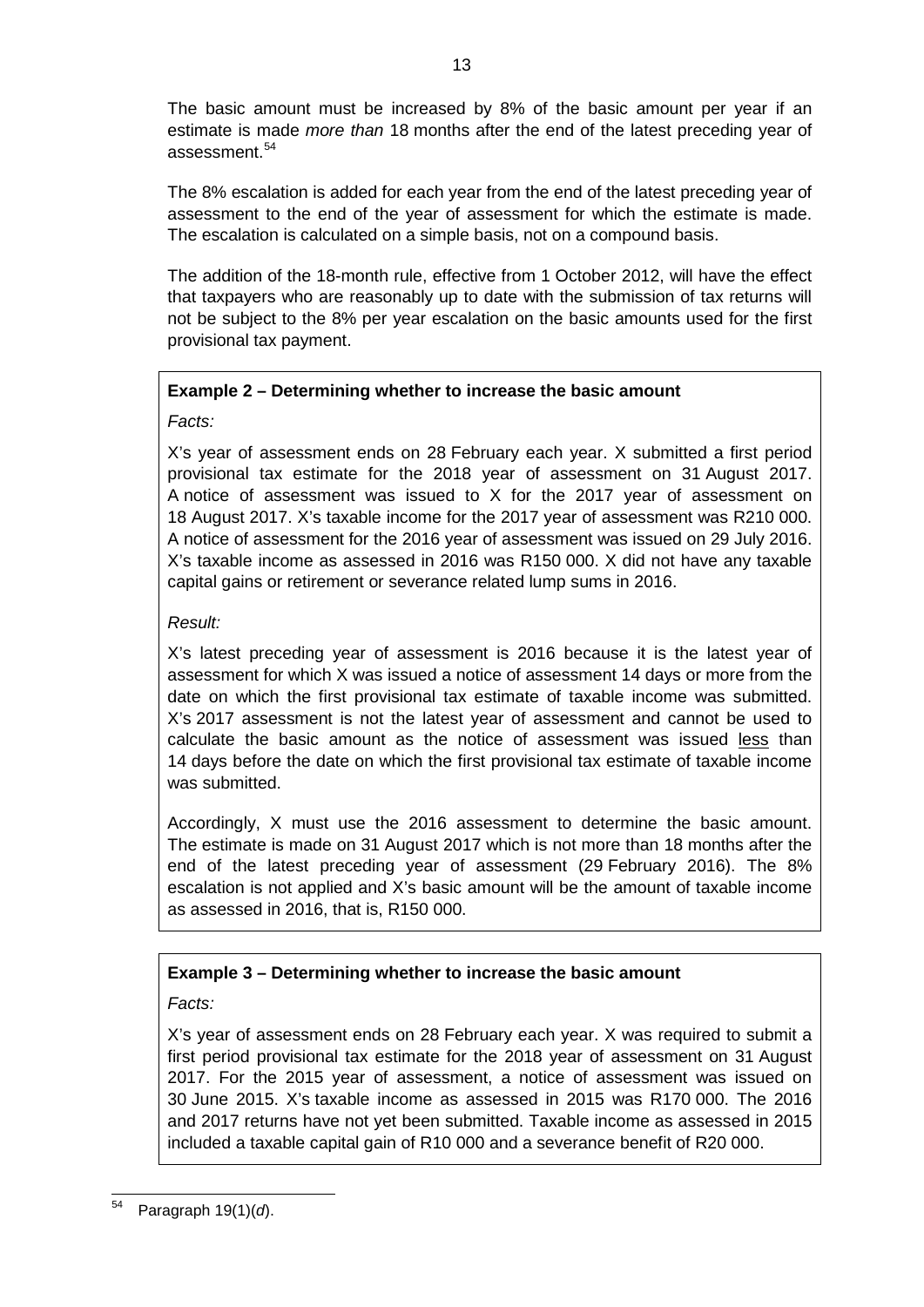#### *Result:*

X's latest preceding year of assessment is 2015 because it is the latest year of assessment for which X was issued a notice of assessment 14 days or more from the date on which the first provisional tax estimate of taxable income was submitted. X's 2016 and 2017 assessments have not been issued.

The estimate of taxable income is made on 31 August 2017 which is more than 18 months after the end of the latest preceding year of assessment (28 February 2015). The basic amount must therefore be increased. The basic amount of R140 000 (taxable income assessed for 2015 of R170 000 – taxable capital gain of R10 000 – severance benefit of R20 000) must be increased by 8% for each year up to and including the current year, that is, an 8% increase for 2016, 2017 and 2018. X's basic amount for the first provisional tax estimate for 2018 will therefore be R173 600 [R140 000 + (R140 000  $\times$  8%  $\times$  3)].

The Commissioner may estimate taxable income if a provisional taxpayer has failed to submit an estimate as required under the Fourth Schedule.<sup>[55](#page-13-0)</sup>

Under paragraph 19(3) the Commissioner may:

- Request a provisional taxpayer to justify the estimate submitted or to furnish particulars of income and expenditure or any other particulars that may be required for the year of assessment for which the provisional tax payment is being made. Justification for the estimate or the request for further information and support may be requested when the provisional taxpayer submits an estimate which is above, below or equal to the basic amount.
- Exercise the discretion referred to in the preceding point at any time.
- Increase a provisional taxpayer's estimate to an amount the Commissioner considers reasonable if, after requesting justification or the particulars referred to above, the Commissioner is not satisfied with the estimate.

The increase of an estimate is not subject to objection and appeal.<sup>[56](#page-13-1)</sup> Provisional taxpayers that are dissatisfied with the decision to increase an estimate may request an internal review of that decision.<sup>[57](#page-13-2)</sup> A request for such a review does not suspend the obligation to make payment.<sup>[58](#page-13-3)</sup> In certain circumstances, provisional taxpayers that have liquidity concerns may apply to enter into an instalment payment agreement with SARS.<sup>[59](#page-13-4)</sup> Even when instalment payment arrangements are made, provisional taxpayers are liable to pay interest on the outstanding amounts.

<span id="page-13-0"></span> $^{55}$  Paragraph 19(2).

<span id="page-13-2"></span><span id="page-13-1"></span><sup>&</sup>lt;sup>56</sup> Paragraph 19(3).<br><sup>57</sup> Section 9 of the TA Act. Although it is arguable that an increased estimate results in an additional assessment under section 92 the TA Act, read with the definition of "assessment" in section 1 of that Act, SARS will accept that an increased estimate does not result in an additional assessment

<span id="page-13-3"></span>for the purposes of the application of section 9 of the TA Act.<br><sup>58</sup> Under section 164 of the TA Act, payment may only be suspended pending an objection or appeal.<br><sup>59</sup> See Part D of Chapter 10 of the TA Act for detail regarding the requirements and consequences.

<span id="page-13-4"></span>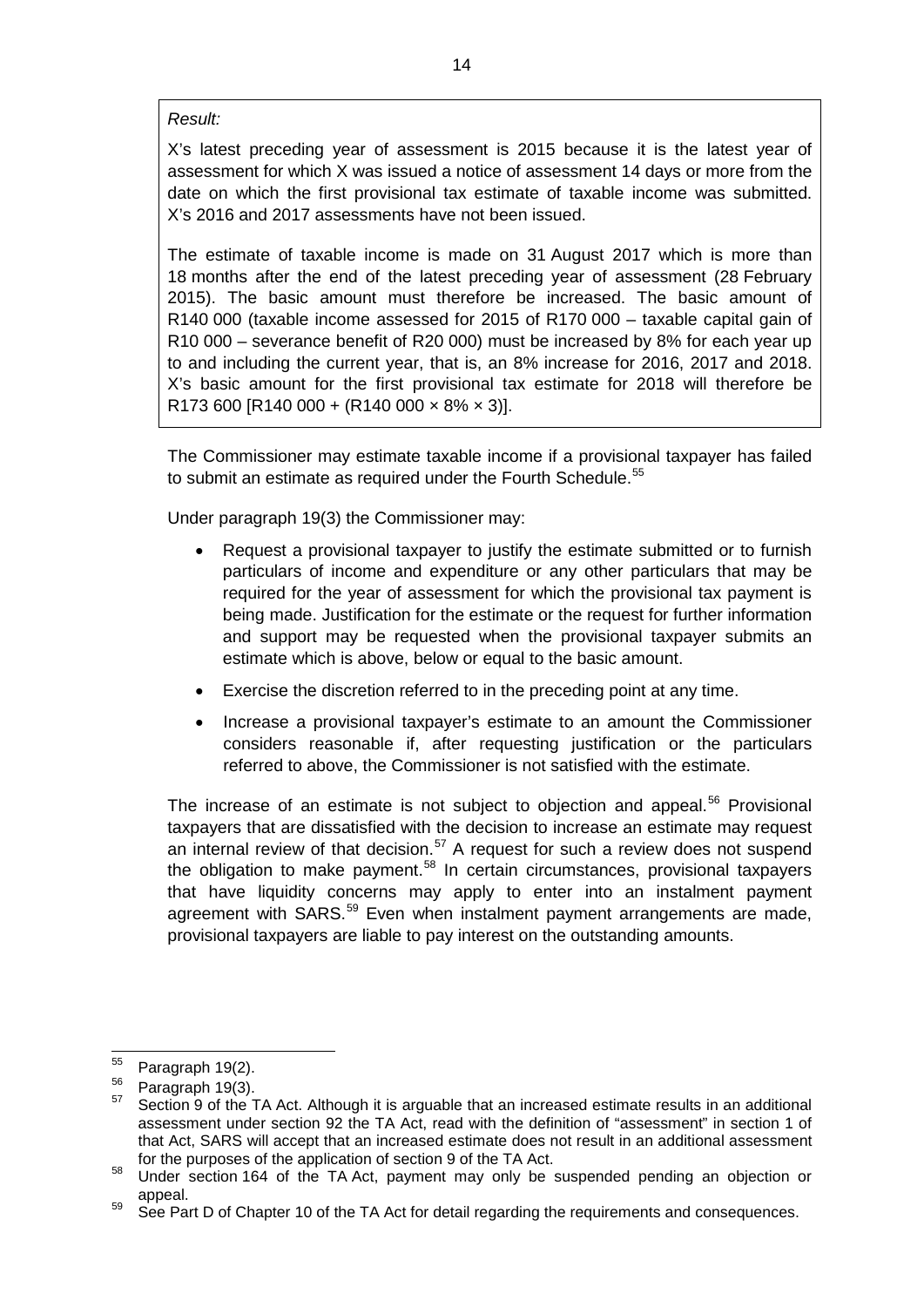The additional provisional tax payable on an increased estimate must be settled within a period determined by the Commissioner.<sup>[60](#page-14-2)</sup> A payment is subject to a late payment penalty if not paid within the period permitted.<sup>[61](#page-14-3)</sup>

It is not possible to provide an exhaustive list of situations in which the Commissioner's discretion under paragraph 19(3) may be exercised. However, the following are some examples:

- An increase in taxable income resulting from events like legislative changes, mergers or acquisitions.
- Financial results that support an increase in taxable income.
- The estimate submitted by the taxpayer is based on a basic amount that is outdated.
- It is the taxpayer's first year of assessment.
- The provisional taxpayer fails to justify the estimate when requested to do so by SARS.

A nil estimate, based on the premise that the "basic amount" is nil, will not be accepted as an estimate made in respect of a taxpayer's first year of assessment. A taxpayer in this position does not have a "basic amount" as defined  $62$  and is required to submit an estimate of the total taxable income in relation to that particular year of assessment.<sup>[63](#page-14-5)</sup>

# <span id="page-14-0"></span>**4.3.2 Penalties**

The Act provides for certain penalties to be levied when taxpayers fail to comply with provisional tax obligations. The only penalty applicable to the first period is the penalty levied for the late payment of provisional tax.

The penalties applicable to the second period (that is, the penalty for late payment and for underestimating taxable income) are discussed in **[4.4.2](#page-16-2)**.

# <span id="page-14-8"></span><span id="page-14-1"></span>**(a) Penalty for the late payment of provisional tax**

A penalty of 10% will be imposed on the late payment of provisional tax for the first period.<sup>[64](#page-14-6)</sup> The penalty of 10% is calculated on the amount of provisional tax not paid. For example, if an amount of R2 000 was not paid or is paid late, the penalty that is charged will be 10% of R2 000, that is, R200.

The Commissioner may remit all or a portion of the penalty under the provisions of the TA Act<sup>[65](#page-14-7)</sup> if satisfied that  $-$ 

- reasonable grounds exist for the late payment;
- the non-compliance has been remedied, that is, the full amount of the provisional tax due has been paid in full; and

<span id="page-14-2"></span> $^{60}$  Paragraph 25(1).

<span id="page-14-3"></span><sup>&</sup>lt;sup>61</sup> Paragraph 27[.](#page-14-0) The penalty is calculated in the same manner as set out in **4.3.2**.<br><sup>62</sup> See paragraph 19(1)(*d*).<br><sup>63</sup> Jacques assets the previous of parameter 40(4)(c) as 40(4)(b) will be appli

<span id="page-14-4"></span>

<span id="page-14-5"></span><sup>63</sup> In such cases, the provisions of paragraphs 19(1)(*a*) or 19(1)(*b*) will be applicable and will be subject to the provisions of paragraph 19(3).

<span id="page-14-6"></span> $^{64}$  Paragraph 27, read with Chapter 15 of the TA Act.

<span id="page-14-7"></span>Under section  $217(3)$  of the TA Act.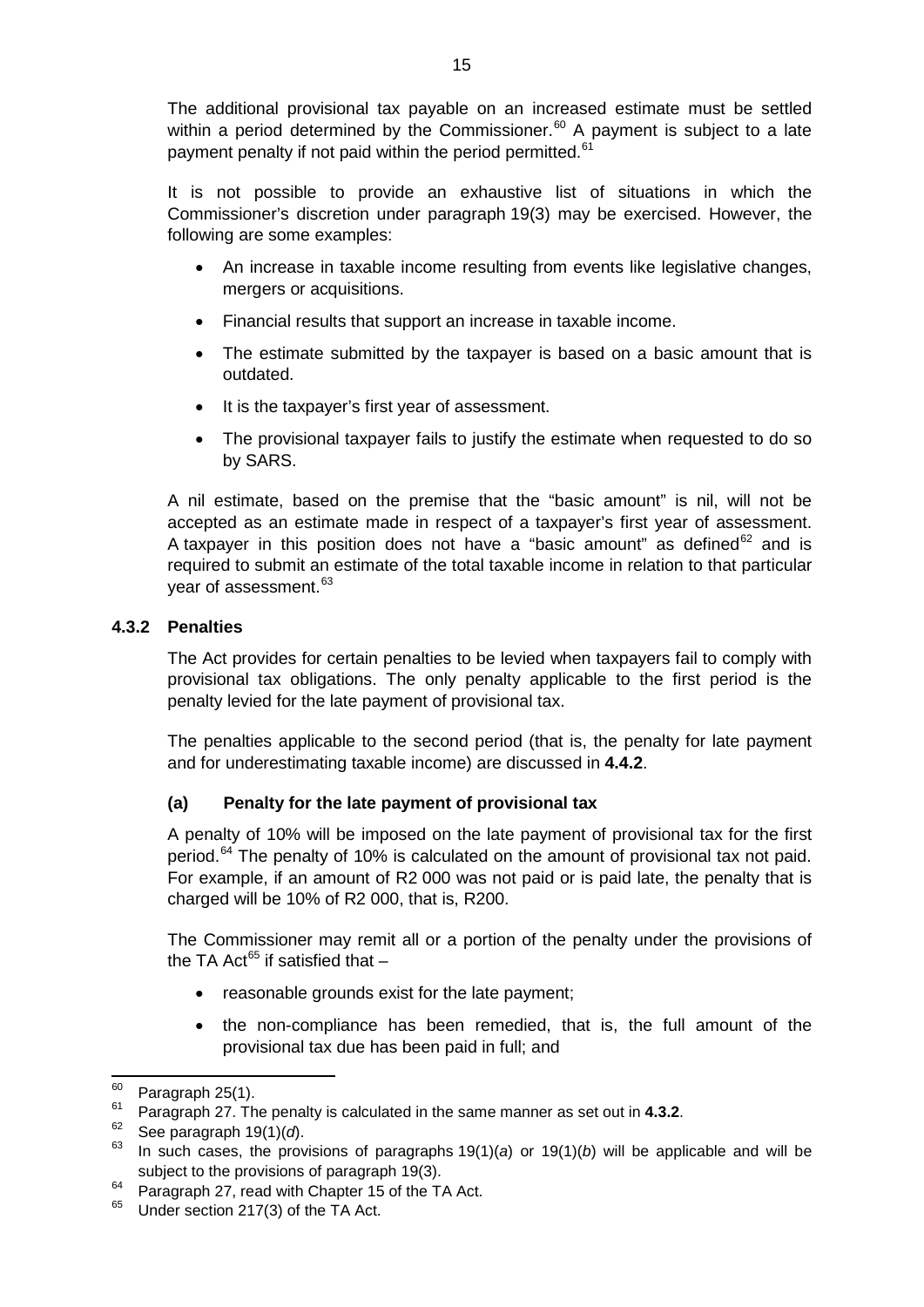- $e$ ither  $-$ 
	- $\triangleright$  the penalty was imposed for a first incidence of non-compliance; or
	- $\triangleright$  the amount of the penalty involved was less than R2 000.

This penalty, or a relevant portion of the penalty, will also be remitted if the taxpayer is able to satisfy SARS that "exceptional circumstances" rendered the taxpayer incapable of complying with the obligation to make payment of provisional tax by the due date. The "exceptional circumstances" $66$  may be grouped into the following categories:

- External factors, namely, a natural or human-made disaster or a civil disturbance or disruption in services.
- Personal factors, namely, a serious illness or accident; serious emotional or mental distress; or serious financial hardship (for example, in the case of a business, the risk to continuity of business operations along with continued employment of employees or for an individual, the lack of basic living requirements).
- Acts by SARS, namely, a capturing error, a processing delay, provision of incorrect information in an official publication or media release, delay in providing information to any person or a failure to provide sufficient time for an adequate response to a request for information.
- Other circumstances of comparable seriousness.

The decision by SARS not to remit all or a part of the penalty is subject to objection and appeal.<sup>[67](#page-15-3)</sup>

## <span id="page-15-0"></span>**4.3.3 Interest**

The interest provisions in the TA Act are not yet effective. Accordingly, interest which may be imposed under the provisional tax regime is still levied under the Act. The only interest which is charged in respect of the first period is when provisional tax is overdue, that is, the payment is late.

Interest applicable to the second period (that is, interest for late payment or the underestimate of provisional tax) is discussed in **[4.4.3](#page-22-0)**.

## <span id="page-15-1"></span>**(a) Interest on overdue payments**

Interest is levied at the prescribed rate when the first provisional tax payment is not paid in full within the period prescribed for payment.<sup>[68](#page-15-4)</sup> The prescribed rate is the rate of interest fixed by the Minister of Finance by notice in the *Gazette* under the Public Finance Management Act, 1999. The prescribed rate may vary over time. A list of the prescribed rates applicable for different periods of time is available on the SARS website.

The interest is determined on the amount of provisional tax that remains unpaid and is calculated from the end of the period in which payment should have been made until the date payment is made. For example, if provisional tax of R500 is due on

<span id="page-15-2"></span> $^{66}$  As set out in section 218(2) of the TA Act.

<span id="page-15-4"></span><span id="page-15-3"></span> $^{67}$  Section 220 of the TA Act.

<sup>68</sup> Under section 89*bis*(2). See **4.2.1, 4.2.2** and **4.2.3** for detail on the period prescribed for payment.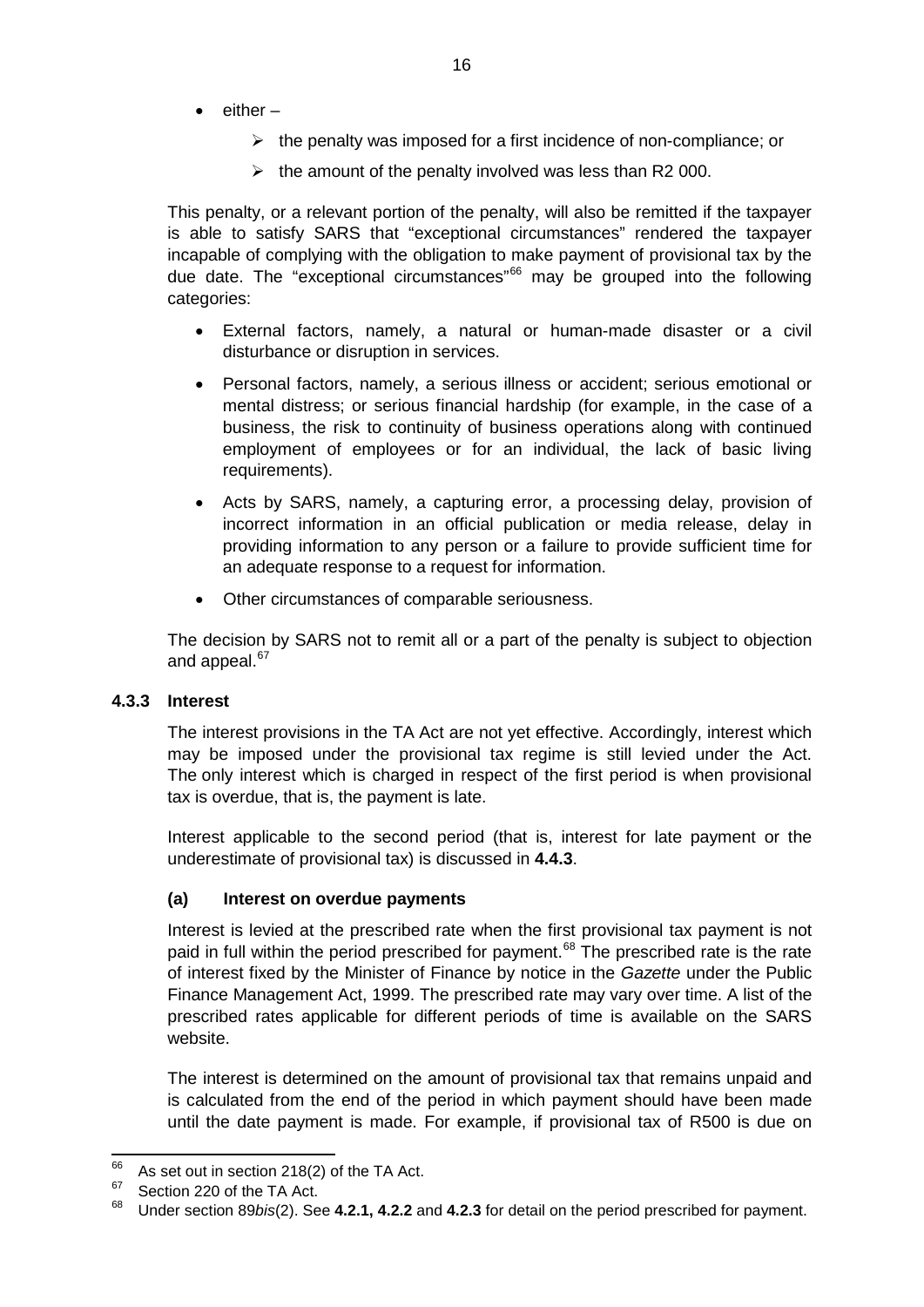31 August and the amount is paid on 14 October, interest at the prescribed rate will be levied for the period 1 September up to and including 14 October. Interest will be payable even if a taxpayer has been granted instalment arrangements.

The Commissioner may, at the Commissioner's discretion, waive the interest levied depending on the circumstances of the case.<sup>[69](#page-16-4)</sup>

# <span id="page-16-0"></span>**4.4 The second period – estimates of taxable income, penalties and interest**

# <span id="page-16-1"></span>**4.4.1 Estimates of taxable income**

For the second period, a provisional taxpayer is required to submit a return to the Commissioner which includes an estimate of the total taxable income that will be derived by the taxpayer in the year of assessment (second period estimate). The amount of the second provisional tax payment is based on this estimate (see **[4.2.1](#page-6-0)** and **[4.2.2](#page-8-0)**). The return must be submitted even if the amount of the provisional tax payment is nil.

In relation to the first period, the estimate of taxable income cannot be less than the "basic amount" unless the circumstances of the case justify the submission of a lower amount (see **[4.3.1](#page-10-2)**). This limitation does not apply to the second period estimate and a provisional taxpayer is free to determine that the second period estimate is equal to the basic amount for the second period or to another amount which is more or less than the basic amount. See **[4.3.1](#page-10-2)** for the principles applicable to the estimate of taxable income and the calculation of the basic amount, these principles, including the Commissioner's ability to estimate or increase estimates of taxable income, are also applicable to the second period. Practically, because the second period estimate is made at or close to the end of the year of assessment it means that a taxpayer is often in a position to make a relatively accurate estimate of taxable income for the year of assessment concerned and does not base the second period estimate on the basic amount. The basic amount for the second period remains relevant in the determination of the possible penalty for the underpayment of provisional tax as a result of underestimating taxable income [see **[4.4.2\(b\)](#page-17-1)**] even if it is not used in determining the second period estimate.

# <span id="page-16-2"></span>**4.4.2 Penalties**

Two penalties are potentially levied in respect of the second period, namely –

- a penalty for the late payment of provisional tax;<sup>[70](#page-16-5)</sup> and
- a penalty for the underpayment of provisional tax as a result of underestimation. [71](#page-16-6)

## <span id="page-16-3"></span>**(a) Penalty for the late payment of provisional tax**

The penalty for the late payment of provisional tax in the first period is discussed in **[4.3.2\(a\)](#page-14-8)**. The penalty is calculated and applied in exactly the same manner for the second period.

<span id="page-16-4"></span> <sup>69</sup> Section <sup>89</sup>*bis*(2).

<span id="page-16-5"></span> $\frac{70}{71}$  Paragraph 27.

<span id="page-16-6"></span>Paragraph 20.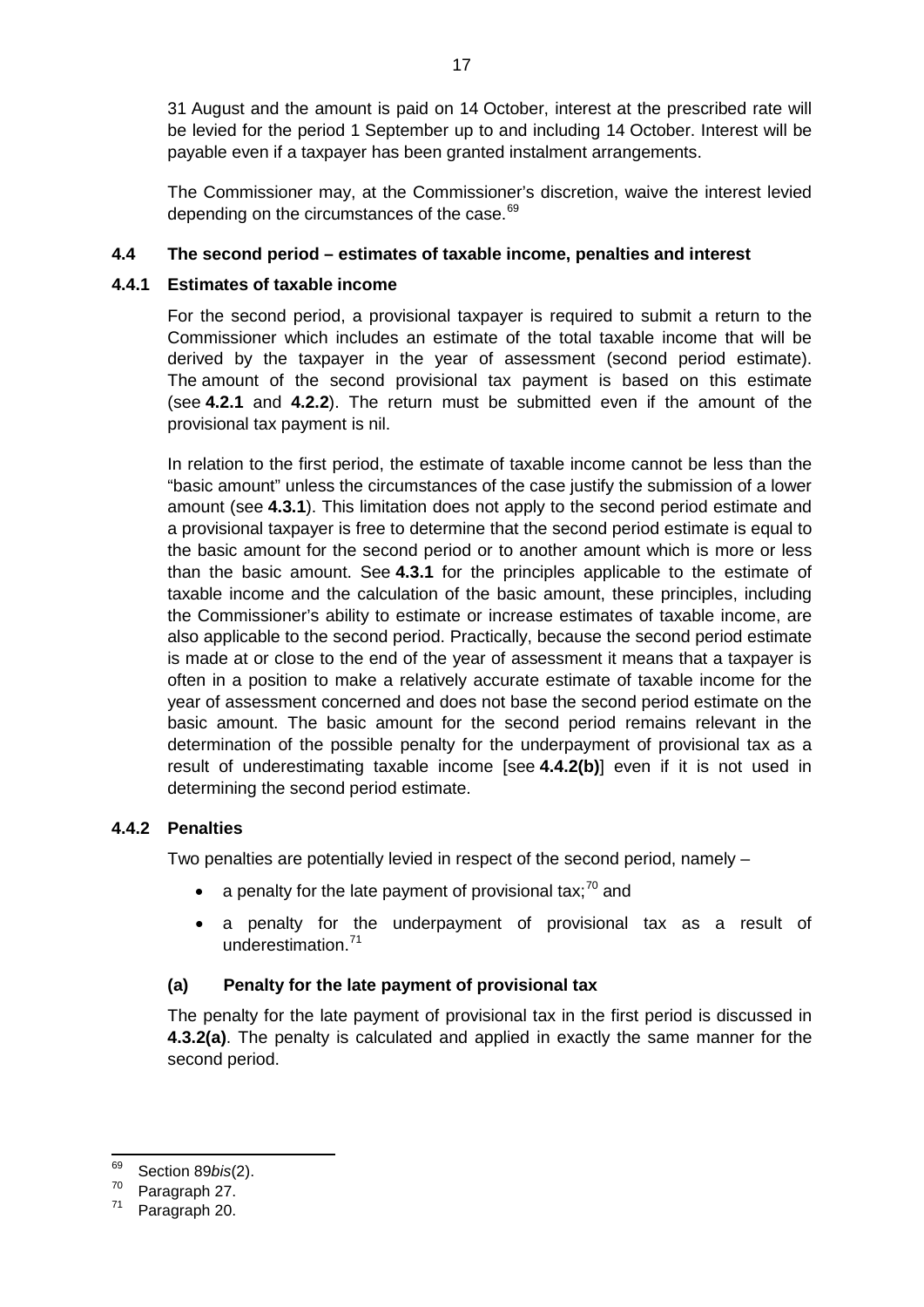# <span id="page-17-1"></span><span id="page-17-0"></span>**(b) Penalty for the underpayment of provisional tax as a result of underestimation**

A penalty<sup>[72](#page-17-2)</sup> may be levied when the actual taxable income as finally determined is more than the taxable income estimated on the second provisional tax return. The calculation of the potential penalty depends on whether actual taxable income is more than R1 million or whether actual taxable income is equal to or less than R1 million.

The penalty is still leviable even though the Commissioner may have increased the estimate under paragraph 19(3) (see **[4.3.1](#page-10-2)**). The second estimate submitted by the taxpayer, and not the increased estimate by the Commissioner, must be used to determine whether the estimate is less than the amounts detailed below.<sup>[73](#page-17-3)</sup>

## *Actual taxable income is more than R1 million*

A penalty will be levied if the second period estimate of taxable income for the year of assessment is less than 80% of actual taxable income as finally determined for the year of assessment. The amount of the penalty is 20% of the difference between the amount of normal tax payable for the year of assessment on 80% of actual taxable income, after taking into account any amount of a rebate deductible in the determination of normal tax payable, and the amount of employees' tax and provisional tax paid by the end of the year of assessment.

Lump sum benefits, severance benefits and any amount contemplated in paragraph (*d*) [74](#page-17-4) of "gross income" are not taken into account when calculating this penalty.

## *Actual taxable income is equal to or less than R1 million*

A penalty will be levied if the second period estimate of taxable income is less than –

- 90% of actual taxable income as finally determined; and
- the basic amount applicable to the second period.

In applying these criteria, a penalty will not be levied if the second period estimate of taxable income was greater than the applicable basic amount.

The amount of the penalty is 20% of the difference between the lesser of –

- the amount of normal tax payable for the year of assessment on 90% of actual taxable income as finally determined; and
- the amount of normal tax payable for the year of assessment on the basic amount applicable to the second period,

and the amount of employees' tax and provisional tax paid by the end of the year of assessment.

<span id="page-17-2"></span> $72$  Paragraph 20(1). The penalty is deemed to be a percentage based penalty imposed under Chapter 15 of the TA Act. The procedures for imposing and for requesting the remittance of the penalty, in sections 214 and 215 of the TA Act, respectively, thus apply to this penalty.

<span id="page-17-3"></span><sup>73</sup> Paragraph 20(1) refers to the estimate of taxable income *submitted* by the provisional taxpayer. This interpretation is also consistent with the purpose and intention of the penalty.

<span id="page-17-4"></span><sup>74</sup> Paragraph (*d*) was added to this exclusion with effect for years of assessment commencing on or after 1 March 2015.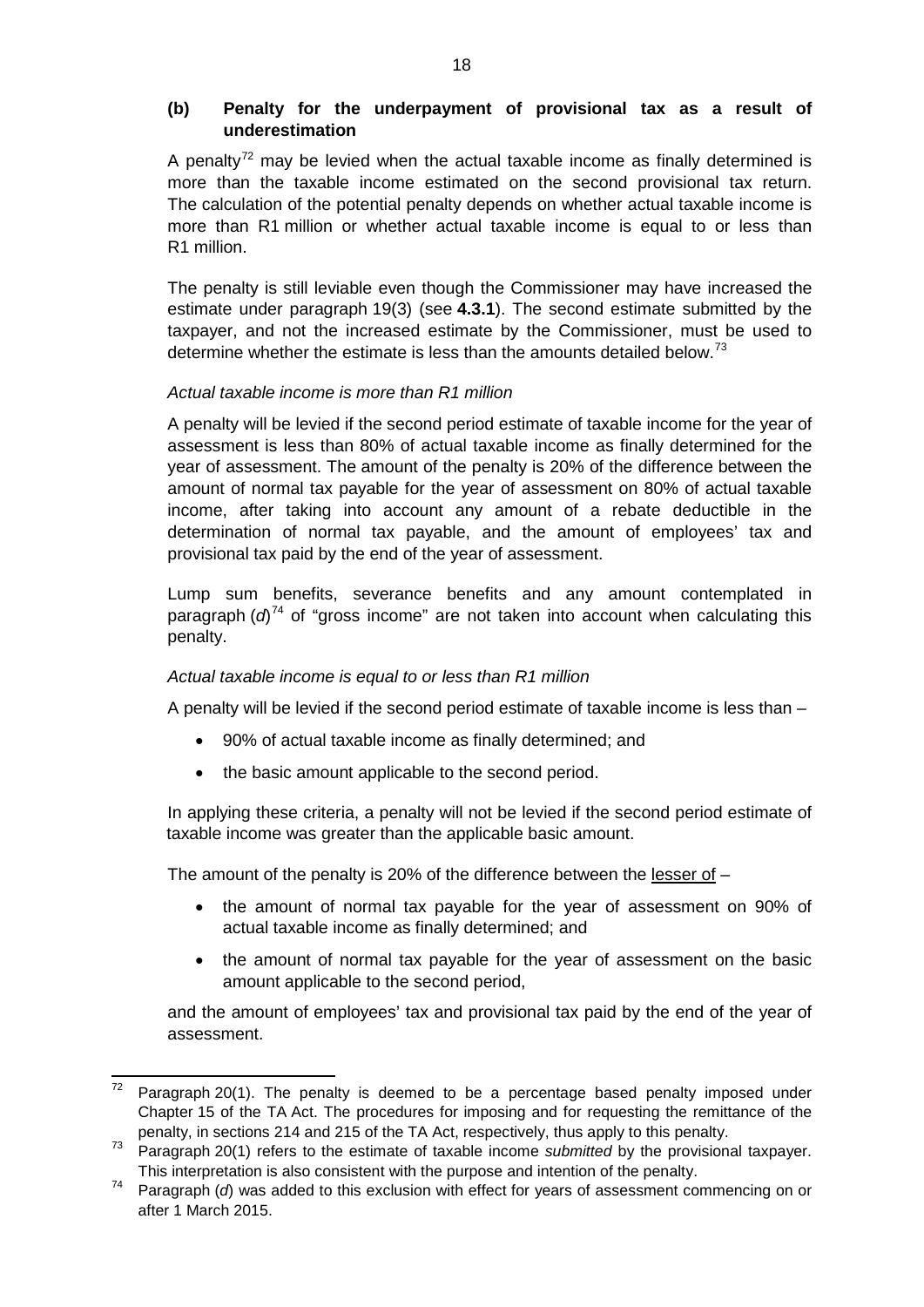The amount of normal tax payable for the year of assessment is determined after taking into account any amount of a rebate deductible in the determination of normal tax payable. $^{75}$  $^{75}$  $^{75}$ 

Lump sum benefits, severance benefits and any amount contemplated in paragraph (*d*) of "gross income" are not taken into account when calculating this penalty.

# **Example 4 – Penalty on underpayment as a result of underestimation**

*Facts:*

Y is a natural person. As a provisional taxpayer Y was required to submit provisional tax returns for the 2018 year of assessment. Y's basic amount, based on the notice of assessment for the 2017 year of assessment, was R300 000. Y expected taxable income to be less than the basic amount because of proven poor trading conditions and therefore submitted first and second period estimates of taxable income of R200 000 for the year.

On assessment, Y's taxable income was finally determined as R280 000. No employees' tax was paid during the year. Y paid provisional tax during the year of R24 191. Y is 58 years of age and is not a member of a medical scheme registered under the Medical Schemes Act, 1998.

*Result:*

Y's estimate of R200 000 was less than 90% of taxable income as finally determined  $(R280 000 \times 90\% = R252 000)$  and less than the basic amount  $(R300 000)$ . Y is liable for a penalty at the rate of 20% on the difference between the *lesser* of normal tax payable on –

- 90% of taxable income [that is, tax on R252 000 = R36 694,20 (R50 329,20 the primary rebate of R13 635)]; and
- the basic amount  $\text{[tax on R300 000 = R49 347,60 (R62 982,60 the primary}$ rebate of R13 635)],

and the total provisional and employee's tax paid during the 2018 year of assessment (R24 191).

The penalty payable for the underestimation of provisional tax is therefore R2 500,64  $[20\% \times (R36 694, 20 - R24 191)].$ 

The penalty for the underpayment of provisional tax as a result of underestimation must be reduced by any penalty for the late payment of provisional tax imposed on the late payment of the *second* provisional tax payment [see **4.3.2(a)** and **4.4.2(a)**]. [76](#page-18-1)

<span id="page-18-0"></span><sup>&</sup>lt;sup>75</sup> Paragraph 20(1)(*b*)(i)(*aa*) and (*bb*).

<span id="page-18-1"></span>Paragraph 20(2B), effective for years of assessment commencing on or after 1 March 2014.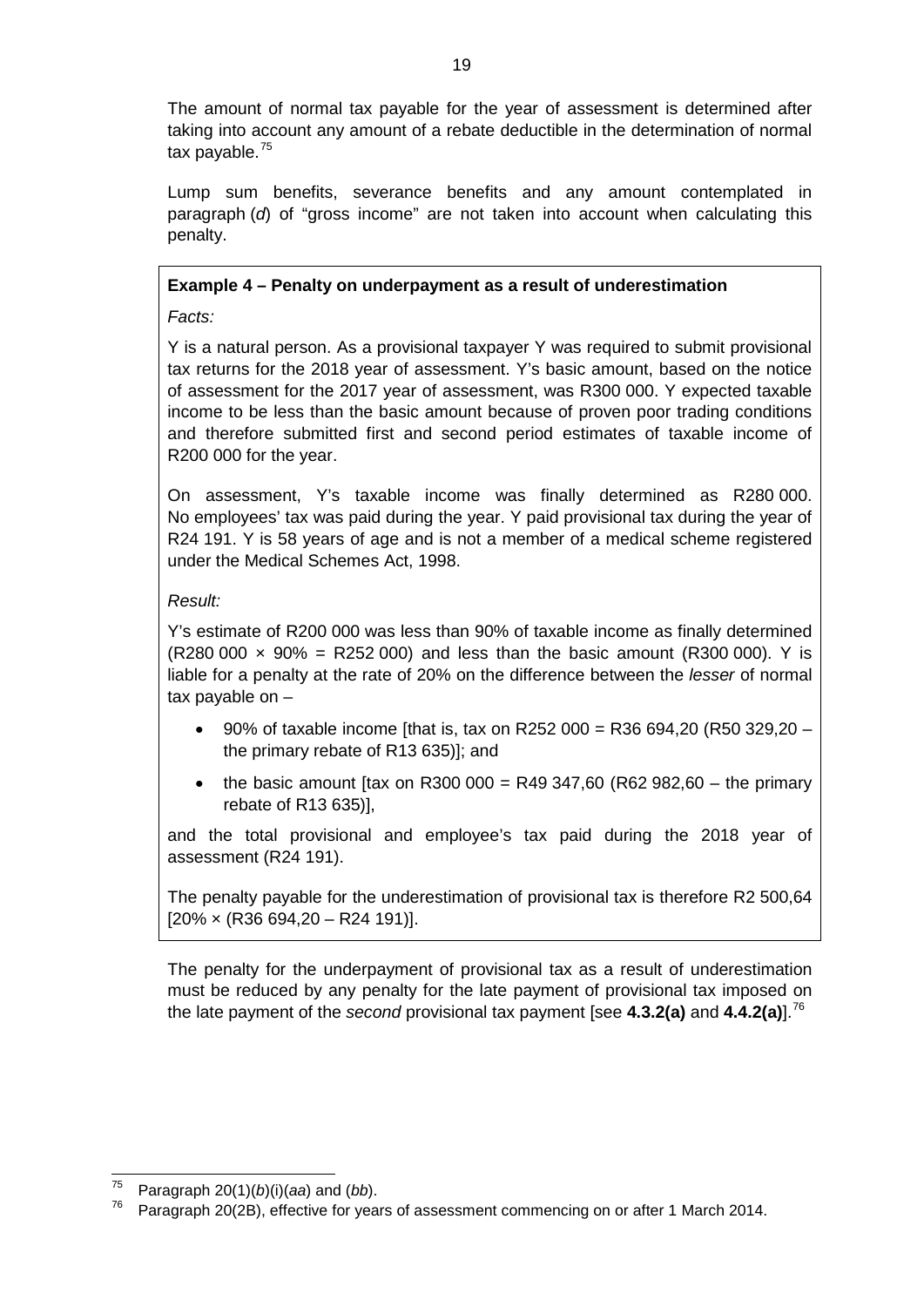# **Example 5 – Penalty on underpayment as a result of underestimation when the Commissioner has increased the estimate under paragraph 19(3)**

*Facts:* 

ABC (Pty) Ltd (ABC), a provisional taxpayer, was required to submit provisional tax returns for the 2017 year of assessment. ABC's year-end is 30 June. ABC's basic amount, based on the notice of assessment for the 2016 year of assessment, was R4 million.

ABC submitted a first period estimate of R4 million by the due date for submission, 31 December 2016, and paid the tax due of R560 000 [(R4 million × 28%) / 2] by the due date for payment, 31 December 2016. On 9 January 2017 the Commissioner requested ABC to justify the first period estimate. The Commissioner was not satisfied with the estimate and increased the estimate to taxable income of R4,5 million. On 16 January 2017 SARS issued an additional assessment which required a further payment of R70 000  $[(R4.5 \text{ million} \times 28\%) / 2] - R560 000]$  by 30 January 2017. ABC made the payment on 30 January 2017.

ABC submitted a second period estimate of R4,5 million by the due date for submission, 30 June 2017 and paid the tax due of R630 000  $[(R4.5 \text{ million} \times 28\%)]$ (R560 000 + R70 000)] by the due date for payment, 30 June 2017. On 7 July 2017 the Commissioner requested ABC to justify the second period estimate. The Commisssioner was not satisfied with the estimate and increased the estimate to taxable income of R5 million. On 14 July 2017 SARS issued an additional assessment which required a further payment of R140 000 [(R5 million  $\times$  28%) – (R560 000 + R70 000 + R630 000)] by 31 July 2017. ABC made the payment on 31 July 2017.

On assessment, ABC's taxable income was finally determined as R7 million. No employees' tax was paid during the year.

## *Result:*

ABC's second period estimate of R4,5 million was less than 80% of taxable income as finally determined (R7 million  $\times$  80% = R5,6 million). ABC is liable for a penalty at the rate of 20% on the difference between –

- tax on 80% of actual taxable income, that is, R1 568 000  $(R5,6$  million  $\times$  28%); and
- tax paid during the year of assessment, that is, R1 260 000 (R560 000 + R70 000 + R630 000).\*

Therefore, the penalty on underpayment as a result of underestimation is R61 600  $[(R1 568 000 - R1 260 000) \times 20\%]$ .

Taxes paid during the year of assessment were the first and second provisional tax payments (R560 000 and R630 000 respectively) and the additional payment for the first period (R70 000). The additional payment for the second period (R140 000) was made only after the end of the year of assessment on 31 July 2017 and may not be taken into account in the calculation of the penalty.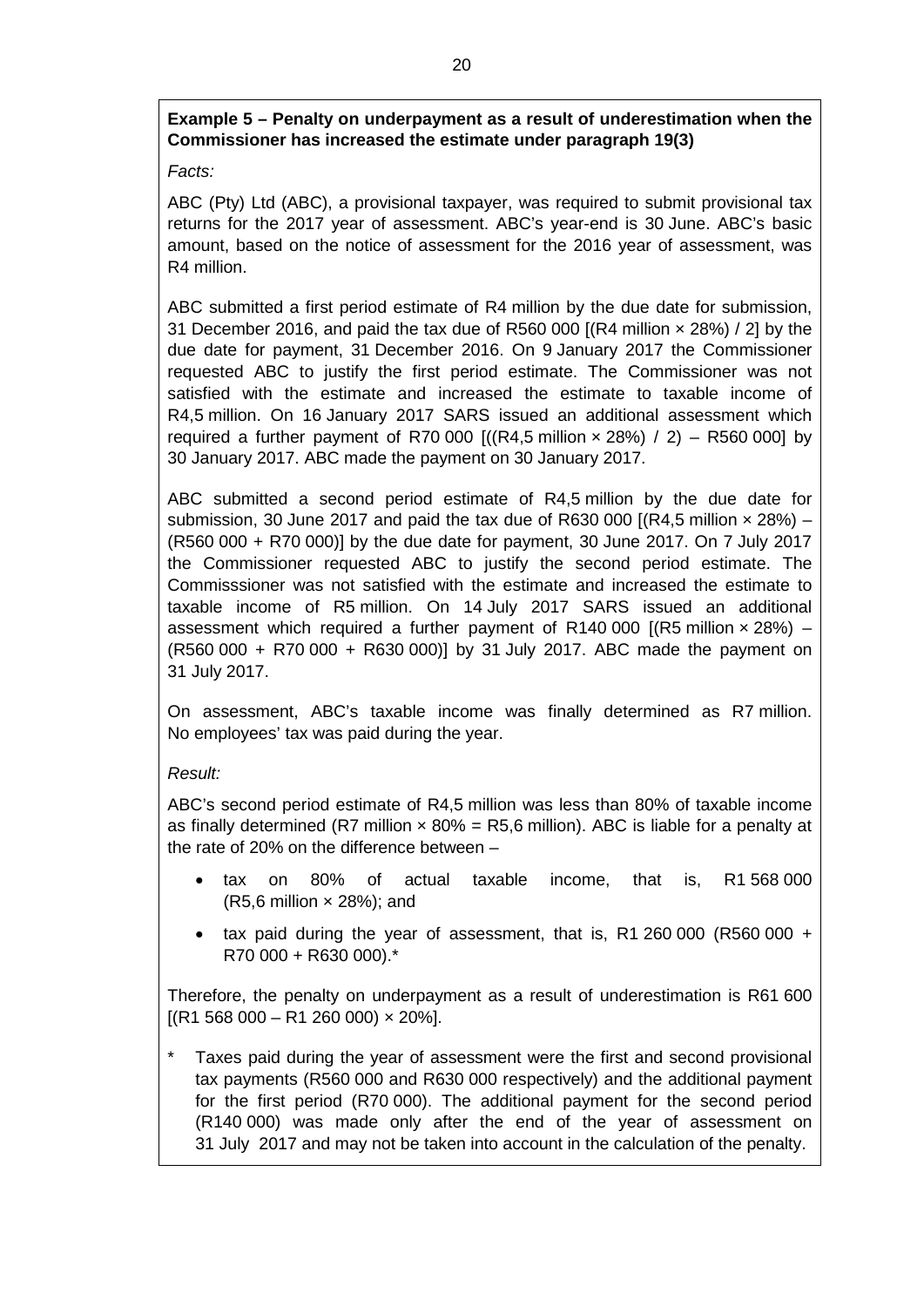A provisional taxpayer who fails to submit an estimate of taxable income for the second period or who does not submit the estimate by the last day of the period ending four months after the last day of the year of assessment, is deemed for purposes of paragraph 19 and for calculating the penalty on the underpayment as a result of underestimation, to have submitted a nil estimate of taxable income.<sup>[77](#page-20-0)</sup>

The deemed submission of a nil estimate of taxable income may have a significant impact on the penalty calculation.

# **Example 6 – Penalty for late payment and penalty on underpayment as a result of underestimation**

*Facts:* 

DBA (Pty) Ltd (DBA), a provisional taxpayer, was required to submit provisional tax returns for the 2017 year of assessment. DBA's year-end is 30 June. DBA's basic amount, based on the notice of assessment for the 2016 year of assessment, was R4 million.

DBA submitted a first period estimate of R4 million by the due date for submission, 30 December 2016, and paid the tax due of R560 000 [(R4 million × 28%) / 2] by the due date for payment, 30 December 2016. On 9 January 2017 the Commissioner requested DBA to justify the first period estimate. The Commissioner was not satisfied with the estimate and increased the estimate to taxable income of R4,5 million. On 16 January 2017 SARS issued an additional assessment which required an additional payment of R70 000  $[(R4.5 \text{ million} \times 28\%) / 2] - R560 000]$  by 30 January 2017. DBA paid the amount on 30 January 2017.

DBA submitted a second period estimate of R4,5 million on 2 January 2018 and also paid the tax due of R630 000  $[(R4.5 \text{ million} \times 28\%) - (R560 000 + R70 000)]$  on this date. The due date for submission of the estimate and payment of the related tax was 30 June 2017. The reason for the late submission and payment was that DBA was suffering cash flow constraints.

On 12 January 2018 the Commissioner requested DBA to justify the second period estimate. The Commissioner was not satisfied with the estimate and increased the estimate to taxable income of R5 million. On 19 January 2018 SARS issued an additional assessment which required a further payment of R140 000  $\int$  (R5 million  $\times$ 28%) – (R560 000 + R70 000 + R630 000)] by 2 February 2018. DBA made the payment on 2 February 2018.

On assessment, DBA's taxable income was finally determined as R7 million. No employees' tax was paid during the year.

*Result:*

DBA's second period estimate was not submitted before the subsequent provisional payment, that is the first provisional payment for 2018, which was due on 31 December 2017. As a result, DBA is deemed under paragraph 19(6) to have submitted a nil estimate of taxable income for the purposes of paragraph 19 and the penalty for underpayment as a result of underestimation.

<span id="page-20-0"></span> $77$  Paragraph 19(6).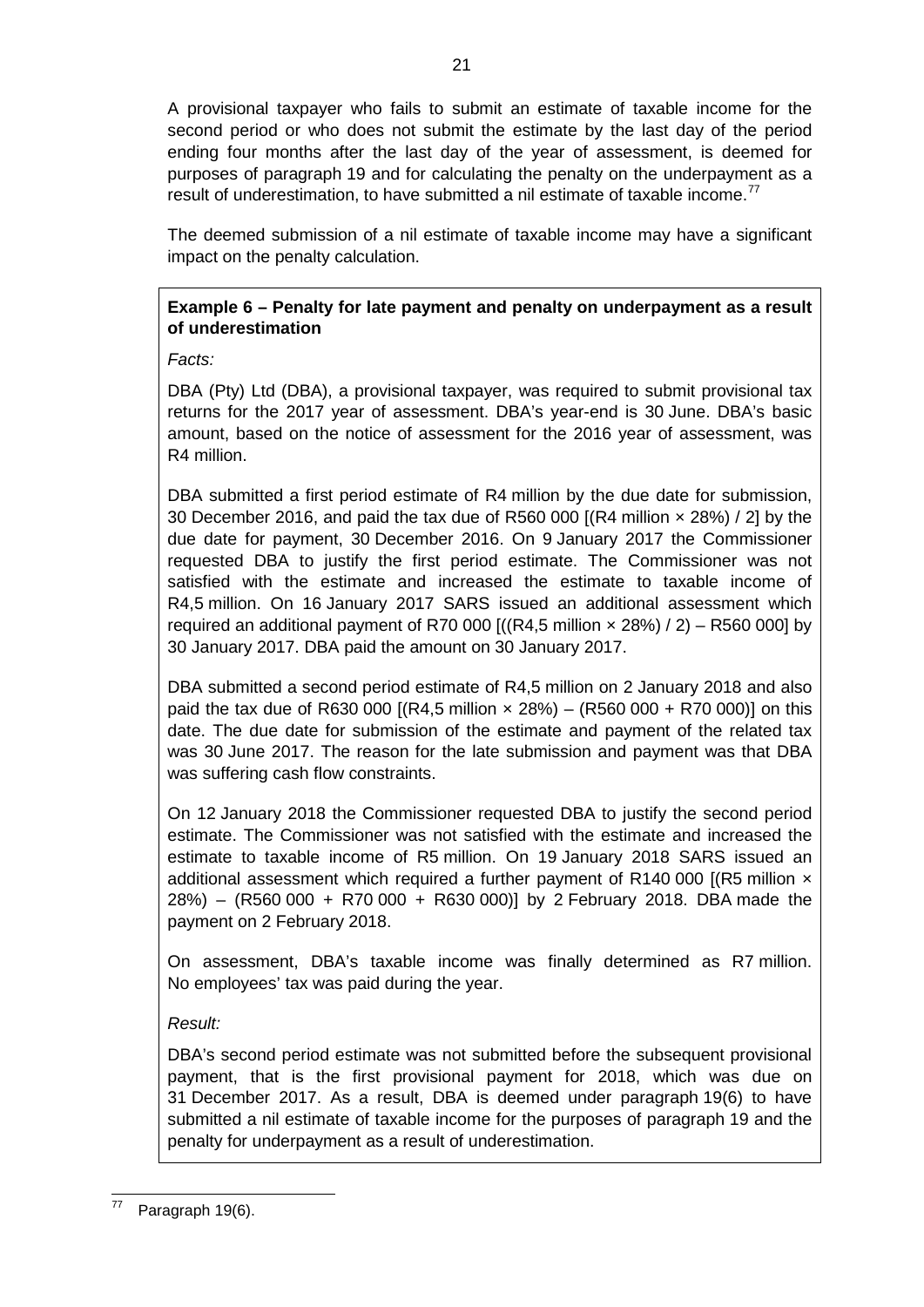A deemed submission of a nil estimate for paragraph 19 means that DBA did not have a liability to pay provisional tax under paragraph 17 and therefore the late payment penalty under paragraph 27 does not arise.

The deemed estimate of nil taxable income is less than 80% of taxable income as finally determined (R7 million  $\times$  80% = R5,6 million) and accordingly DBA is liable for the penalty at the rate of 20% on the difference between –

- tax on 80% of taxable income, that is, R1 568 000 (R5,6 million  $\times$  28%); and
- tax paid during the year of assessment, that is, R630 000 (R560 000 + R70 000)\*.

Therefore, the penalty on underpayment as a result of underestimation is R187 600  $[(R1 568 000 - R630 000) \times 20\%]$ . This penalty must be reduced by the late payment penalty levied for the second period,<sup>[78](#page-21-0)</sup> which in DBA's case amounted to Rnil. The final penalty for underpayment of provisional tax as a result of underestimation is therefore R187 600 (R187 600 – Rnil).

Taxes paid during the year of assessment were the first provisional tax payments (R560 000) and the additional payment for the first period (R70 000). The second period payment (R630 000) and the additional payment for the second period (R140 000) were made only after the end of the year of assessment and may not be taken into account in the calculation of the penalty.

The deemed submission of a nil estimate of taxable income has the effect of consolidating the penalty for failing to submit an estimate on time<sup>[79](#page-21-1)</sup> with the penalty for underestimating provisional tax.

# *Possible remission of all or a part of the penalty for the underpayment of provisional tax as a result of underestimation*

Taxpayers may apply to the Commissioner to reduce the penalty, as calculated above, for underestimating taxable income. The Commissioner may remit all or part of the penalty if the Commissioner is satisfied or partly satisfied that the second period estimate of taxable income –

- was seriously calculated with due regard to any factors having a bearing on it; and
- was not deliberately or negligently understated.<sup>[80](#page-21-2)</sup>

The word "serious", from which the word "seriously" is derived, is not defined in the Act and must therefore be given its ordinary grammatical meaning. "Serious" is defined in the Concise Oxford English Dictionary<sup>[81](#page-21-3)</sup> to mean the following:

"Demanding or characterised by careful consideration or application. Solemn or thoughtful. 2. Sincere and in earnest."

<span id="page-21-0"></span> $78$  Paragraph 20(2B).

<span id="page-21-1"></span> $79$  Paragraph 20A, which dealt with this penalty, was repealed with effect from years of assessment commencing on or after 1 March 2015. Refer to the repealed paragraph 20A for detail.

<span id="page-21-2"></span> $\frac{80}{81}$  Paragraph 20(2).

<span id="page-21-3"></span><sup>81</sup> Concise Oxford English Dictionary. Edited by Catherine Soanes, Angus Stevenson. 11th Edition Revised New York: Oxford University Press, 2006.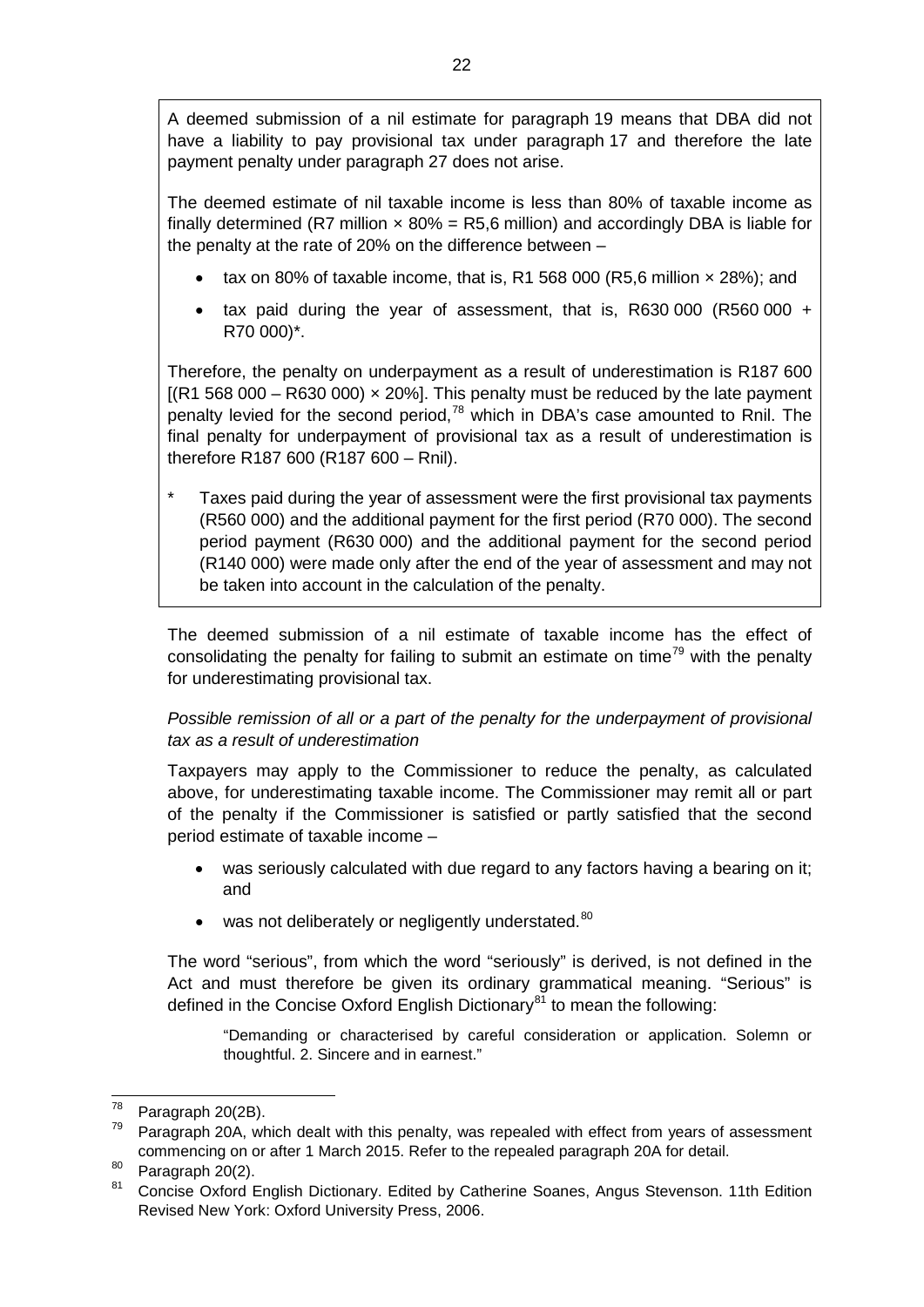The Collins English Dictionary<sup>[82](#page-22-2)</sup> defines "serious" to mean the following:

"Grave in nature or disposition; thoughtful. 4. Requiring effort or concentration."

"Seriously" modifies the verb "calculate" by describing the degree to which a taxpayer must go in calculating the estimate. Thus, the calculation must be one which has been carefully considered and is thoughtful, earnest and sincere. A taxpayer must therefore have sensibly (and by careful reasoning and judgment, in a mathematical manner, and using experience, common sense and all available information) determined the amount of the estimate before the Commissioner is able to reduce a penalty.

Provisional taxpayers who merely rely on the basic amount to estimate the second period amount of taxable income are unlikely to meet these requirements for a reduction in the penalty for underestimating taxable income. The reason for this is that, as noted above, the Commissioner is entitled to reduce or remit the penalty only if, amongst other requirements, he is satisfied that the estimate was "seriously calculated". In the absence of particular facts and circumstances which demonstrate that the use of the basic amount was actively considered and was appropriate under the circumstances, this requirement will not be met.

The Commisssioner may also remit the whole or any portion of this penalty<sup>[83](#page-22-3)</sup> if satisfied that the failure to submit the estimate on time was not due to an intent to postpone or evade payment of provisional tax or income tax.<sup>[84](#page-22-4)</sup>

The decision not to reduce the penalty is subject to objection and appeal.<sup>[85](#page-22-5)</sup>

See **[4.3.2\(a\)](#page-14-1)** for additional circumstances under which the Commissioner may remit all or part of a percentage based penalty imposed under Chapter 15 of the TA Act.

# <span id="page-22-0"></span>**4.4.3 Interest**

In relation to the second period, interest is charged in two situations, namely, the  $-$ 

- late payment of provisional tax, that is, the payment is overdue:<sup>[86](#page-22-6)</sup> and
- $\bullet$  underpayment of provisional tax.  $87$

In contrast, SARS is required to pay the provisional taxpayer interest if there is an overpayment of provisional tax.<sup>[88](#page-22-8)</sup>

# <span id="page-22-1"></span>**(a) Interest on the late payment of provisional tax**

The interest which is charged if provisional tax is overdue in the first period is discussed in **[4.3.3](#page-15-0)**. The calculation for interest charged if provisional tax is overdue in the second period is performed in the same manner – see **[4.3.3](#page-15-0)** for details.

<span id="page-22-2"></span><sup>82</sup> Collins English Dictionary. 3rd Edition Glasgow: Harper Collins, 1991.

<span id="page-22-3"></span> $^{83}$  Paragraph 20(2C).

<span id="page-22-4"></span><sup>&</sup>lt;sup>84</sup> Effective in respect of years of assessment commencing on or after 1 March 2015.

<span id="page-22-5"></span> $\frac{85}{86}$  Section 104(1) of TA Act.

<span id="page-22-6"></span><sup>86</sup> Levied under section 89*bis.*

<span id="page-22-7"></span><sup>&</sup>lt;sup>87</sup> Levied under section 89*quat.*<br><sup>88</sup> Section 89*guat* (4)

<span id="page-22-8"></span>Section 89*quat*(4).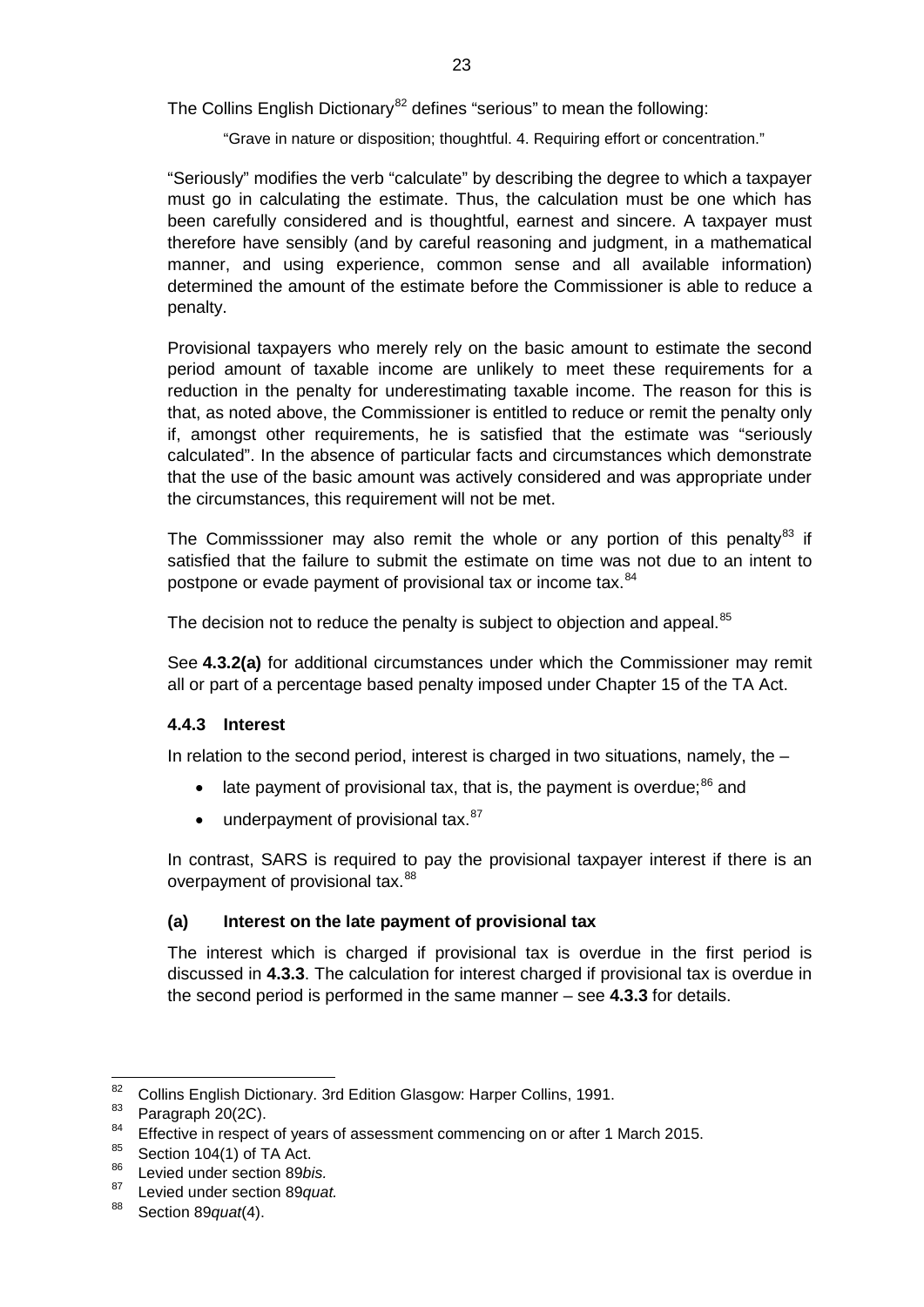# <span id="page-23-0"></span>**(b) Interest on the underpayment of provisional tax**

Interest is levied at the prescribed rate on the underpayment of provisional tax $^{89}$  $^{89}$  $^{89}$  from the effective date until the date of assessment of normal tax if actual taxable income as finally determined for the year of assessment exceeds –

- (i) R20 000, in the case of a company; or
- (ii) R50 000, in any other case.

An underpayment arises if the normal tax payable on actual taxable income as finally determined for the year of assessment exceeds the credit amount.  $90$ 

Normal tax payable is after any applicable rebates and for purposes of calculating interest on the underpayment of provisional tax includes the additional amount<sup>[91](#page-23-3)</sup> payable on the underestimation of the second period estimate of taxable income [see **[4.4.2\(b\)](#page-17-1)**], the penalty for the failure to submit the second period estimate timeously $92$  and the understatement penalty under section 222 of the TA Act.

The "credit amount" $93$  means the sum of  $-$ 

- all provisional tax paid in respect of the year (first, second and third periods);
- employees' tax paid or withheld during the year; and
- foreign tax credits that qualify as a rebate under section 6*quat*.

The "effective date" in relation to any year of assessment is –

- if the provisional taxpayer is a company which has a year of assessment ending on the last day of February or is a person (other than a company) who has not been granted permission to render accounts for a period ending on a date other than the last day of February, the date falling seven months after the last day of such year; or
- in any other case, the date falling six months after the last day of such year.

## **Example 7 – Interest on underestimation**

## *Facts:*

Z's year of assessment ends on the last day of February each year. Z's notice of assessment for the 2017 year of assessment is dated 1 January 2018. Z's final tax liability for the year on taxable income of R280 000 is R43 974,20 (R57 609,20 normal tax – R13 635 primary rebate). Z made provisional tax payments for the first and second periods amounting to R20 000 and also paid employees' tax of R10 000. Z made a third payment of provisional tax of R12 000 on 28 September 2017. The prescribed rate of interest is, for the purposes of this example, 9,5% per year.

<span id="page-23-1"></span><sup>&</sup>lt;sup>89</sup> Section 89*quat.* 

<span id="page-23-2"></span><sup>90</sup> Section 89*quat*(2).

<span id="page-23-4"></span><span id="page-23-3"></span><sup>91</sup> Definition of "normal tax" section 89*quat*(1) and section 12(1) of Interpretation Act No. 33, 1957.

Deleted in respect of years of assessment commencing on or after 1 March 2015. See paragraph 20A.

<span id="page-23-5"></span><sup>93</sup> As defined in section 89*quat*(1).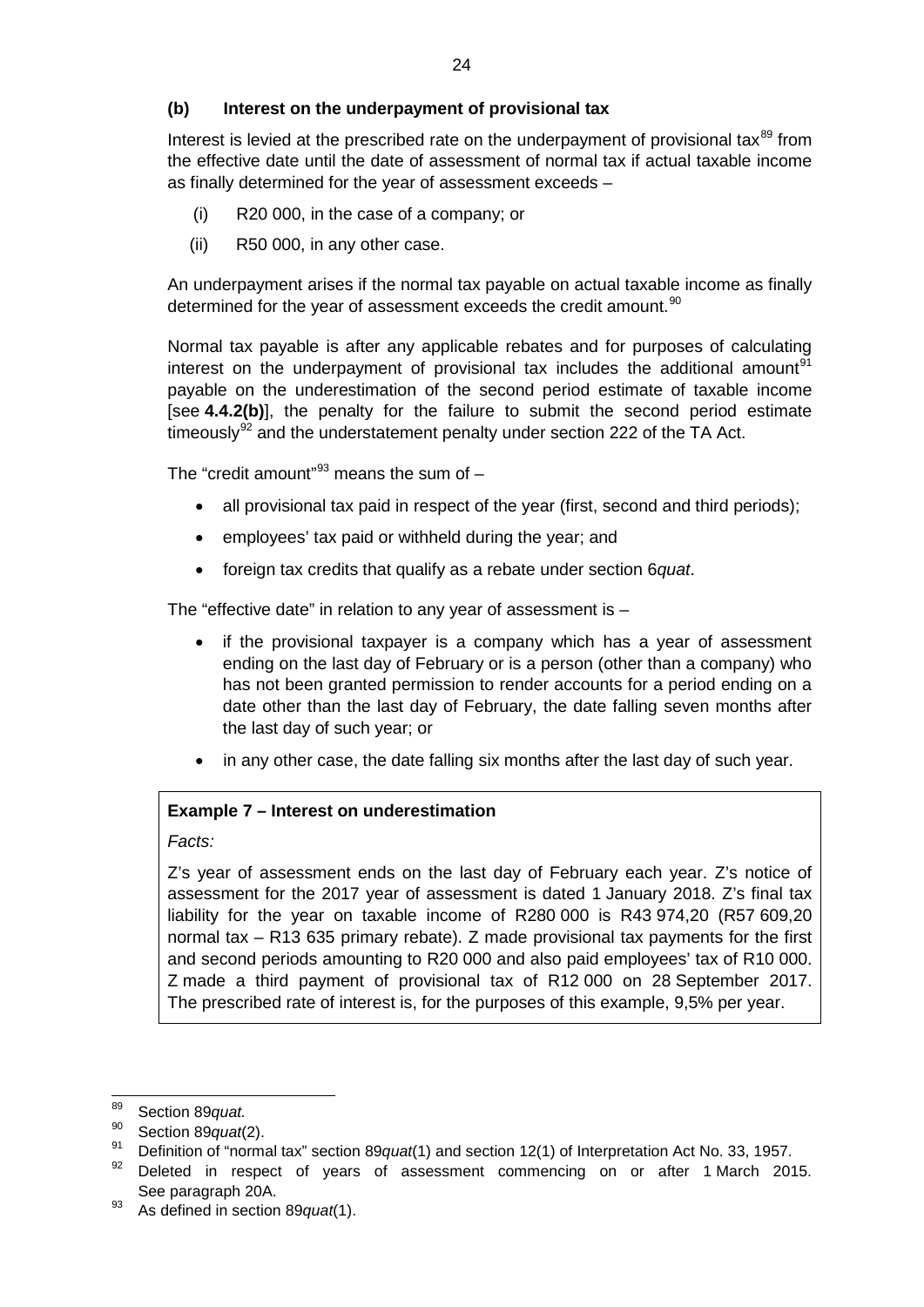# *Result:*

Z will be liable for section 89*quat* interest on the underpayment of provisional tax from 1 October 2017 up to and including 31 December 2017 on the amount by which the final tax liability exceeds the credit amount. Z's credit amount is R42 000 (R20 000 + R10 000 + R12 000), and the tax shortfall is therefore R1 974,20 (R43 974,20 – R42 000). The interest payable on the underestimation of provisional tax is R47,27 (R1 974,20  $\times$  9,5%  $\times$  92 / 365, for October, November and December).

The Commissioner is authorised to direct that all or a portion of the interest not be paid if –

- (a) it is a natural person's first year of assessment as a provisional taxpayer and the Commissioner is satisfied that the circumstances warrant it;  $94$  or
- (b) the Commissioner, after considering the facts of a specific case, is satisfied that the interest payable is a result of circumstances beyond the control of the taxpayer. [95](#page-24-4)

The Commissioner's decision in this regard is subject to objection and appeal.<sup>[96](#page-24-5)</sup>

# <span id="page-24-0"></span>**(c) Interest received on the overpayment of provisional tax**

Interest is payable by SARS to a provisional taxpayer if that provisional taxpayer has overpaid provisional tax.  $97$  Provisional tax is considered to be overpaid if the credit amount<sup>[98](#page-24-7)</sup> exceeds the normal tax payable as defined in **[4.4.3\(b\)](#page-23-0)** on actual taxable income as finally determined for the year of assessment, and –

- that excess amount is more than R10 000; or
- actual taxable income is more than R20 000 in the case of a company, or R50 000 in the case of a person other than a company.

The interest that is payable to the taxpayer is calculated at the prescribed rate on the difference between the credit amount and the normal tax. It is calculated from the effective date<sup>[99](#page-24-8)</sup> until the date on which the difference is refunded to the taxpayer.<sup>[100](#page-24-9)</sup>

# <span id="page-24-1"></span>**4.5 The third period – estimates of actual taxable income, penalties and interest**

## <span id="page-24-2"></span>**4.5.1 Estimates of taxable income**

A voluntary provisional tax payment, often referred to as a "top-up" payment, can be made in respect of the third period. The payment is generally not determined through an estimation of taxable income but is instead based on actual taxable income for the year as this figure is often known to the provisional taxpayer when making the top-up payment.

<span id="page-24-3"></span> <sup>94</sup> Section <sup>89</sup>*quat*(3A).

<span id="page-24-4"></span><sup>95</sup> Section 89*quat*(3).

<span id="page-24-5"></span><sup>96</sup> Section 89*quat*(5).

<span id="page-24-6"></span><sup>&</sup>lt;sup>97</sup> Section 89*quat*(4).

<span id="page-24-7"></span><sup>&</sup>lt;sup>98</sup> See **[4.4.3\(b\)](#page-23-0)** for the definition.

<span id="page-24-9"></span><span id="page-24-8"></span> $^{99}$  See **[4.4.3\(b\)](#page-23-0)** for the definition.

Interest received by or accrued to a provisional taxpayer under this provision must be included in the taxpayer's section 24J interest computation.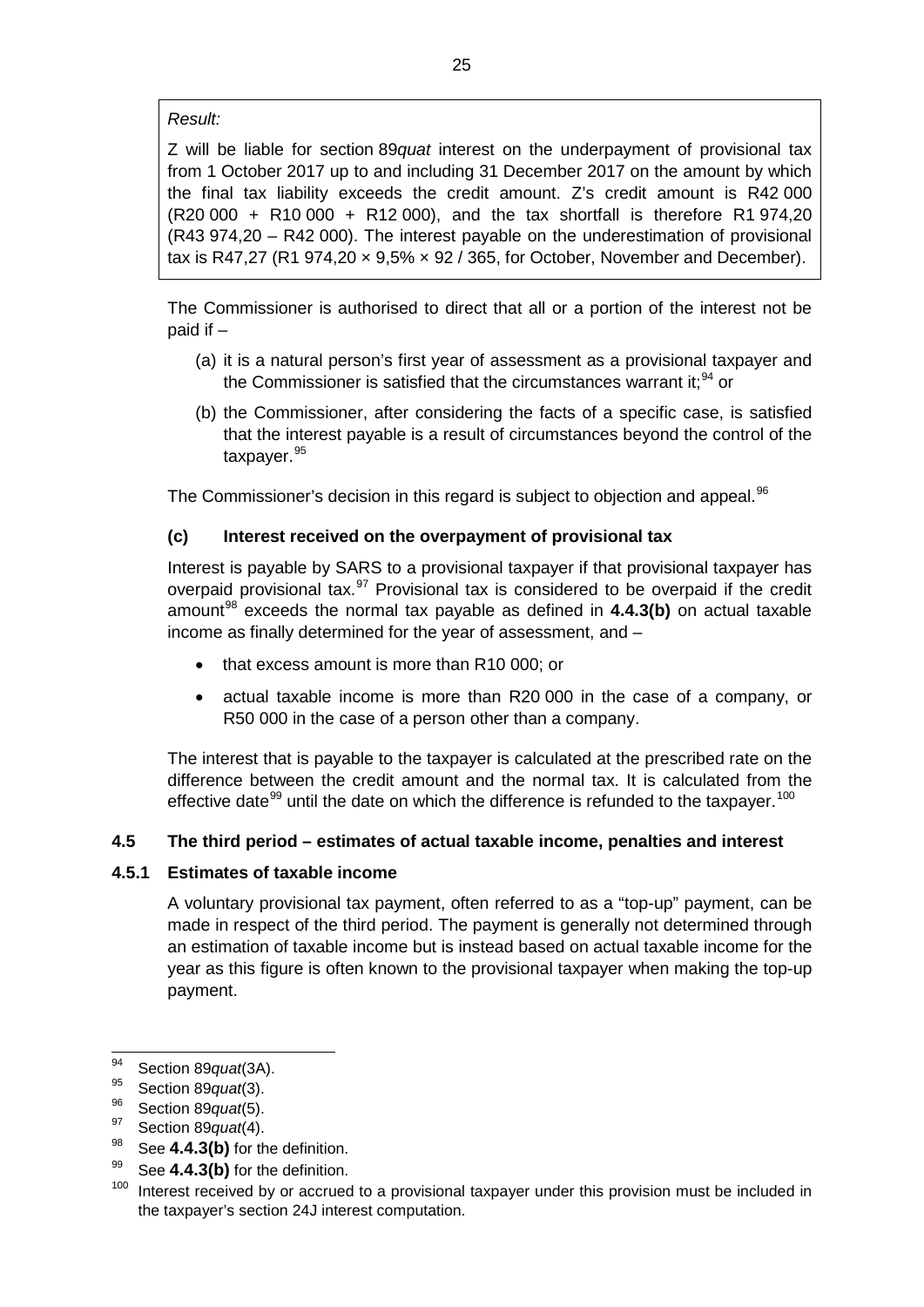# <span id="page-25-0"></span>**4.5.2 Penalties**

No penalties are levied in respect of the third period.

# <span id="page-25-1"></span>**4.5.3 Interest**

Interest will be levied at the prescribed rate from the effective date until the date of payment if the top-up payment is paid after the effective date.<sup>[101](#page-25-4)</sup>

# <span id="page-25-2"></span>**4.6 Refunds of provisional tax**

The Act permits a refund of provisional tax payments previously made only if the taxpayer's liability for normal tax has been assessed by the Commissioner and the sum of employees' tax deducted and provisional tax paid in respect of that period exceeds the total liability for normal tax as assessed.<sup>[102](#page-25-5)</sup> Any excess may be refunded only after the taxpayer has been assessed for the relevant year of assessment. The right to receive a refund is subject to SARS's right to verify, inspect or audit the refund prior to authorising the payment of the refund.<sup>[103](#page-25-6)</sup> Accordingly, requests to refund or reallocate provisional tax payments, for example, between different periods or different taxpayers cannot be accommodated.

## <span id="page-25-3"></span>**5. Conclusion**

Provisional tax is a method used to collect normal tax which will ultimately be payable for a particular year of assessment. There are potentially three payments, two of which are compulsory. The first compulsory payment must be made within the first period which ends six months after the start of the year of assessment. The second compulsory payment must be made on or before the end of the second period which ends on the last day of the year of assessment. A third payment, which is voluntary, must generally be made within seven months of the end of the year of assessment for persons with a year of assessment ending on the last day of February and by companies with a different financial year, within six months of the end of such financial year.

The calculation of the amount of a provisional tax payment involves estimating taxable income for the year concerned. Depending on which payment (first, second or third) and on the facts and circumstances of the case, certain penalties may be imposed and interest levied if the estimates are not accurate.

The Act permits a refund of provisional tax payments previously made only if the taxpayer's liability for normal tax has been assessed by the Commissioner and the sum of employees' tax deducted and provisional tax paid in respect of that period exceeds the total liability for normal tax as assessed.

<span id="page-25-4"></span><sup>&</sup>lt;sup>101</sup> Paragraph 23A(2) and section 89*bis*. See **4.4.3(b)** for the definition of the effective date.<br><sup>102</sup> Perseraph 28/1)(a) and perseraph 29, read with Chapter 13 of the TA Act and in the eve

<span id="page-25-5"></span>Paragraph 28(1)(*a*) and paragraph 29, read with Chapter 13 of the TA Act and, in the event of any inconsistency, section 4(3) of the TA Act.

<span id="page-25-6"></span> $103$  Section 190(2) of the TA Act.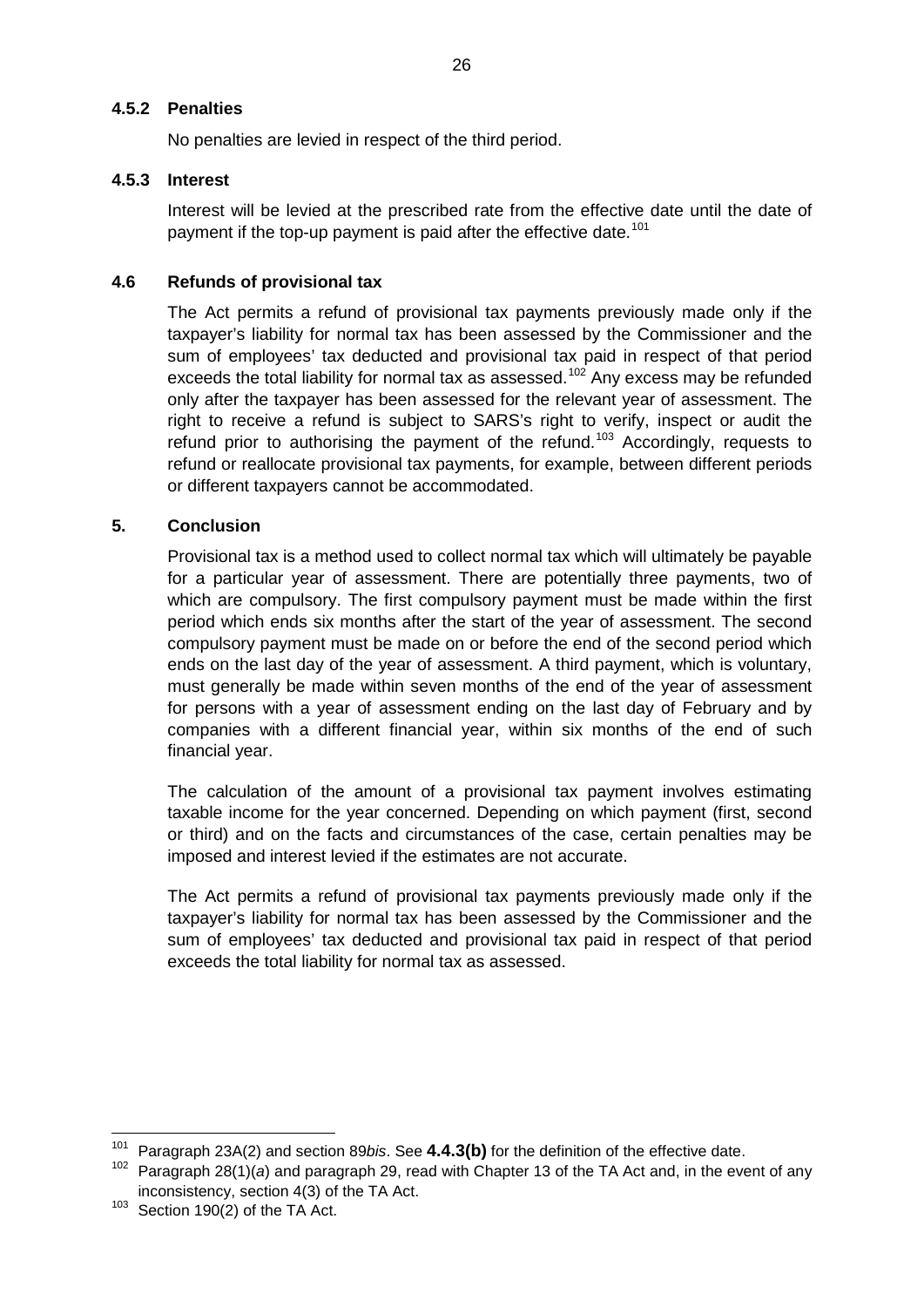SARS has a range of guides available on its website which provide further practical guidance on provisional tax matters, such as completing an IRP6 return.

# **Legal and Policy SOUTH AFRICAN REVENUE SERVICE**<br>Date of 1st issue : 30 November 2001

Date of 1st issue : Date of 2nd issue : 30 March 2016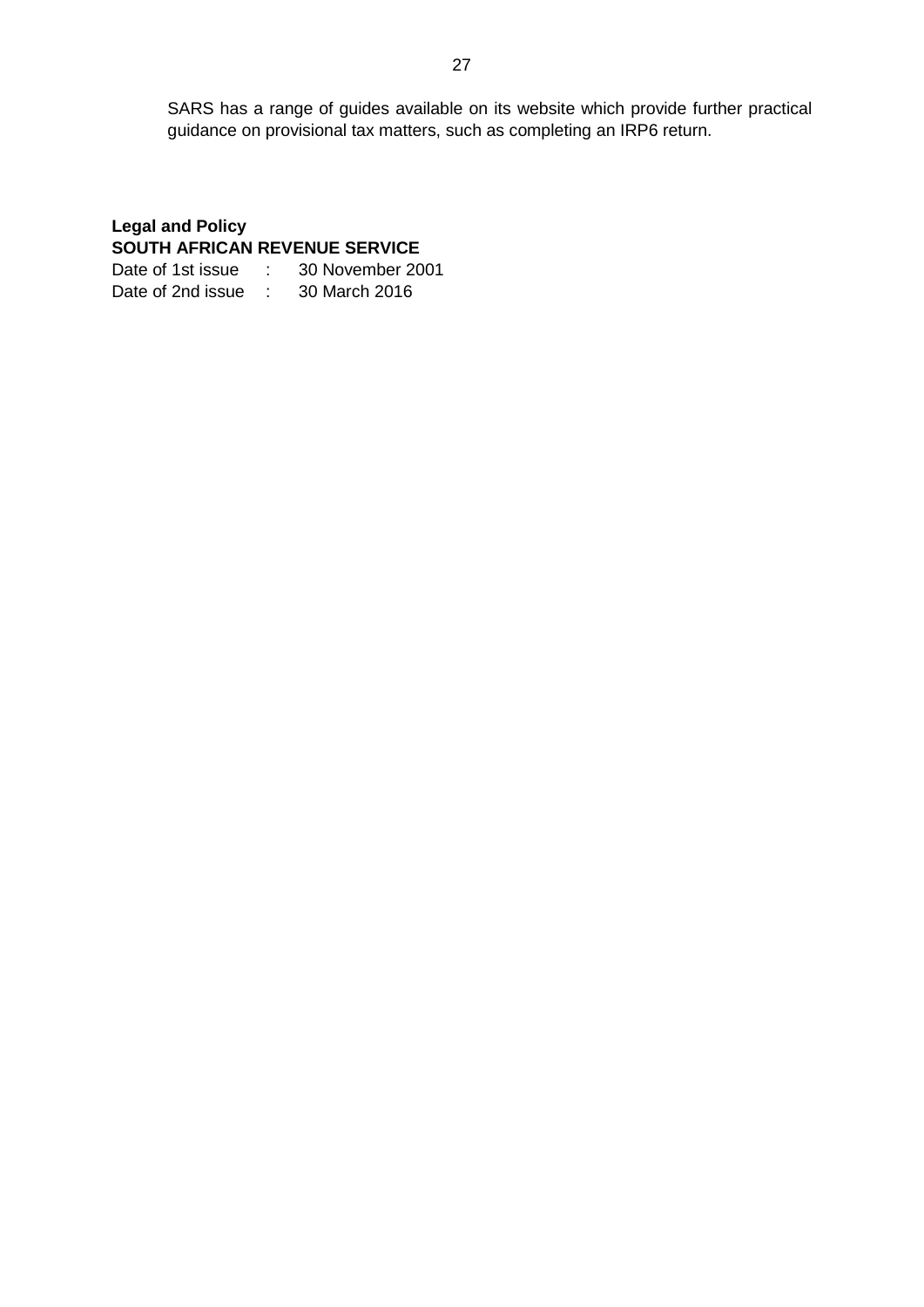#### <span id="page-27-0"></span>**Annexure – The law**

# **Section 89***bis* **– Payments of employees' tax and provisional tax and interest on overdue payments of such taxes**

(1) Payments by way of employees' tax and provisional tax shall be made in accordance with the provisions of the [Fourth Schedule](http://www.mylexisnexis.co.za/nxt/gateway.dll/jilc/kilc/alrg/ulrg/vlrg/l8k0a#68r) and shall be made at such place as may be notified by the Commissioner, and any such payments which relate to a taxpayer shall, for the purposes of this Act and subject to the provisions of paragraph 28 of the said Schedule, be deemed to have been made in respect of his liability for taxes as defined in subsection (3), whether or not such liability has been ascertained or determined at the date of any payment.

(2) If any amount of employees' tax is not paid in full within the period of seven days prescribed for payment of such amount by paragraph 2(1) of the [Fourth Schedule,](http://www.mylexisnexis.co.za/nxt/gateway.dll/jilc/kilc/alrg/ulrg/vlrg/l8k0a#68r) or if any amount of provisional tax is not paid in full within the relevant period prescribed for payment of such amount by paragraph 21, 22, 23, 23A or 25(1) of that Schedule, interest shall, unless the Commissioner having regard to the circumstances of the case otherwise directs, be paid by the person liable to pay the amount in question at the prescribed rate (but subject to the provisions of [section](http://www.mylexisnexis.co.za/nxt/gateway.dll/jilc/kilc/alrg/ulrg/vlrg/l7k0a#5x7) 89*quin*) on so much of such amount as remains unpaid in respect of the period (reckoned from the end of the relevant period prescribed as aforesaid for payment of such amount) during which the amount underpaid remains unpaid.

(3) For the purposes of this section "taxes" means the taxes comprehended in the definition of ["tax"](http://www.mylexisnexis.co.za/nxt/gateway.dll/jilc/kilc/alrg/ulrg/vlrg/1zk0a#24n) in [section](http://www.mylexisnexis.co.za/nxt/gateway.dll/jilc/kilc/alrg/ulrg/vlrg/1zk0a#1vf) 1, excluding donations tax.

(*a*) . . . . . . (*b*) . . . . . .

#### **Section 89***quat* **– Interest on underpayments and overpayments of provisional tax**

(1) For the purposes of this section—

**"credit amount"**, in relation to any year of assessment of any provisional taxpayer, means the sum of—

- (*a*) the provisional tax paid by the taxpayer under the provisions of paragraph 21 or 23 of the [Fourth Schedule](http://www.mylexisnexis.co.za/nxt/gateway.dll/jilc/kilc/alrg/ulrg/vlrg/l8k0a#68r) in respect of such year;
- (*b*) any additional provisional tax paid by the taxpayer in respect of such year under the provisions of paragraph 23A of that Schedule;
- (*c*) any amounts of employees tax deducted or withheld by the taxpayer's employer during such year; and
- (*d*) any amount of foreign taxes which may be deducted from the tax payable by such taxpayer in respect of the relevant year of assessment in respect of the provisions of section 6*quat*;

**"effective date"**, in relation to any year of assessment of a provisional taxpayer, means—

- (*a*) where the provisional taxpayer is a company which has a year of assessment which ends on the last day of February or is a person (other than a company) who has not been granted permission by the Commissioner under the provisions of section 66(13A) to render accounts for a period ending on a date other than the last day of February, the date falling seven months after the last day of such year; or
- (*b*) in any other case, the date falling six months after the last day of such year as applicable for the purposes of the provisions of paragraph 21 or 23 of the [Fourth](http://www.mylexisnexis.co.za/nxt/gateway.dll/jilc/kilc/alrg/ulrg/vlrg/l8k0a#68r)  [Schedule;](http://www.mylexisnexis.co.za/nxt/gateway.dll/jilc/kilc/alrg/ulrg/vlrg/l8k0a#68r)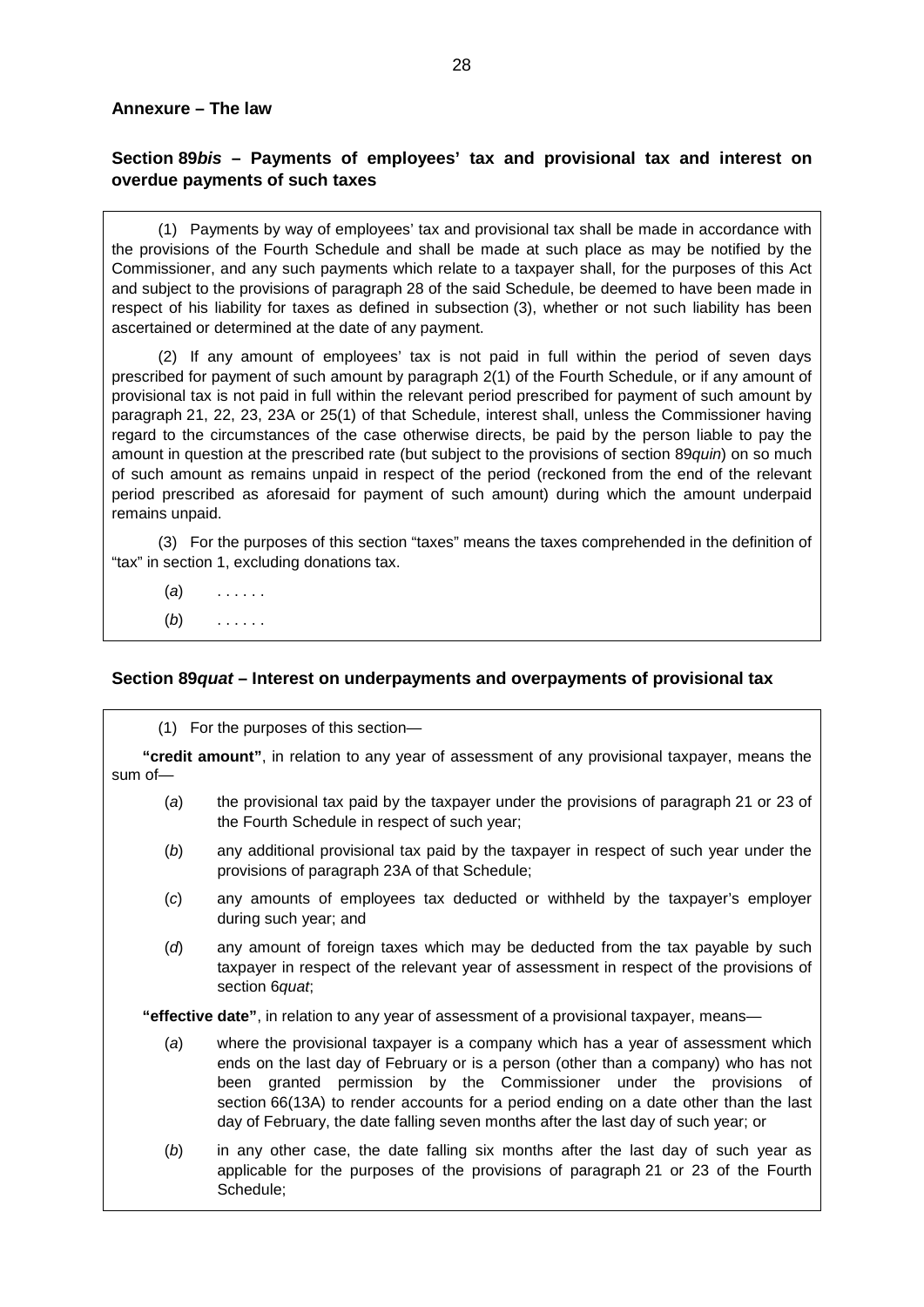**"normal tax"** includes any additional amounts payable in respect of section 76 and paragraphs 20 and 20A of the [Fourth Schedule.](http://www.mylexisnexis.co.za/nxt/gateway.dll/jilc/kilc/alrg/ulrg/vlrg/l8k0a#68r)

(2) If the taxable income of any provisional taxpayer as finally determined for any year of assessment exceeds—

- (*a*) R20 000 in the case of a company; or
- (*b*) R50 000 in the case of any person other than a company,

and the normal tax payable by him in respect of such taxable income exceeds the credit amount in relation to such year, interest shall, subject to the provisions of subsection (3), be payable by the taxpayer at the prescribed rate on the amount by which such normal tax exceeds the credit amount, such interest being calculated from the effective date in relation to the said year until the date of assessment of such normal tax.

(3) Where the Commissioner having regard to the circumstances of the case is satisfied that the interest payable in respect of subsection (2) is a result of circumstances beyond the control of the taxpayer, the Commissioner may direct that interest shall not be paid in whole or in part by the taxpayer.

(3A) Where any natural person has, in respect of the year of assessment during which he for the first time became a provisional taxpayer, become liable for the payment of interest under subsection (2), the Commissioner may, subject to the provisions of section 103(6), if he is satisfied that the circumstances warrant such action, direct that interest shall not be paid by such person in respect of such year of assessment.

(4) If in the case of any provisional taxpayer the credit amount in relation to any year of assessment exceeds the normal tax payable in respect of his taxable income as finally determined for that year and—

- (*a*) the amount of that excess exceeds R10 000; or
- (b) such taxable income exceeds-
	- (i) R20 000 in the case of a company; or
	- (ii) R50 000 in the case of any person other than a company,

interest shall be payable to the taxpayer at the prescribed rate on the difference between the credit amount and such normal tax, such interest being calculated from the effective date in relation to the said year until the date on which such difference is refunded to the taxpayer: Provided that where any interest is payable to the taxpayer on any amount in respect of any period in respect of the provisions of section 88, no interest shall be payable to the taxpayer in respect of the provisions of this subsection in respect of the said amount and period.

(5) Any decision of the Commissioner in the exercise of his discretion under subsection (3) or (3A) shall be subject to objection and appeal.

(6) The payment by the Commissioner of any interest under the provisions of this section shall be deemed to be a drawback from revenue charged to the National Revenue Fund.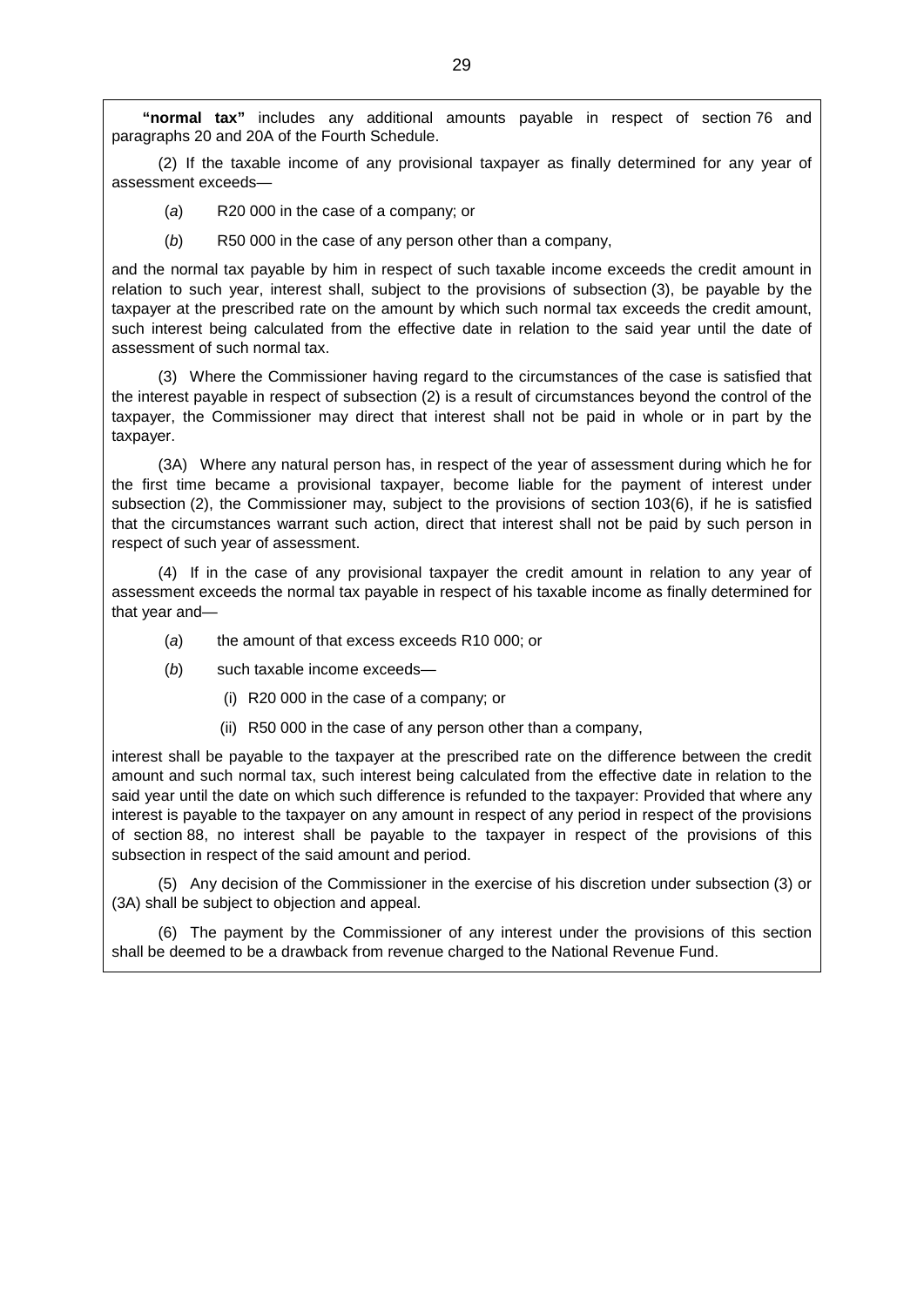#### **The Fourth Schedule**

#### **Paragraph 1 – Definition**

**"provisional tax"** means any payment in respect of liability for normal tax required to be made in terms of paragraph 17;

**"provisional taxpayer"** means—

- (*a*) any person (other than a company) who derives income by way of—
	- (i) any remuneration from an employer that is not registered in terms of paragraph 15; or  $104$
	- (ii) any amount which does not constitute remuneration or an allowance or advance contemplated in section 8(1);
- (*b*) any company; and
- (*c*) any person who is notified by the Commissioner that he or she is a provisional taxpayer,

but shall exclude—

- (*aa*) any public benefit organisation as contemplated in paragraph (*a*) of the definition of "public benefit organisation" in section 30(1) that has been approved by the Commissioner in terms of section 30(3);
- (*bb*) any recreational club as contemplated in the definition of "recreational club" in section 30A(1) that has been approved by the Commissioner in terms of section 30A(2);
- (*cc*) any body corporate, share block company or association of persons contemplated in section 10(1)(*e*);
- (*dd*) any—
	- (A) person in respect of whose liability for normal tax for the relevant year of assessment payments are required to be made under section 33;
	- (B) natural person who does not derive any income from the carrying on of any business, if—
		- (AA) the taxable income of that person for the relevant year of assessment does not exceed the threshold; or
		- (BB) the taxable income of that person for the relevant year of assessment which is derived from interest, dividends, foreign dividends, rental from the letting of fixed property and any remuneration from an employer that is not registered in terms of paragraph 15 does not exceed R30 000;
- (*ee*) a small business funding entity; and
- (*ff*) a deceased estate. [105](#page-29-1)

<span id="page-29-1"></span><span id="page-29-0"></span> $^{104}$  Effective 1 March 2017.

Effective 1 March 2016.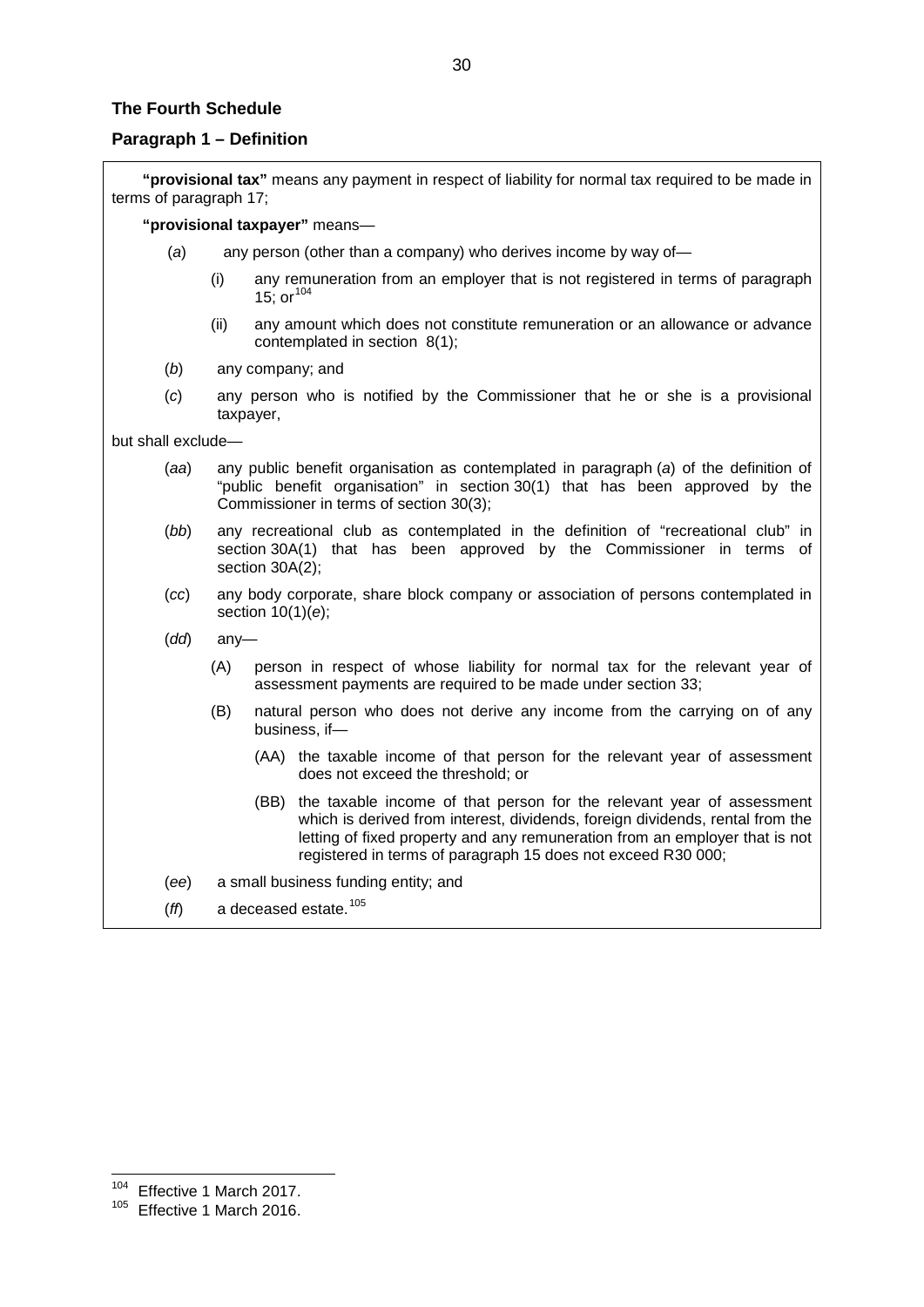#### **Paragraph 17 – Payment of provisional tax**

17. (1) Every provisional taxpayer shall in the manner provided in this Part make payments (called provisional tax) to the Commissioner in respect of his liability for normal tax in respect of every year of assessment.

 $(2)$  . . . . . .

(3) Where for the purpose of determining any amount of provisional tax required to be paid by any provisional taxpayer in respect of any year of assessment the liability of such taxpayer for normal tax is required to be estimated in respect of such year, such liability shall be deemed to be the amount of normal tax which, calculated at the relevant rate referred to in subparagraph (4), would be payable by the provisional taxpayer in respect of the amount of taxable income estimated by such taxpayer in terms of paragraph 19(1) during the period prescribed by this Schedule for the payment of the said amount of provisional tax or if the amount so estimated has been increased by the Commissioner in terms of paragraph 19(3), the amount of normal tax which, calculated at the said rate, would be payable by the provisional taxpayer in respect of the amount of taxable income as so increased, or if the Commissioner has estimated the provisional taxpayer's taxable income in terms of paragraph 19(2), the amount of normal tax which, calculated at the said rate, would be payable by the provisional taxpayer in respect of the amount of taxable income so estimated.

(4) For the purposes of any calculation of normal tax under subparagraph (3) the rate at which such tax is to be calculated shall be the relevant rate which on the date of payment of the provisional tax in question is in force in respect of the year of assessment in respect of which such provisional tax is required to be paid under this Schedule, or if at the said date the rate has not been fixed, the relevant rate in respect of that year foreshadowed by the Minister of Finance in his budget statement, or if at that date the rate has not been fixed or so foreshadowed, the relevant rate which is in force in respect of the latest preceding year of assessment in respect of which rates have been fixed by Parliament.

(5) The Commissioner may from time to time, having regard to the rates of normal tax as fixed by Parliament or foreshadowed by the Minister in his or her budget statement or at the rebates applicable in terms of section 6(2) of this Act and taking into account any other factors having a bearing upon the probable liability of taxpayers for normal tax, prescribe tables for optional use by provisional taxpayers falling within any category specified by the Commissioner, or by provisional taxpayers generally, for the purpose of estimating the liability of such taxpayers for normal tax, and the Commissioner may prescribe the manner in which such tables shall be applied together with the period for which such tables shall remain in force.

 $(6)$  . . . . . .

(7) The provisions of subparagraphs (3) and (4) shall not apply where the liability of a provisional taxpayer for normal tax is estimated in accordance with any tables prescribed for his use under the provisions of subparagraph (5) and not withdrawn under the provisions of subparagraph (6)**.**

## **Paragraph 19 – Estimates of the taxable income to be made by provisional taxpayers**

(1)(a) Every provisional taxpayer (other than a company) shall, during every period within which provisional tax is or may be payable by that provisional taxpayer as provided in this Part, submit to the Commissioner (unless the Commissioner directs otherwise) a return of an estimate of the total taxable income which will be derived by the taxpayer in respect of the year of assessment in respect of which provisional tax is or may be payable by the taxpayer: Provided that such estimate will not include any retirement fund lump sum benefit, retirement fund lump sum withdrawal benefit or any severance benefit received by or accrued to or to be received by or accrue to the taxpayer during the relevant year of assessment.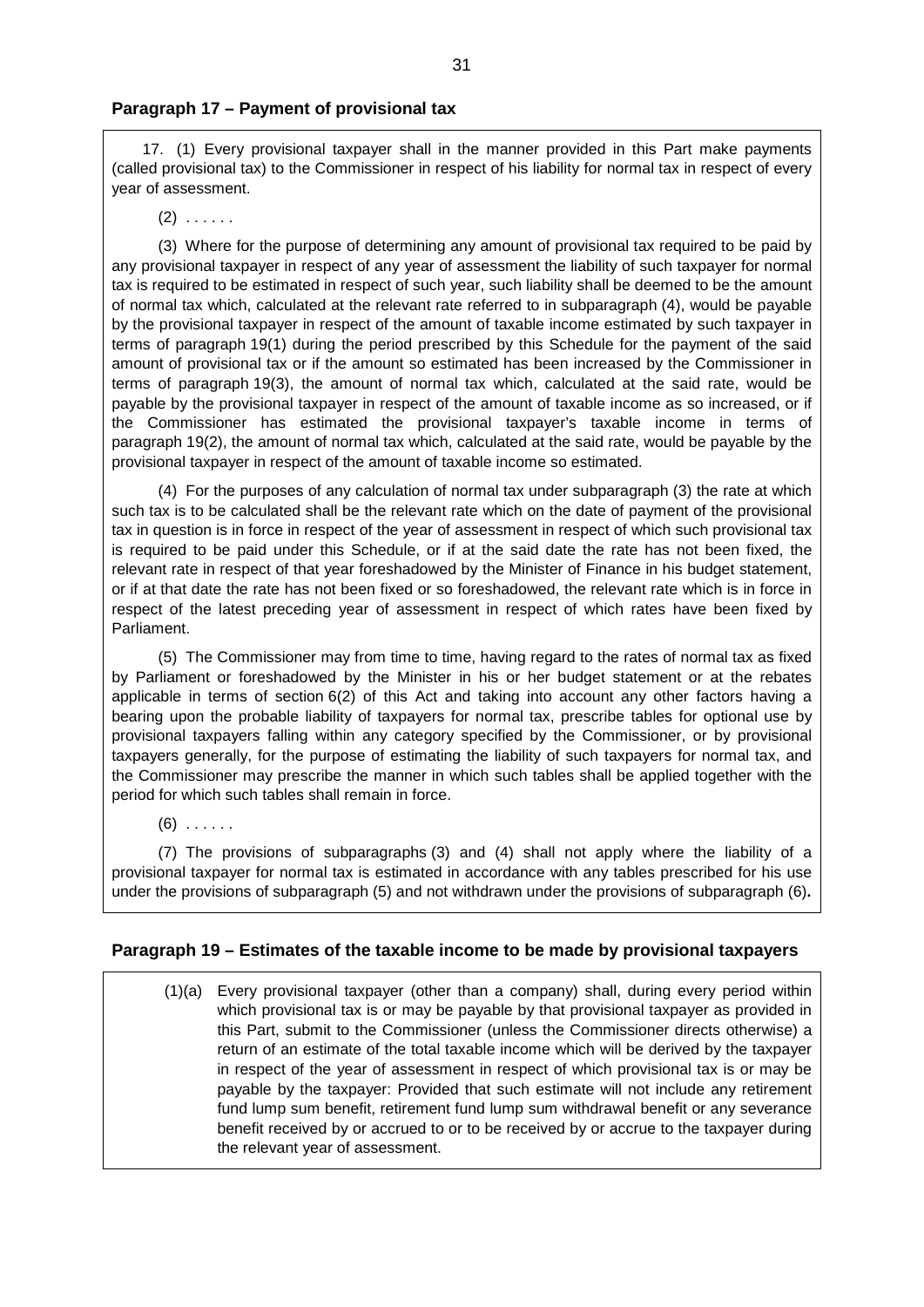- (*b*) Every company which is a provisional taxpayer shall, during every period within which provisional tax is or may be payable by it as provided in this Part submit to the Commissioner (unless the Commissioner directs otherwise) a return of an estimate of the total taxable income which will be derived by the company in respect of the year of assessment in respect of which provisional tax is or may be payable by the company.
- (*c*) The amount of any estimate so submitted by a provisional taxpayer (other than a company) during the period referred to in paragraph 21(1)(*a*), or by a company (as a provisional taxpayer) during the period referred to in paragraph 23(a), shall not be less than the basic amount applicable to the estimate in question, as contemplated in item (*d*), unless the circumstances of the case justify the submission of an estimate of a lower amount.
- (*d*) The basic amount applicable to any estimate submitted by a provisional taxpayer under this paragraph shall, for the purposes of this paragraph, be deemed to be—
	- (i) as respects an estimate submitted by a provisional taxpayer (other than a company) under [item](http://10.16.18.9/nxt/gateway.dll/jilc/kilc/alrg/ulrg/vlrg/d9d3a#7sa#7sa) (*a*), the taxpayers' taxable income, as assessed by the Commissioner, for the latest preceding year of assessment in relation to such estimate, less—
		- (*aa*) the amount of any taxable capital gain contemplated in [section](http://10.16.18.9/nxt/gateway.dll/jilc/kilc/alrg/ulrg/vlrg/02k0a#46k) 26A;
		- (*bb*) the taxable portion of any retirement fund lump sum benefit, retirement fund lump sum withdrawal benefit or severance benefit other than any amount contemplated in paragraph (*e*A) of the definition of "gross income" in section 1; and
		- (*bb*A) any amount (other than a severance benefit) contemplated in paragraph (*d*) of the definition of "gross income" in section 1,

included in the taxpayer's taxable income for that year of assessment;

- (ii) as respects an estimate submitted by a company under [item](http://10.16.18.9/nxt/gateway.dll/jilc/kilc/alrg/ulrg/vlrg/d9d3a#7sb#7sb) (*b*), the company's taxable income, as assessed by the Commissioner, for the latest preceding year of assessment in relation to such estimate, less the amount of any taxable capital gain included therein in respect of [section](http://10.16.18.9/nxt/gateway.dll/jilc/kilc/alrg/ulrg/vlrg/02k0a#46k) 26A.
- (iii) . . . . . .

Provided that, if an estimate under item (*a*) or (*b*) must be made more than 18 months after the end of the latest preceding year of assessment in relation to such estimate, the basic amount determined in respect of subitems (i) and (ii) shall be increased by an amount equal to eight per cent per annum of that amount, from the end of such year to the end of the year of assessment in respect of which the estimate is made.

- (*e*) For the purposes of [item \(](http://10.16.18.9/nxt/gateway.dll/jilc/kilc/alrg/ulrg/vlrg/d9d3a#7sd#7sd)*d*), the latest preceding year of assessment in relation to any estimate under this paragraph shall be deemed to be the latest of the years of assessment—
	- (i) preceding the year of assessment in respect of which the estimate is made; and
	- (ii) in respect of which a notice of assessment relevant to the estimate has been issued by the Commissioner not less than 14 days before the date on which the estimate is submitted to the Commissioner.
- $(1A)$  . . . . . .

(2) If any provisional taxpayer fails to submit any estimate as required by subparagraph (1), the Commissioner may estimate the taxable income which is required to be estimated.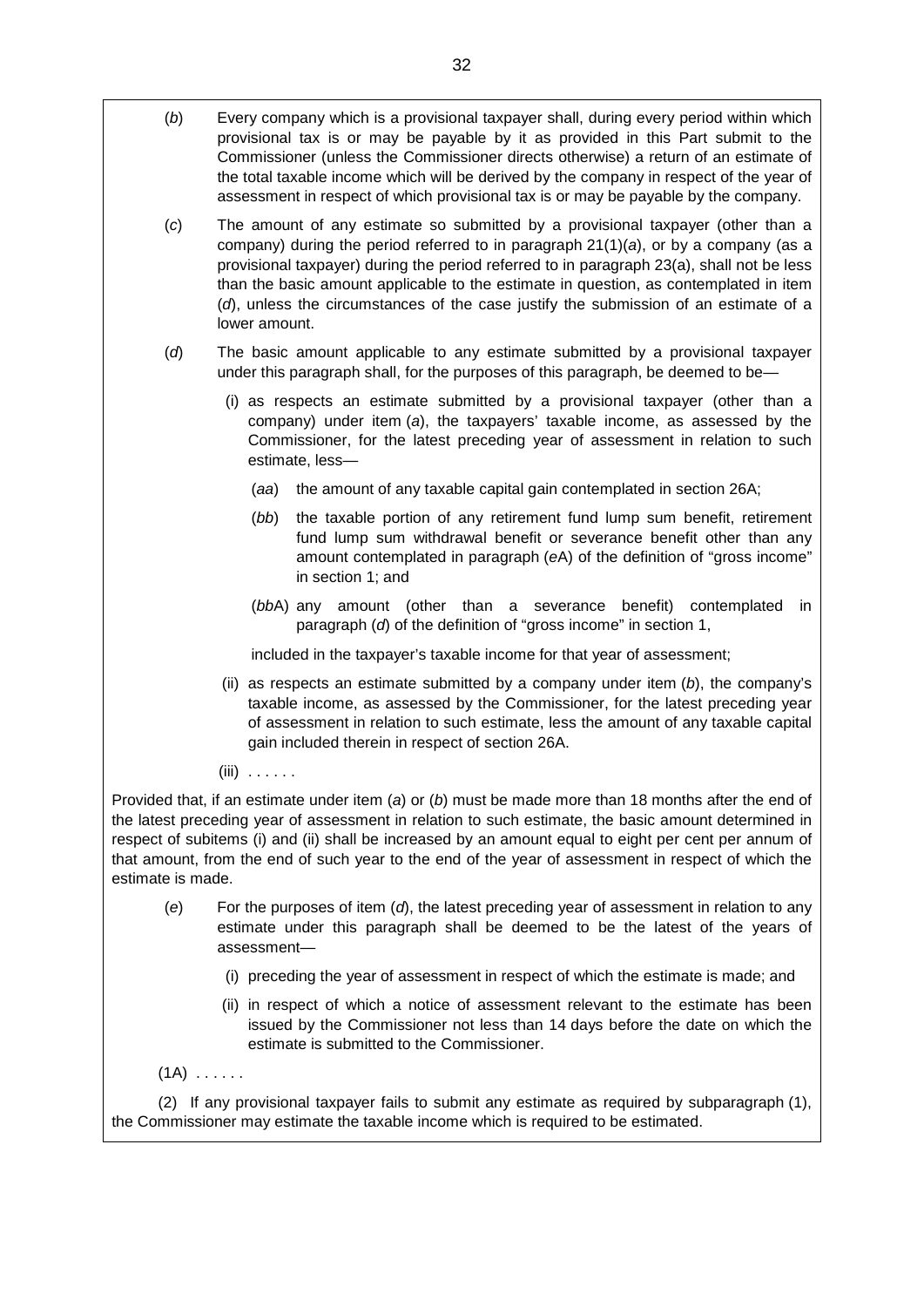(3) The Commissioner may call upon any provisional taxpayer to justify any estimate made by the provisional taxpayer in respect of [sub-paragraph](http://10.16.18.9/nxt/gateway.dll/jilc/kilc/alrg/ulrg/vlrg/d9d3a#7s9#7s9) (1), or to furnish particulars of the provisional taxpayer's income and expenditure or any other particulars that may be required, and, if the Commissioner is dissatisfied with the said estimate, he or she may increase the amount thereof to such amount as he or she considers reasonable, which increase of the estimate is not subject to objection or appeal.

 $(4)$  . . . . . .

(5) Any estimate or increase made by the Commissioner under the provisions of [sub](http://10.16.18.9/nxt/gateway.dll/jilc/kilc/alrg/ulrg/vlrg/d9d3a#7sl#7sl)[paragraph](http://10.16.18.9/nxt/gateway.dll/jilc/kilc/alrg/ulrg/vlrg/d9d3a#7sl#7sl) (2) or [\(3\)](http://10.16.18.9/nxt/gateway.dll/jilc/kilc/alrg/ulrg/vlrg/d9d3a#7sm#7sm) shall be deemed to take effect in respect of the relevant period within which the provisional taxpayer is required to make any payment of provisional tax in respect of this Part.

(6) Subject to subparagraph (2), if an estimate of a provisional taxpayer's taxable income in respect of any year of assessment is not submitted in terms of subparagraph (1)(*a*) or (*b*) by the last day of a period of four months after the last day of the year of assessment, the provisional taxpayer shall, for the purposes of this paragraph and paragraph 20, be deemed to have submitted an estimate of an amount of nil taxable income.

# **Paragraph 20 – Penalty for underpayment of provisional tax as a result of underestimation**

(1) If in respect of a year of assessment the taxable income of a provisional taxpayer, as determined under this Act, is—

- (*a*) more than R1 million and the final or last estimate of the taxable income submitted by that provisional taxpayer in terms of paragraph 19(1)(*a*) or (*b*) in respect of year of assessment is less than 80 per cent of the amount of the provisional taxpayer's taxable income, the Commissioner must impose a penalty, which is deemed to be a percentage based penalty imposed under Chapter 15 of the Tax Administration Act, equal to 20 per cent of the difference between—
	- (i) the amount of normal tax, calculated at the rates applicable in respect of that year of assessment and after taking into account any amount of a rebate deductible in terms of this Act in the determination of normal tax payable, in respect of a taxable income equal to 80 per cent of the provisional taxpayer's taxable income; and
	- (ii) the amount of employees' tax and provisional tax in respect of that year of assessment paid by the end of the year of assessment; or
- (*b*) R1 million or less and the final or last estimate of taxable income submitted by that provisional taxpayer in terms of paragraph 19(1)(*a*) or (*b*) in respect of that year of assessment is less than 90 per cent of the amount of the provisional taxpayer's taxable income and is also less than the basic amount applicable to that estimate, as contemplated in paragraph  $19(1)(d)$ , the Commissioner must impose a penalty, which is deemed to be a percentage based penalty imposed under Chapter 15 of the Tax Administration Act, equal to 20 per cent of the difference between—
	- (i) the lesser of—
		- (*aa*) the amount of normal tax, calculated at the rates applicable in respect of such year of assessment and after taking into account any amount of a rebate deductible in terms of this Act in the determination of normal tax payable, in respect of a taxable income equal to 90 per cent of the provisional taxpayer's taxable income; and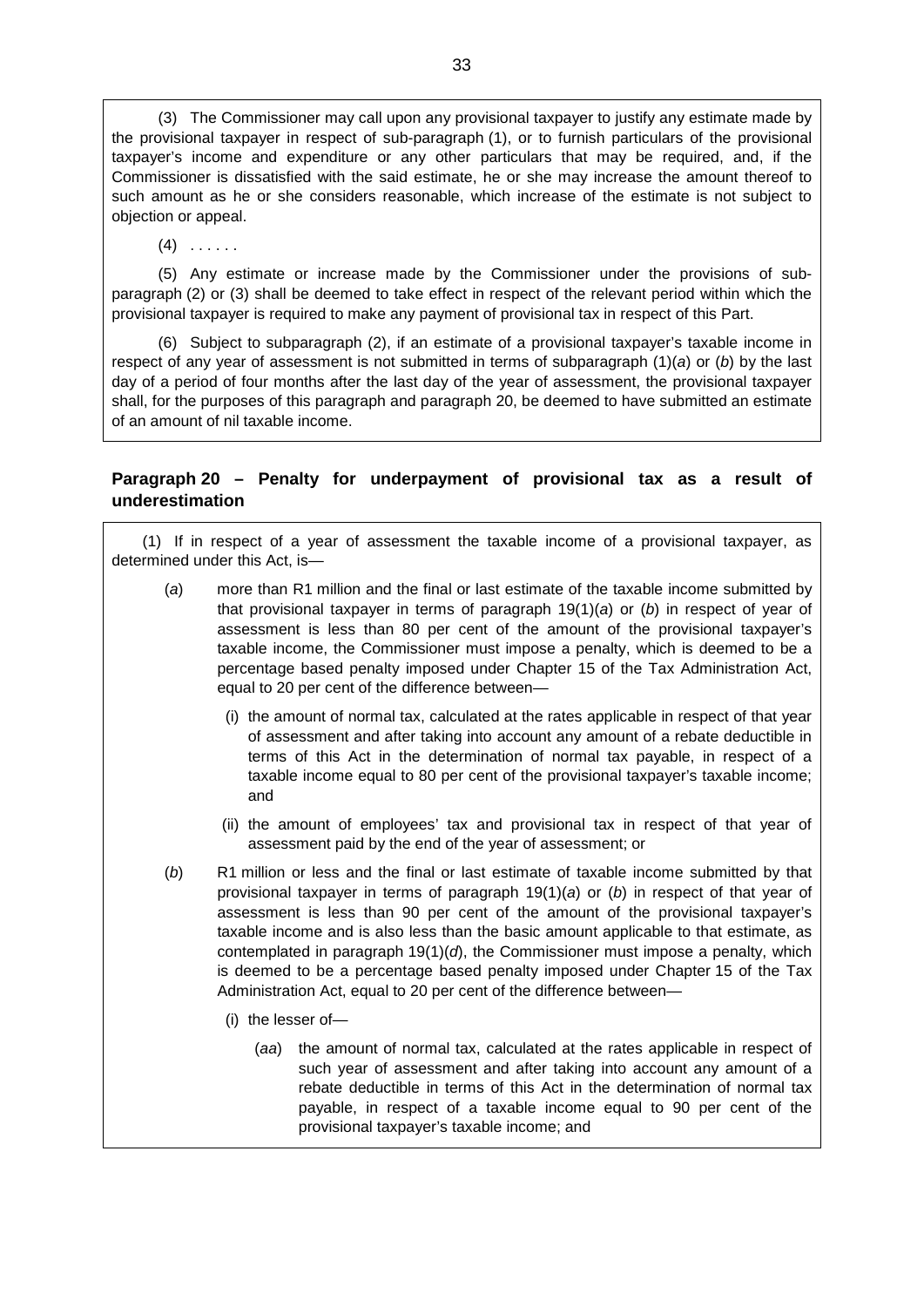- (*bb*) the amount of normal tax calculated in respect of a taxable income equal to such basic amount, at the rates applicable in respect of such year of assessment and after taking into account any amount of a rebate deductible in terms of this Act in the determination for normal tax payable; and
- (ii) the amount of employees' tax and provisional tax in respect of such year of assessment paid by the end of the year of assessment:

Provided that any retirement fund lump sum benefit, retirement fund lump sum withdrawal benefit or severance benefit received by or accrued to or to be received by or accrue to the taxpayer during the relevant year of assessment shall not be taken into account for purposes of this subparagraph.

 $(1A)$  . . . . .

(2) Where the Commissioner is satisfied that the amount of any estimate referred to in [subparagraph](http://10.16.18.9/nxt/gateway.dll/jilc/kilc/alrg/ulrg/vlrg/d9d3a#7sq#7sq) (1) was seriously calculated with due regard to the factors having a bearing thereon and was not deliberately or negligently understated, or if the Commissioner is partly so satisfied, the Commissioner may in his discretion remit the penalty or a part thereof.

 $(2A) \ldots$ .

(2B) Any penalty imposed under subparagraph (1) in respect of a year of assessment must be reduced by any penalty imposed under paragraph 27(1) in respect of payment referred to in paragraph 21(1)(*b*) or 23(*b*).

(2C) If—

- (*a*) a provisional taxpayer is deemed in terms of paragraph 19(6) to have submitted an estimate of an amount of nil taxable income due to a failure to submit an estimate by the last day of a period of four months after the last day of the year of assessment; and
- (*b*) the Commissioner is satisfied that the provisional taxpayer's failure was not due to an intent to evade or postpone the payment of provisional tax or normal tax,

the Commissioner may remit the whole or any part of a penalty imposed under subparagraph (1).

 $(3) \ldots$ 

 $(4) \ldots$ 

# **Paragraph 21 – Payment of provisional tax by provisional taxpayers (other than companies)**

21. (1) Subject to the provisions of subparagraph (2), provisional tax shall be paid by every provisional taxpayer (other than a company) in the following manner, namely—

- (*a*) within the period of six months reckoned from the commencement of the year of assessment in question, one half of an amount equal to the total estimated liability of such taxpayer (as determined in accordance with paragraph 17) for normal tax in respect of that year, less the total amount of—
	- (i) any employees' tax deducted by the taxpayer's employer from the taxpayer's remuneration during such period; and
	- (ii) any tax proved to be payable to the government of any other country which will qualify as a rebate under section 6*quat*; and
- (*b*) not later than the last day of the year of assessment in question, an amount equal to the total estimated liability of such taxpayer (as finally determined in accordance with paragraph 17) for normal tax in respect of that year, less the total amount of—
	- (i) any employee's tax deducted by the taxpayer's employer from the taxpayer's remuneration during such year and the amount paid in terms of item (*a*); and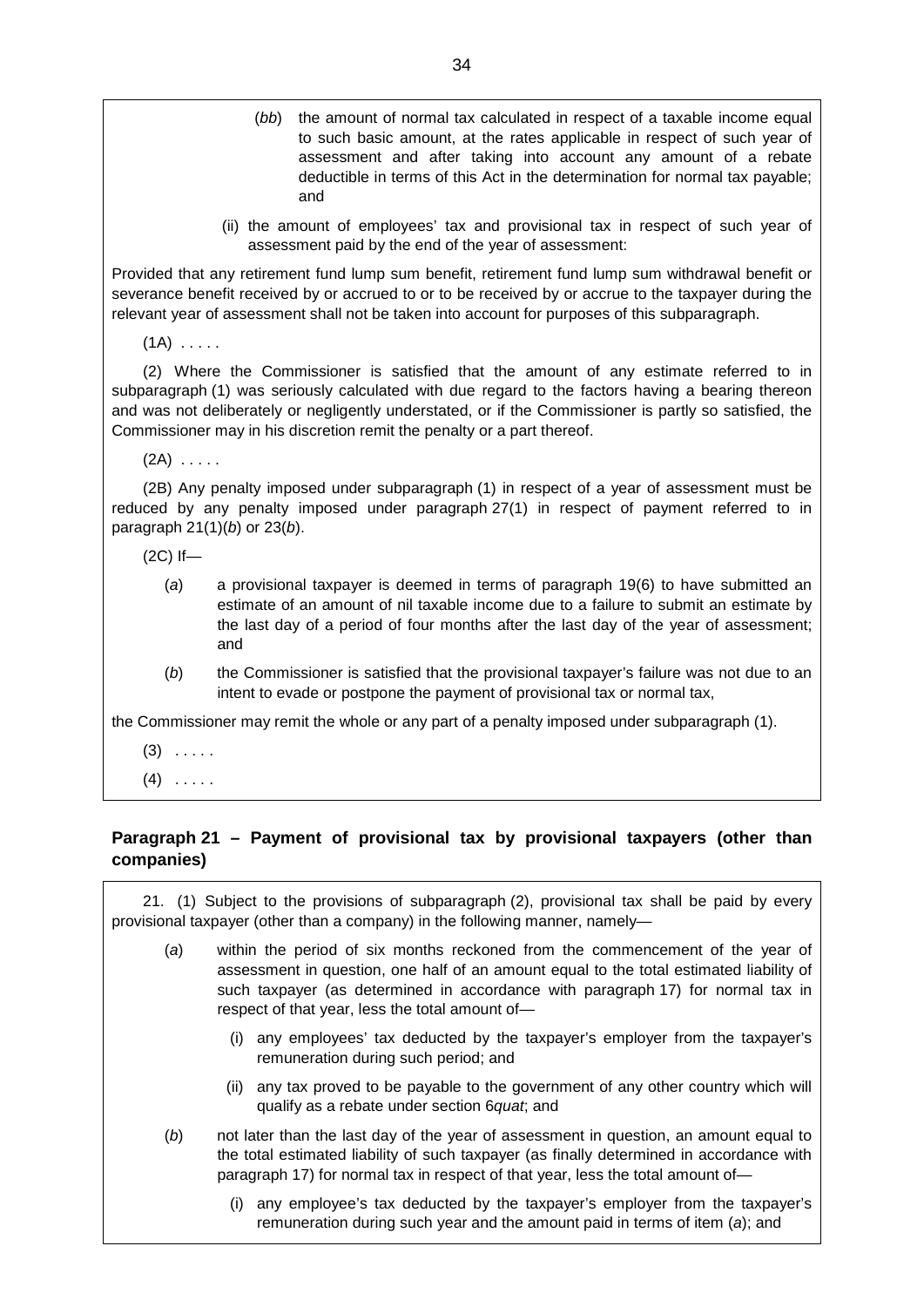(ii) any tax proved to be payable to the government of any other country which will qualify as a rebate under section 6*quat*.

(2) If the Commissioner has in terms of section 66 (13A) of this Act agreed to accept accounts from any provisional taxpayer in respect of any year of assessment drawn to a date falling after the end of such year, the period referred to in item (*a*) of subparagraph (1) shall, notwithstanding the provisions of that subparagraph, be reckoned from such date as the Commissioner upon application of the taxpayer and having regard to the circumstances of the case may approve, and in such case the last day of such year of assessment shall for the purposes of item (*b*) of that subparagraph be deemed to be the day preceding the first anniversary of the said date.

 $(3)$  . . . . . .

## **Paragraph 23 – Provisional tax payments by companies**

23. Provisional tax shall be paid by every company which is a provisional taxpayer in the following manner, namely—

- (*a*) within the period ending 6 months after the commencement of the year of assessment in question, one half of an amount equal to the total estimated liability of such company (as determined in accordance with paragraph 17) for normal tax in respect of that year;
- (*b*) within the period ending on the last day of that year, an amount equal to the total estimated liability of such company (as so determined) for normal tax in respect of that year less the amount paid in terms of item (*a*),
- (*c*) . . . . . .

less, in either case, the total amount of—

- (i) any employees' tax deducted by the taxpayer's employer from the taxpayer's remuneration during the relevant period; and
- (ii) any tax proved to be payable to the government of any other country which will qualify as a rebate under section 6*quat*.

#### **Paragraph 23A – Additional provisional tax payments**

23A. (1) Any provisional taxpayer may for the purpose of avoiding or reducing his liability for any interest which may become payable by him in respect of any year of assessment under section 89*quat*, elect to make an additional payment of provisional tax in respect of such year.

(2) If any additional payment of provisional tax contemplated in subparagraph (1) is paid after the end of the period ending on the effective date in relation to the said year as determined under section 89*quat*(1), such payment shall be deemed for the purposes of section 89*bis*(2) to be an amount of provisional tax which was payable within the said period.

## **Paragraph 24 – Additional information relating to the payment of provisional tax**

24. The Commissioner may absolve any provisional taxpayer from making payment of any amount of provisional tax payable in terms of paragraph 21(1)(*a*) or paragraph 23(*a*), if the Commissioner is satisfied that the taxable income which may be derived by such taxpayer for the year of assessment in question cannot be estimated on the facts available at the time when payment of the amount in question has to be made.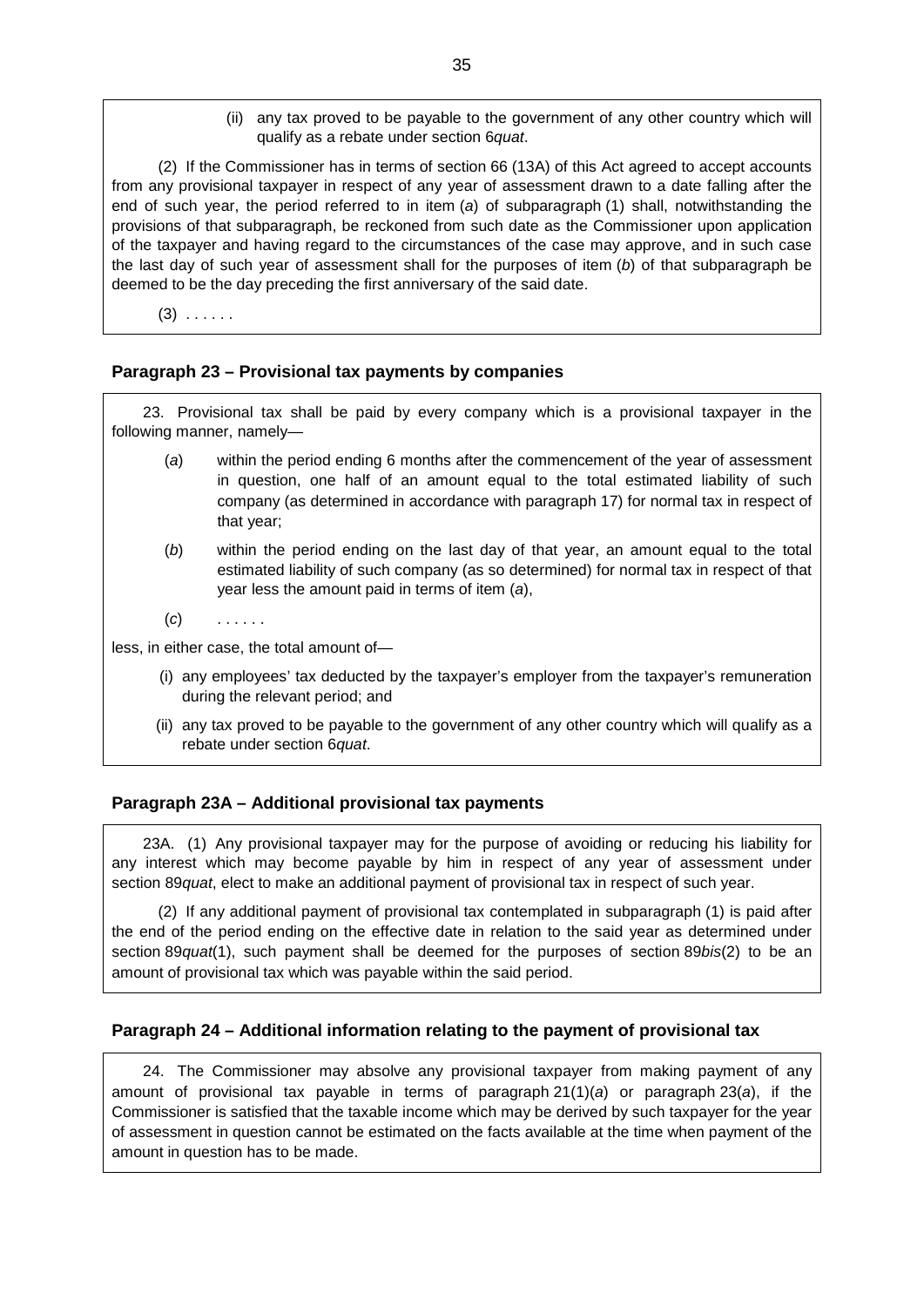#### **Paragraph 25 – Extension of time for payment of provisional tax**

25. (1) If after the end of any period within which provisional tax is payable in terms of this Schedule the Commissioner has under the provisions of subparagraph (3) of paragraph 19 increased the amount of any estimate of taxable income submitted by any provisional taxpayer during such period, any additional provisional tax payable as a result of the Commissioner having made such increase shall, notwithstanding the provisions of paragraphs 21 and 23, be payable within such period as the Commissioner may determine.

## **Paragraph 27 – Penalty on late payment of provisional tax**

27. (1) If any provisional taxpayer fails to pay any amount of provisional tax for which he or she is liable within the period allowed for payment thereof in terms of paragraph 21 or 23, or paragraph 25(1), the Commissioner must, under Chapter 15 of the Tax Administration Act, impose a penalty, which is deemed to be a percentage based penalty imposed under Chapter 15 of the Tax Administration Act, equal to ten per cent of the amount not paid.

#### **Paragraph 28 and 29 – Employees' tax and provisional tax to be set off against tax liability**

28. (1) There shall be set off against the liability of the taxpayer in respect of any taxes (as defined in subparagraph (8)) due by the taxpayer, the amounts of employees tax deducted or withheld by the taxpayer's employer during any year of assessment for which the taxpayer's liability for normal tax has been assessed by the Commissioner and the amounts of provisional tax paid by the taxpayer in respect of any such year, and if—

- (*a*) the sum of the said amounts of employees tax and provisional tax exceeds the amount of the taxpayer's total liability for the said taxes, the excess amount shall be refunded to the taxpayer; or
- (*b*) the taxpayer's total liability for the aforesaid taxes exceeds the sum of the said amounts of employees tax and provisional tax, the amount of the excess shall be payable by the taxpayer to the Commissioner.

29. No refund of any amount of employees' tax or provisional tax shall be made to the taxpayer concerned otherwise than as provided in paragraph 28 or in such circumstances as may be determined by the Commissioner in any deduction tables prescribed by him or her under paragraph 9.<sup>[106](#page-35-0)</sup>

## **The Tax Administration Act, 2011**

#### **Section 95 – Estimation of assessments**

(1) SARS may make an original, additional, reduced or jeopardy assessment based in whole or in part on an estimate if the taxpayer—

- (*a*) fails to submit a return as required; or
- (*b*) submits a return or information that is incorrect or inadequate.
- (2) SARS must make the estimate based on information readily available to it.
- $(3)$  ...

<span id="page-35-0"></span><sup>&</sup>lt;sup>106</sup> The deletion of the reference to paragraph 11B is effective for years of assessment commencing on or after 1 March 2016.